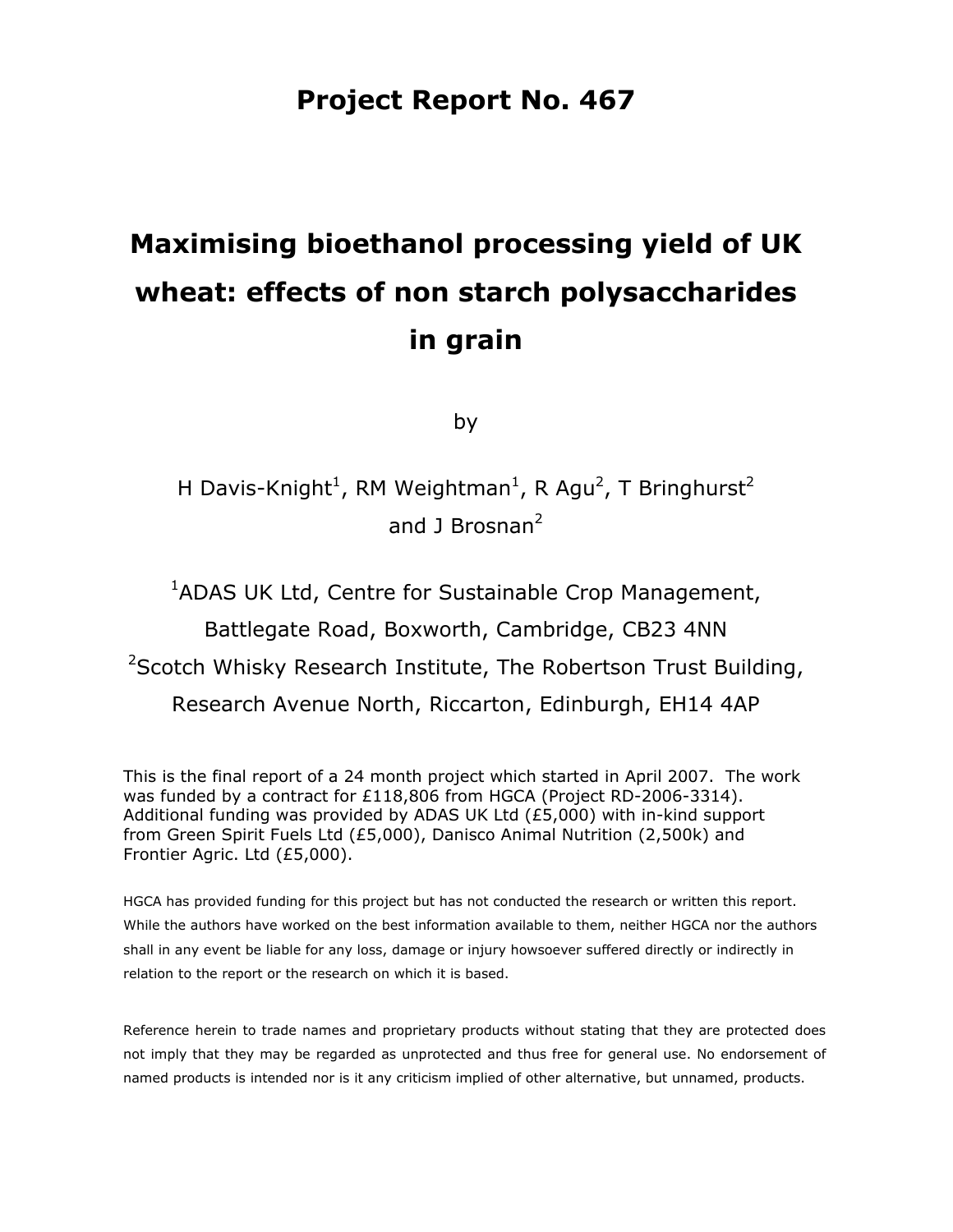# **CONTENTS**

| <b>1. ABSTRACT</b> |                                                                                                 |
|--------------------|-------------------------------------------------------------------------------------------------|
|                    |                                                                                                 |
|                    |                                                                                                 |
| 2.2.               |                                                                                                 |
| 2.3.               |                                                                                                 |
|                    |                                                                                                 |
|                    |                                                                                                 |
|                    | 2.4.2. Impact of 1B1R translocation and N fertiliser on bioethanol processing yield and NSP     |
|                    |                                                                                                 |
|                    | 2.4.3. Alcohol yield, residue viscosity and NSP of wheat varieties at fixed protein content v   |
|                    |                                                                                                 |
|                    |                                                                                                 |
|                    |                                                                                                 |
|                    |                                                                                                 |
| 3.1.2.             |                                                                                                 |
| 3.1.3.             |                                                                                                 |
|                    |                                                                                                 |
|                    |                                                                                                 |
|                    |                                                                                                 |
|                    |                                                                                                 |
|                    |                                                                                                 |
|                    |                                                                                                 |
|                    |                                                                                                 |
|                    |                                                                                                 |
|                    |                                                                                                 |
|                    |                                                                                                 |
|                    |                                                                                                 |
|                    | 3.3.3. Impact of the 1B1R translocation and N fertiliser on bioethanol processing yield and NSP |
|                    |                                                                                                 |
|                    |                                                                                                 |
|                    |                                                                                                 |
|                    |                                                                                                 |
| 3.4.2.             | Establishment of enzyme-only alcohol yield determination method  32                             |
| 3.4.3.             | Relationships between alcohol yield, grain protein and NSP, in response to N fertilizer         |
|                    |                                                                                                 |
| 3.4.4.             | Relationships between alcohol yield and NSP at fixed grain protein content 36                   |
|                    |                                                                                                 |
|                    |                                                                                                 |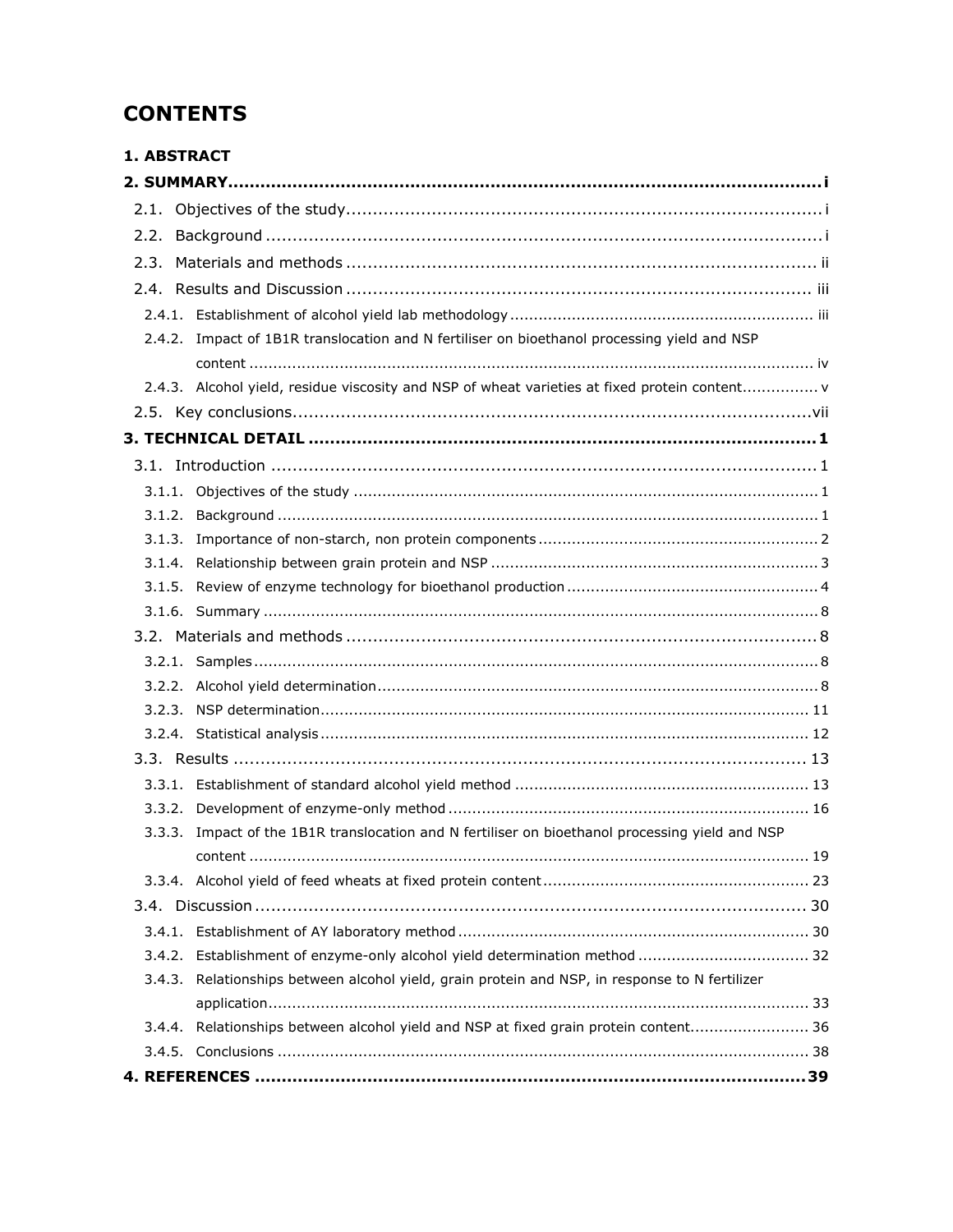# **ABBREVIATIONS USED**

| AA              | Amino acid                              |
|-----------------|-----------------------------------------|
| AX              | Arabinoxylan                            |
| AMG             | Amyloglucosidase                        |
| AY              | Alcohol yield                           |
| CO <sub>2</sub> | Carbon dioxide                          |
| DM              | Dry matter                              |
| DP              | Diastatic power                         |
| DU              | Dextrinising units                      |
| <b>FAN</b>      | Free Amino Nitrogen                     |
| ha              | Hectare                                 |
| <b>HFN</b>      | Hagberg Falling Number                  |
| Г               | Litre                                   |
| N               | Nitrogen                                |
| <b>NSP</b>      | Non Starch Polysaccharides              |
| NG-NSP          | Non-glucosic Non Starch Polysaccharides |
| <b>RL</b>       | <b>Recommended List</b>                 |
| <b>RV</b>       | Residue viscosity                       |
| <b>SWRI</b>     | Scotch Whisky Research Institute        |
| t               | Metric tonne                            |
| SpWt            | Specific weight                         |

# **ACKNOWLEDGEMENTS**

The authors would like to thank Nicky Lockey of Frontier Agriculture for the provision of wheat samples, André Klaassan and Pauline Teunissen of Danisco/Genencor for supply of enzymes and processing information, Tamara Verhoeven, Chris Chapman and Sue Cahill for expert technical assistance in the laboratory and Malcolm Shepherd for his advice and support in setting up the project.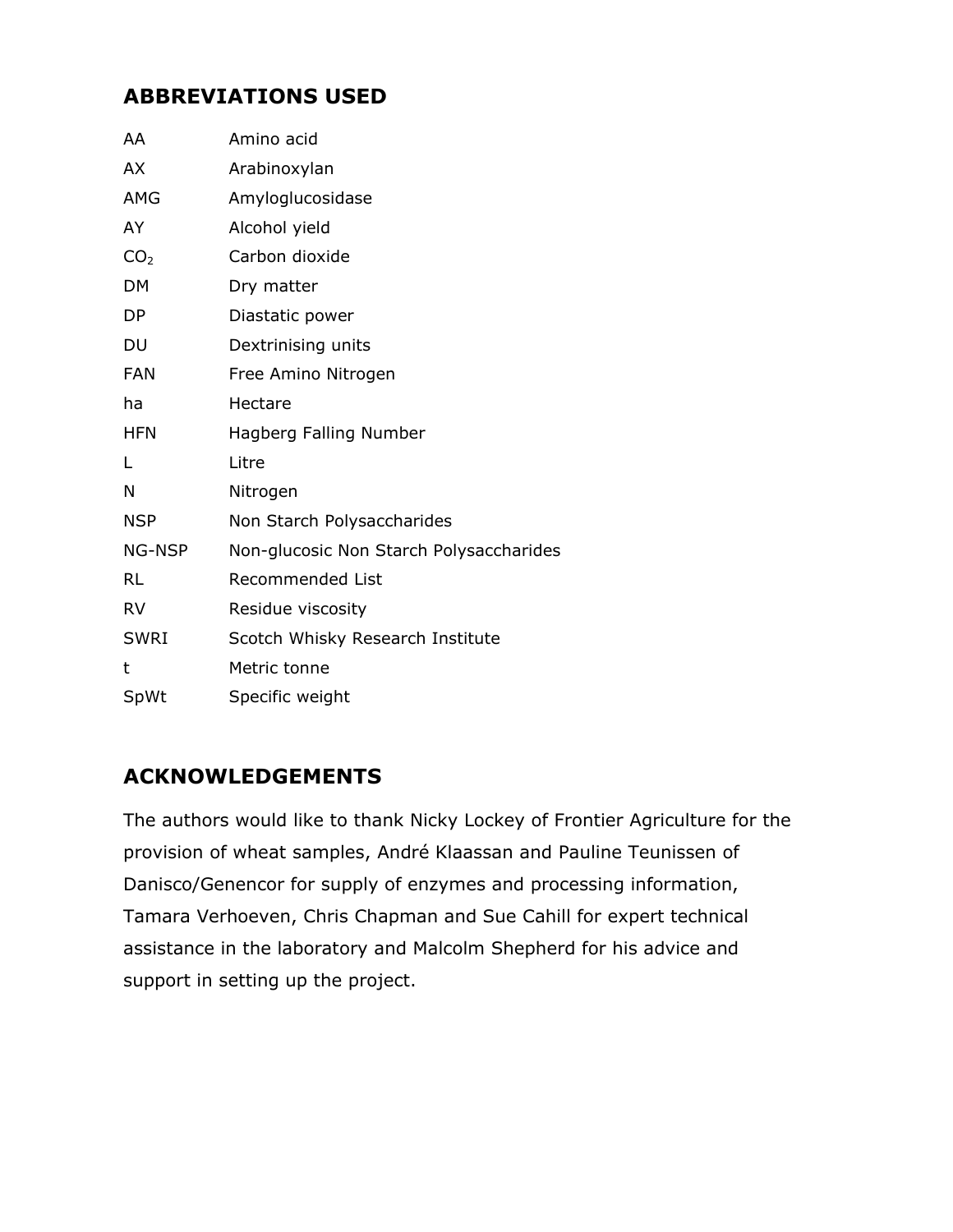# **1. ABSTRACT**

The objectives of the project were to understand differences in alcohol yield (AY) between UK wheats typical of those which would be delivered to a biofuel distillery including hard endosperm and 1B1R wheats (i.e. those containing the 1BL/1RS translocation), to quantify the importance of non starch polysaccharides (NSP) in wheat grain with respect to variation in AY, and to use this information to guide plant breeders, growers, distillers and operators of UK bioethanol plants. The standard lab method for determination of AY (the 'wheat cook' method using barley malt as a source of enzymes and free amino N) was transferred to the ADAS lab, and later adapted to an enzyme-only method, representative of a biofuel distillery. The modified enzyme method was used to screen a set of samples from a variety x N response experiment harvested at ADAS High Mowthorpe, comparing two varieties Ambrosia (+1B1R) and Istabraq (-1B1R) with 6 levels of fertilizer N from 0 to 340 kg/ha and the NSP contents measured. Fermented and distilled samples were also assessed for their residue viscosity (RV) which gives an indication of processing quality. A set of 30 commercial samples at a fixed protein content of 11.5% was also selected from a larger dataset, to provide representation of the major nabim wheat classes, and their AY, RV and NSP contents determined. There was a significant negative relationship between AY and grain protein, but no significant effects of fertiliser N on NSP concentration, and no significant difference in average AY or NSP between Ambrosia and Istabraq. However, it was noted that Ambrosia is not entirely typical of the 1B1R wheats which have historically given processing problems, hence other 1B1R wheats may have higher NSP levels. Interestingly, RV increased significantly with increasing grain protein content (in response to fertiliser N) indicating that soluble proteins, rather than arabinoxylans, may be responsible for differences in poor processing quality in high protein wheats. For wheat samples studied at a fixed protein content, there was a negative relationship between average AY and NSP content when wheats were arranged by nabim classification, with Groups 3 and 4 soft wheats having the highest AY and lowest NSP levels. Group 1 wheats had the highest NSP contents. On average reduction of 2 g/100g in NSP content gave an increase in AY of 14 L/t at a fixed protein content. The analysis suggests that in order to fully understand variation in AY in wheat grain, more information is needed on the other non-starch, non-protein fractions such as oil and ash, and also data quantifying the rate and extent of starch digestibility.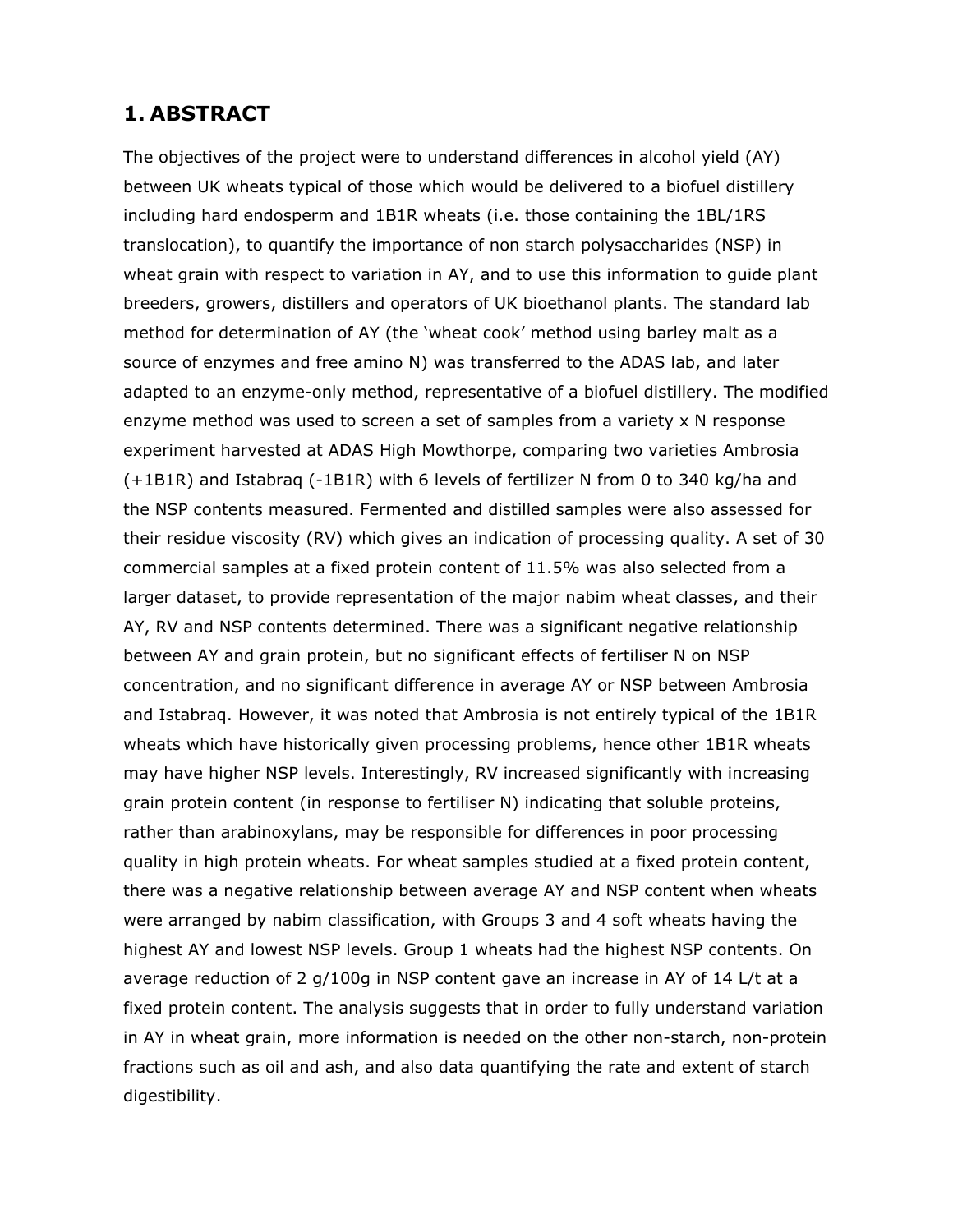# **2. SUMMARY**

# **2.1. Objectives of the study**

The objectives of the project were to establish a biofuel lab testing methodology, use this to investigate differences in alcohol yield (AY) between UK wheat varieties including hard wheats, to quantify the importance of non starch polysaccharides (NSP) in wheat grain with respect to variation in AY, and to use this information to guide plant breeders, growers, distillers and operators of UK bioethanol plants, thereby improving the competitiveness of UK-produced bioethanol from wheat.

# **2.2. Background**

With a UK government target of 3.5% of transport fuels from renewable sources by 2010 and an expected 5% by 2013, a significant market for biofuels is emerging and wheat will be the principal feedstock for bioethanol production. Potentially the UK biofuels industry possesses advantages over its European competitors due to high yields and good quality grain, but it will be vitally important to maximise the yield of alcohol per tonne of grain, in order to maintain UK competitiveness in a world market for bioethanol. Currently varieties screened at Recommended List (RL) stage for the potable alcohol industry focus on a restricted range of soft wheats. However, for the emerging biofuel industry, it would be desirable to have information on a wider range of varieties.

Varieties in HGCA-funded RL trials and in the Green Grain LINK project (Project 2979) have been tested for AY by the Scotch Whisky Research Institute (SWRI), and there are some indicators of the best varietal types suitable for distilling (see HGCA Project Progress 14). We have shown that for each 1% decrease in protein content, there is an increase of 7 L/t in AY, which indicates direct replacement of protein with starch. However, for a given protein content, different wheat varieties do not give the same AY. For example at 11.5% protein, the range in alcohol yields is of the order of 50 L/t. This means that other components of the grain must influence potential alcohol yield.

Research Review No. 61 identified the key components of feedstock quality, which are likely to influence AY from wheat (starch, sugars and protein), and predicted the theoretical yield of alcohol for wheat at 11.5% protein of 478 L/t based on typical

i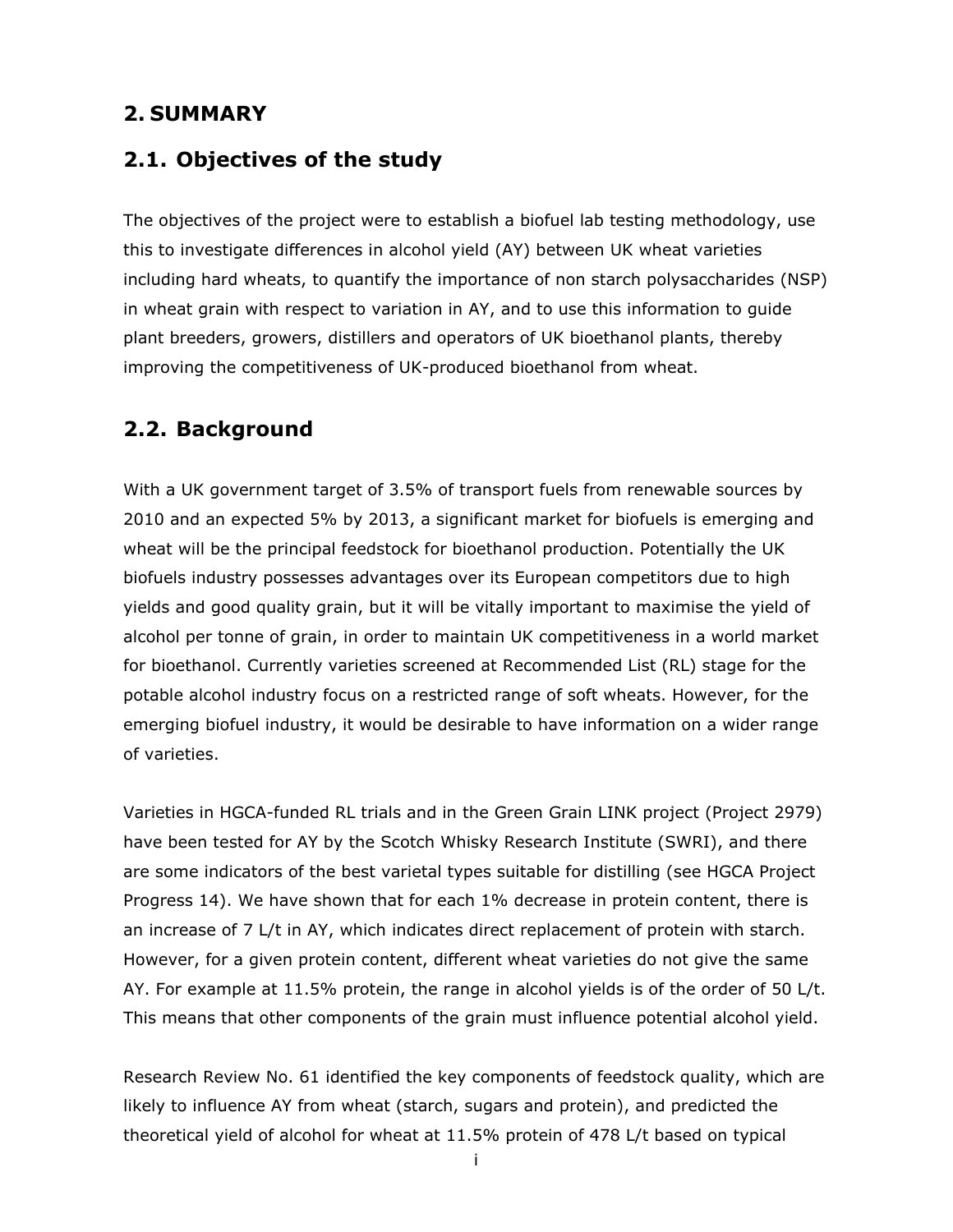starch, sugar and non-starch polysaccharide (NSP) values determined from various literature sources, and assuming a fixed loss of 8% of the sugars due to yeast growth. NSP (principally soluble and insoluble arabinose and xylose (arabinoxylans, AX), and to a lesser extent β-glucans) contribute up to 10% of the total grain dry matter (Smith *et al*., 2006). NSP may have negative impacts on alcohol processing yield and also the efficiency and throughput of the overall potable alcohol process: NSP can physically limit release of starch from the endosperm matrix and therefore reduce the yield of fermentable sugars. However to date, for UK wheats, we have little data on the actual NSP contents in grain in the range 8-12% protein or for different varieties, and therefore do not know with any certainty what the theoretical yield should be at these lower protein contents and for different varietal types. To date there has not been a comprehensive study of UK wheats, where both protein, NSP and AY have been measured on the same samples.

There was clearly a need to study in a systematic way the requirements of wheat for bioethanol production, by (i) screening varieties using methodology not constrained by traditional potable alcohol processes e.g. using enzymes and a lower temperature of mashing, and (ii) understanding the changes in grain composition and AY over a range of grain N contents (iii) studying a wider range of varieties than is currently studied by the potable alcohol industry at a fixed protein content. Through judicious choice of wheat varieties and samples, the work brought these three elements together.

# **2.3. Materials and methods**

The standard lab method for determination of AY (the 'wheat cook' method using barley malt as a source of enzymes and free amino N (FAN)) was transferred to the ADAS lab, and later adapted to an enzyme-only method, typical of a biofuel distillery. The modified enzyme method was used to screen a set of samples from a variety  $\times$  N response experiment harvested at ADAS High Mowthorpe, comparing two varieties Ambrosia (+1B1R) and Istabraq (-1B1R) with 6 levels of fertilizer N from 0 to 340 kg/ha and the NSP contents measured. Fermented and distilled samples were also assessed for their residue viscosity (RV) which gives an indication of processing quality. A set of 30 commercial samples at a fixed protein content of 11.5% was also selected from a larger dataset, to provide representation of the major nabim wheat

ii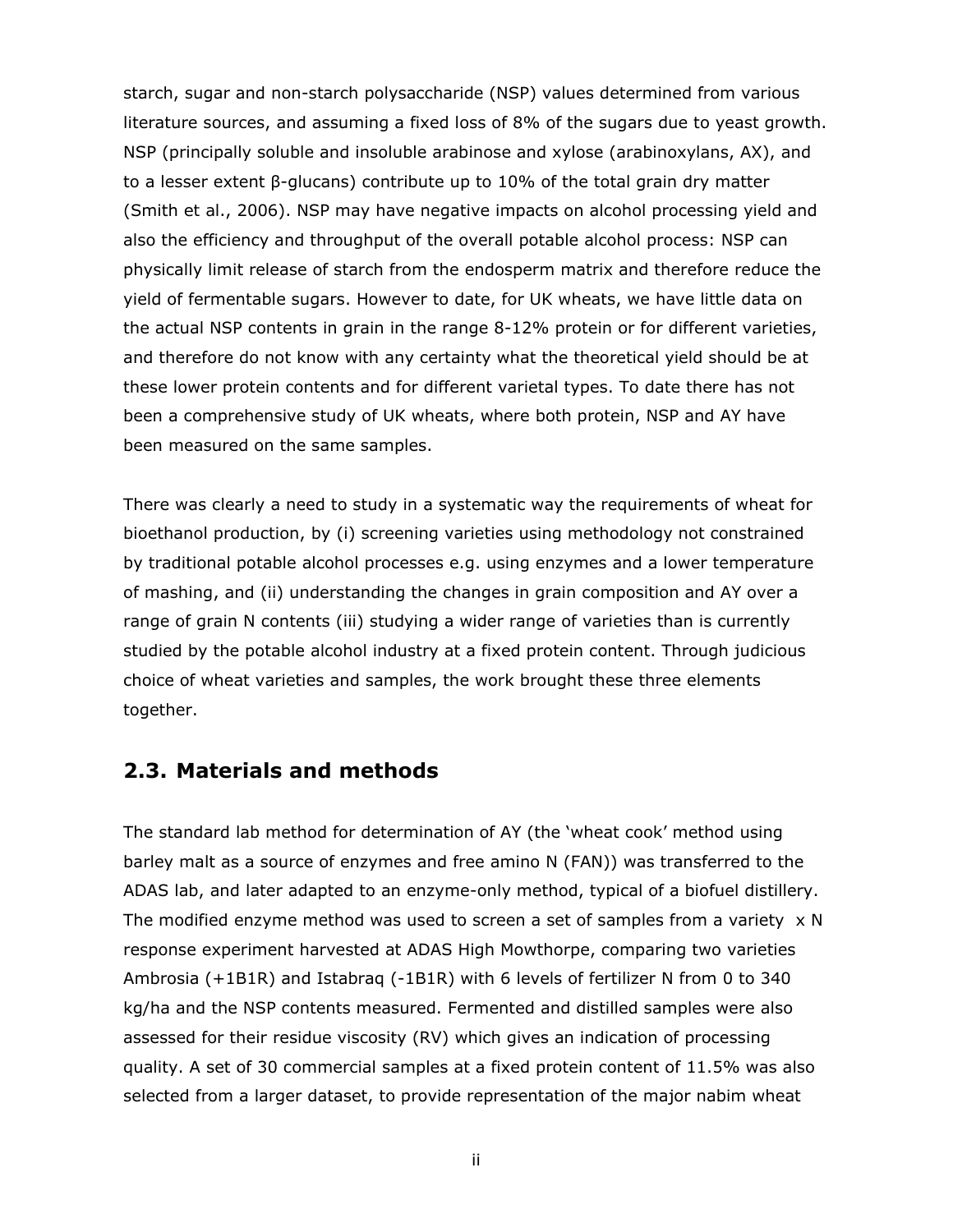classes, which might express the full range of NSP contents seen in UK elite varieties of wheat, and their AY, RV and NSP contents determined.

# **2.4. Results and Discussion**

### **2.4.1. Establishment of alcohol yield lab methodology**

The initial step was to replicate the SWRI alcohol yield method and establish it in the ADAS lab. This involved an extensive period of testing and modifications to the methods. The method was validated using a number of commercial wheat samples which had been initially screened on an Infratec NIR by FOSS representing the full range of proteins typically found in wheat (7.7 to 14.6 g/100g). These represented the typical feed and other wheats available at the time of the project and in particular, in the region surrounding the planned Vivergo bioethanol plant. The results from the two labs only differed by *ca*. 15 L/t (approximately 3.5% of the average AY of 435 L/t). The method also gave sensible estimates of AY when plotted against grain protein content similar to that reported previously with a typically high adjusted  $R^2$ value of 0.78. For others wishing to adopt this methodology, various steps were identified where particular attention is required; specifically attention must be given to milling, ensuring presence of sufficient thermostable enzyme and employing a rapid heating procedure during the distillation step. All determinations of AY and RV were carried out in duplicate.

Next, using commercial enzymes, a protocol was developed to assess AY of wheat by an 'enzyme-only' method, avoiding the use of barley malt. It was found that the AYs were very low using the simple enzyme method. For four samples of Robigus taken from an ADAS N response trial, the average AY (349 L/t) was only 80% of the value obtained for the same samples using the barley malt method (438 L/t). It was assumed that insufficient starch conversion was achieved. Hence the process conditions were lengthened, the temperatures increased by including an autoclave step, and an additional protease enzyme employed to aid dissolution of the endosperm matrix and release the starch granules. Finally, the concentrations of enzymes used were increased by a factor of 10 above commercial rates, to ensure they were present in excess. This gave an average AY of 418 L/t. The enzyme-only procedure was then used to screen wheat samples in the following two sections. Further modifications could undoubtedly be made to refine this method, for instance

iii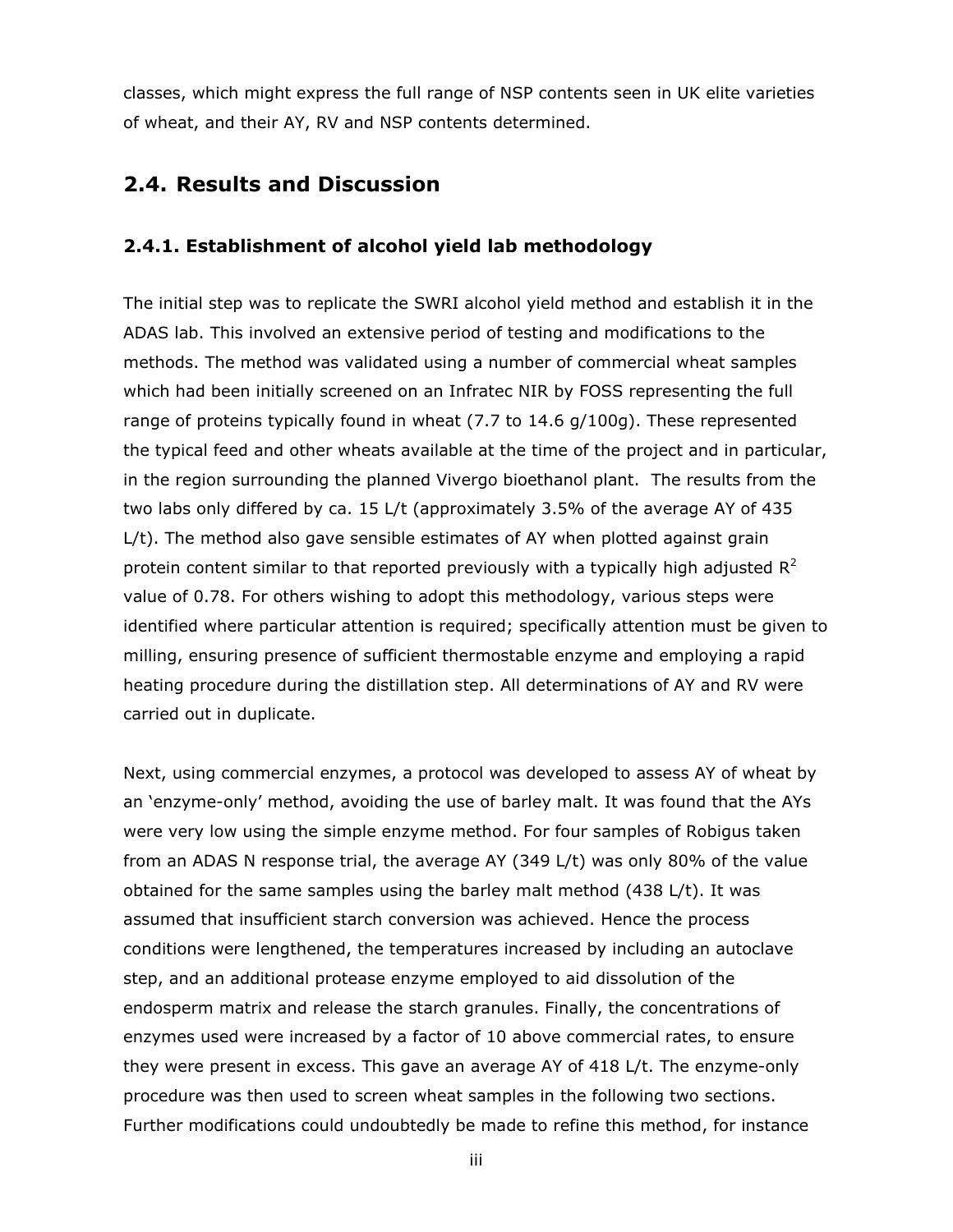using more thermostable amylases, but this was beyond the scope of the current project. Until a commercial bioethanol supplier is active, and more is understood of the typical process and AY it is premature to adapt a definitive lab AY method. Further dialogue on this subject will be required with bioethanol producers.

# **2.4.2. Impact of 1B1R translocation and N fertiliser on bioethanol processing yield and NSP content**

Samples of Ambrosia and Istabraq from an N response trial at High Mowthorpe were assessed for AY and RV using the enzyme only method. Both varieties had shown significant responses of both grain yield and grain protein to fertiliser N. When AY was plotted against grain protein the slope was close to the theoretical slope of 6.6 (based on a 1:1 replacement of starch and sugars with protein). When the variety effect was assessed separately, it was seen that Istabraq had a slightly higher average AY than Ambrosia (+2 L/t), greater than that expected based on the differences in grain protein between the two varieties. However, analysis of variance showed that this variety effect was not statistically significant.

Residue viscosity was also measured following distillation. There was no significant effect of variety, but a significant effect of N fertilizer. A linear regression analysis was carried out to investigate the relationship between RV and grain protein. RV was shown to be positively related to grain protein content and the regression was highly significant.

The samples of Ambrosia x Istabraq from the N response trial described above were analysed for their total NSP concentrations. Analysis of the sugars was determined following the digestion and removal of starch and hydrolysis of NSP. There were very small effects of variety or N level on total NSP or the concentrations of individual constituent sugars, and no significant interactions between variety and N. The sum of arabinose and xylose (the two major constituents of wheat NSP) were significantly higher in Ambrosia (by 0.3 g/100g) which was due to a higher xylose level in this variety. It was noted that Ambrosia is not entirely typical of the 1B1R wheats which have historically given processing problems, hence other 1B1R wheats may have higher NSP levels. However, since most breeders now avoid the use of 1B1R wheats in their breeding programmes (because of negative associations with the rye translocation and feed quality in particular) 1B1R is less relevant to elite varieties on

iv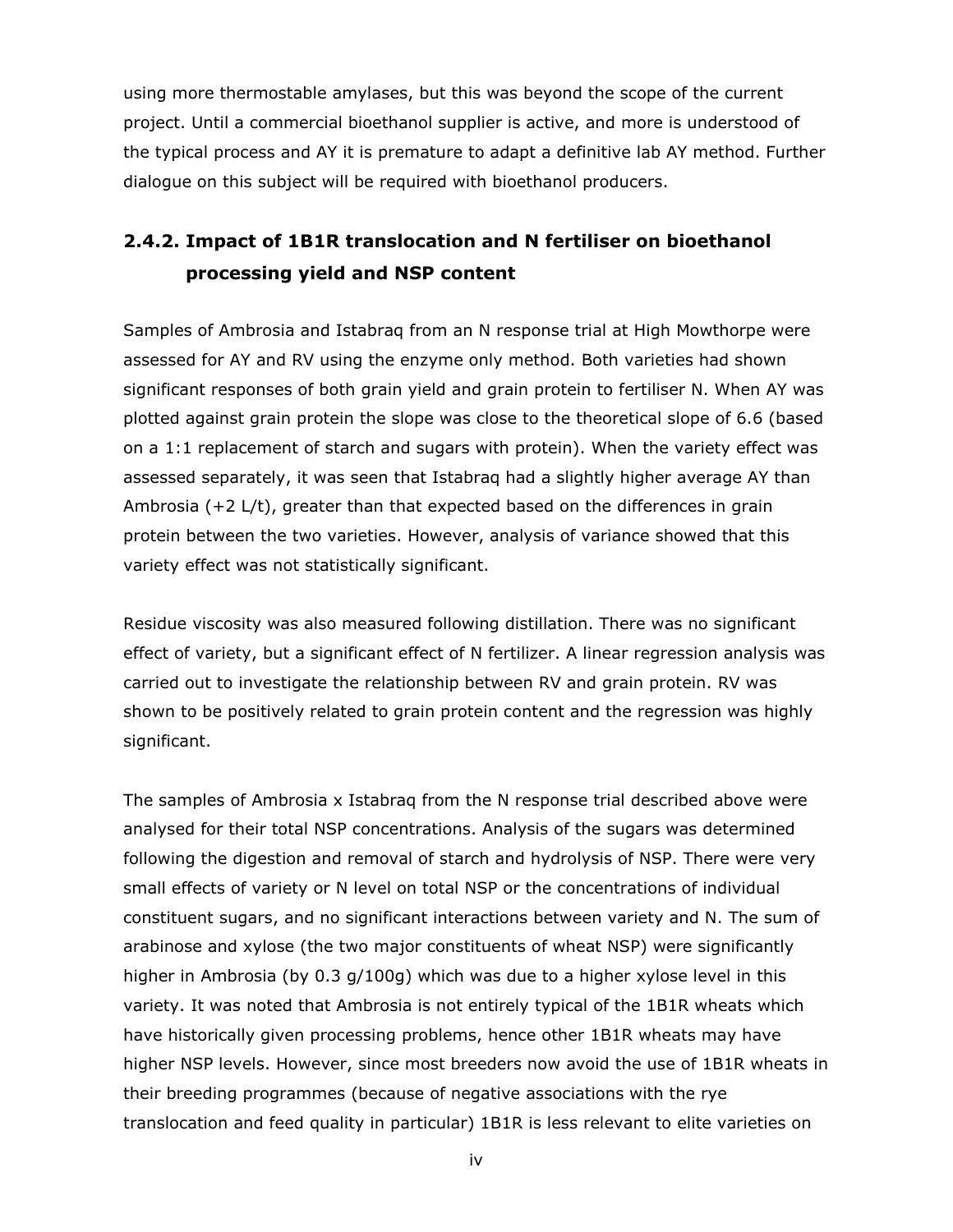the RL, and few such varieties are now available for study, particularly in N response trials. Regression analysis indicated that there was no significant relationship between grain protein and NSP content. The observation of a lack of relationship between NSP content and applied fertiliser N supports recent work on Belgian varieties, published since the start of this study.

It is concluded that if NSP varies little in response to fertiliser N, then any other variation in AY not explained by changes in starch concentration, must be due to variation in other non-starch, non-protein components, specifically the oil and ash fractions (associated with germ and bran layers respectively). Alternatively, other variation in AY at a given level of protein may be due to differences in the proportion of starch converted (extent of starch digestibility).

An interesting observation was that RV appeared to increase significantly with increasing grain protein content (and hence applied fertiliser N). Hence rather than soluble AX being the main factor influencing processing quality (the viscosity of which can be controlled by commercial xylanase enzymes in a biofuel distillery), it may be that soluble proteins are more significant in impacting on RV and hence processing quality of wheats for distilling. Since there is appreciable variation in protein sub unit composition within wheat germplasm, which is well understood by breeders, further work on the effects of protein content and composition on the processability of wheats may be valuable in the future, once a definitive lab biofuel methodology is established.

# **2.4.3. Alcohol yield, residue viscosity and NSP of wheat varieties at fixed protein content**

Commercial samples of wheat were collected from a national survey at 2008 harvest, which allowed selection of 30 wheats of the same protein content (11.5% typical of a feed wheat fertilized at the economic optimum), which were contrasting in terms of their classification by nabim group i.e. Groups 1 & 2 (milling wheats), 3 (soft/biscuit wheats), 4 hard and 4 soft (feed wheats). Samples were analysed for AY and RV using the enzyme method described above, as well as for neutral sugar composition and NSP content.

v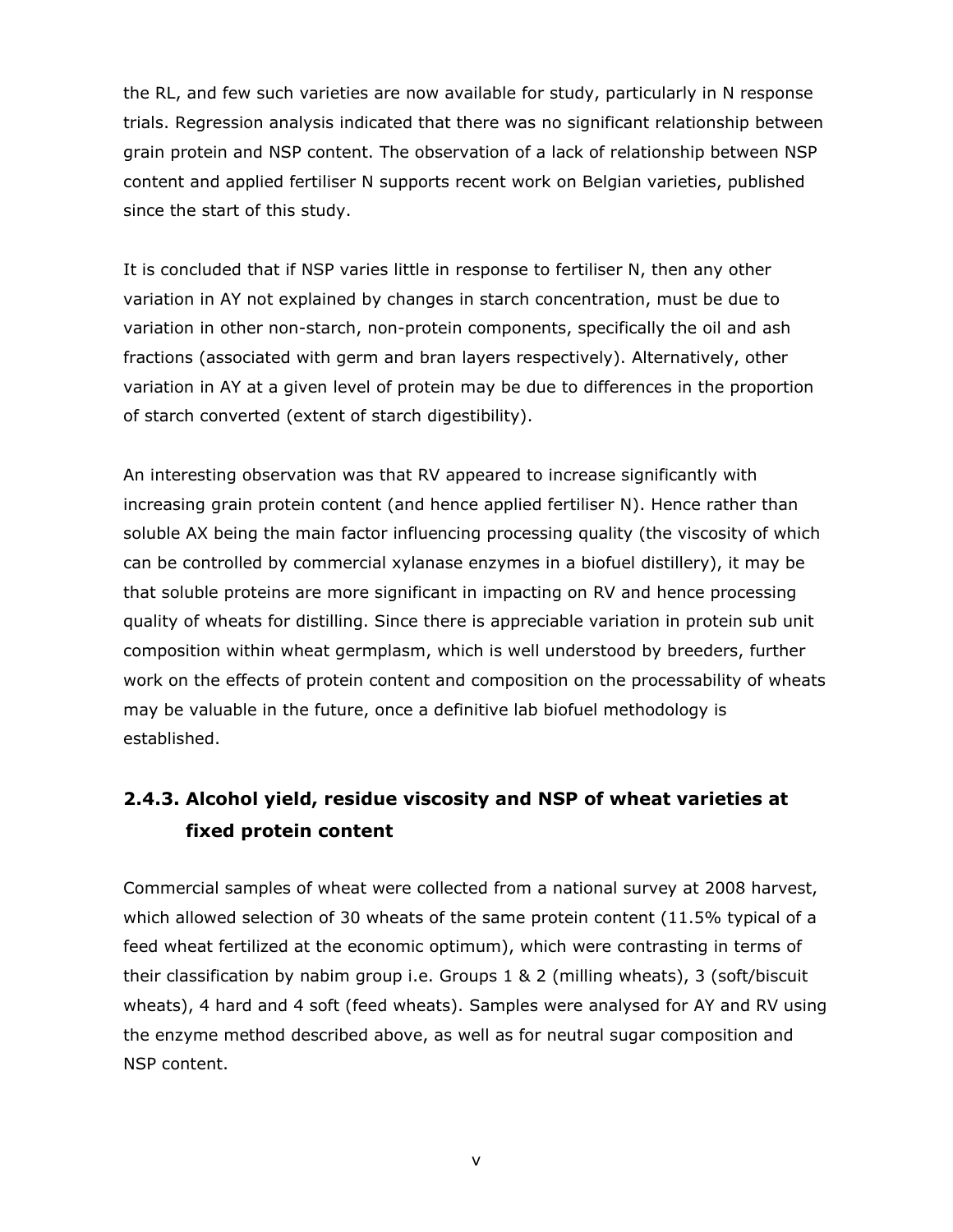Although Group 3 and Group 4 soft (4s) wheats had the highest AY, there was no significant difference between groups in terms of average AY, specific weight and Hagberg falling number. Total NSP differed significantly between groups, with Group 1 and Group 4 hard (4h) wheats having higher NSP contents than those of the Groups 3 and 4s wheats The individual sugars contributing to these differences were principally arabinose and xylose, and hence the total AX which were significantly greater in Group 1 and 4h wheats. Within the total NSP (which normally includes glucose from cellulose and β-glucan) the non-glucosic NSP (NG-NSP) showed highly significant differences between varieties with Groups 1, 2 and 4h wheats having significantly higher NG-NSP concentrations than Groups 3 and Group 4s. Further work would be required to see whether this was a consistent marker for these types of wheat. There was a negative relationship between average AY and concentration of NG-NSP when assessed by variety group.

Results from this study are consistent with a previous study (HGCA Project report 448) which indicated that Group 1 wheats might have higher NSP levels, and this may have been due to inadvertent selection for high water absorption in milling wheats. In contrast Group 3 wheats which are used for biscuit and batter production require low water absorption, and may indirectly have been selected with lower NSP concentrations.

If NSP concentration in wheat could be decreased by 2 g/100g for a fixed grain protein level, then this should increase AY by *ca*. 14 L/t given no other compensatory changes in grain composition. Other solutions to assessing wheat varieties at the same protein content would be to grow samples in a variety trial with say two or three N levels and after harvest, and blend samples from the different N treatments of each variety, to give a standard protein content sample for testing, or alternatively to study isogenic lines. However, since most 1B1R wheats have now been removed from the testing system (both for feed and distilling purposes) it seems more pertinent to focus on the AY of the hard wheats (Groups 1 and 4h) rather than 1B1R in the future.

vi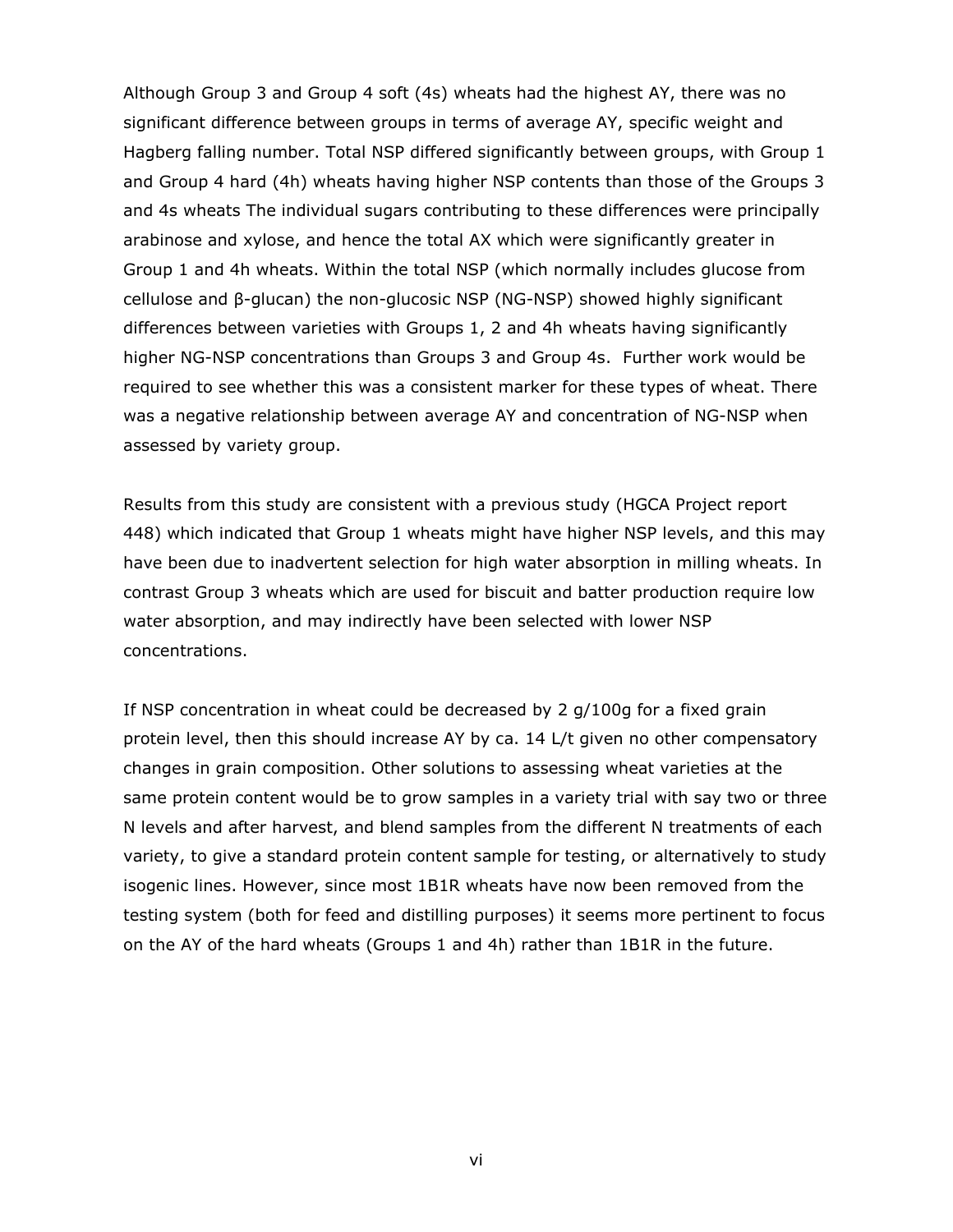# **2.5. Key conclusions**

- 1. Methods are in place to screen wheats for AY and RV using traditional methods appropriate for the distilling industry using barley malt, and also using enzymeonly methods appropriate for the biofuels industry.
- 2. An enzyme-only method gave results with the same relationship between AY and grain protein seen in previous work, but slightly lower average AY in absolute terms than using the potable alcohol distilling method.
- 3. Further work needs to be done in liaison with commercial biofuels distilleries to ensure that lab screening methods correctly mimic their processes and give similar AY as the commercial processes; in particular, further work to mimic a biofuel type process is required, by considering the inclusion of thermostable amylases.
- 4. Using samples of varieties Ambrosia and Istabraq harvested from an N response trial, there appeared to be no difference in AY or RV between these wheats contrasting in presence of the 1B1R translocation, and no difference in NSP content.
- 5. NSP concentration did not appear to be affected by N fertilizer rate (or grain protein concentration) but interestingly RV appeared to increase with increasing grain protein content, suggesting that soluble proteins rather than AX may be implicated in causing high RV (and hence poor processing quality) in wheat.
- 6. Analysis of wheats at a fixed protein content indicated that wheats of nabim Groups 1, 2 and 4h had lower AY, and that Groups 1 and 4h had the higher AX and NSP concentrations, compared to the soft wheats in Group 3 and Group 4.
- 7. Analysis of the data for wheats averaged by nabim class indicated that high AY wheats tended to have lower NSP, and were associated with Groups 3 and 4s, (containing those varieties which currently are given distilling ratings on the RL).
- 8. Further work is required to investigate whether hard wheats do give consistently poorer AY than conventional distilling wheats, as Group 4h wheats are likely to be a major source of wheat to UK bioethanol plants in the near future, alongside high yielding 4s wheats.
- 9. Further work to study the variation in AY at a given protein content should focus on those other factors which might vary in wheat such as concentration of oil and ash, and the rate and extent of digestion of starch.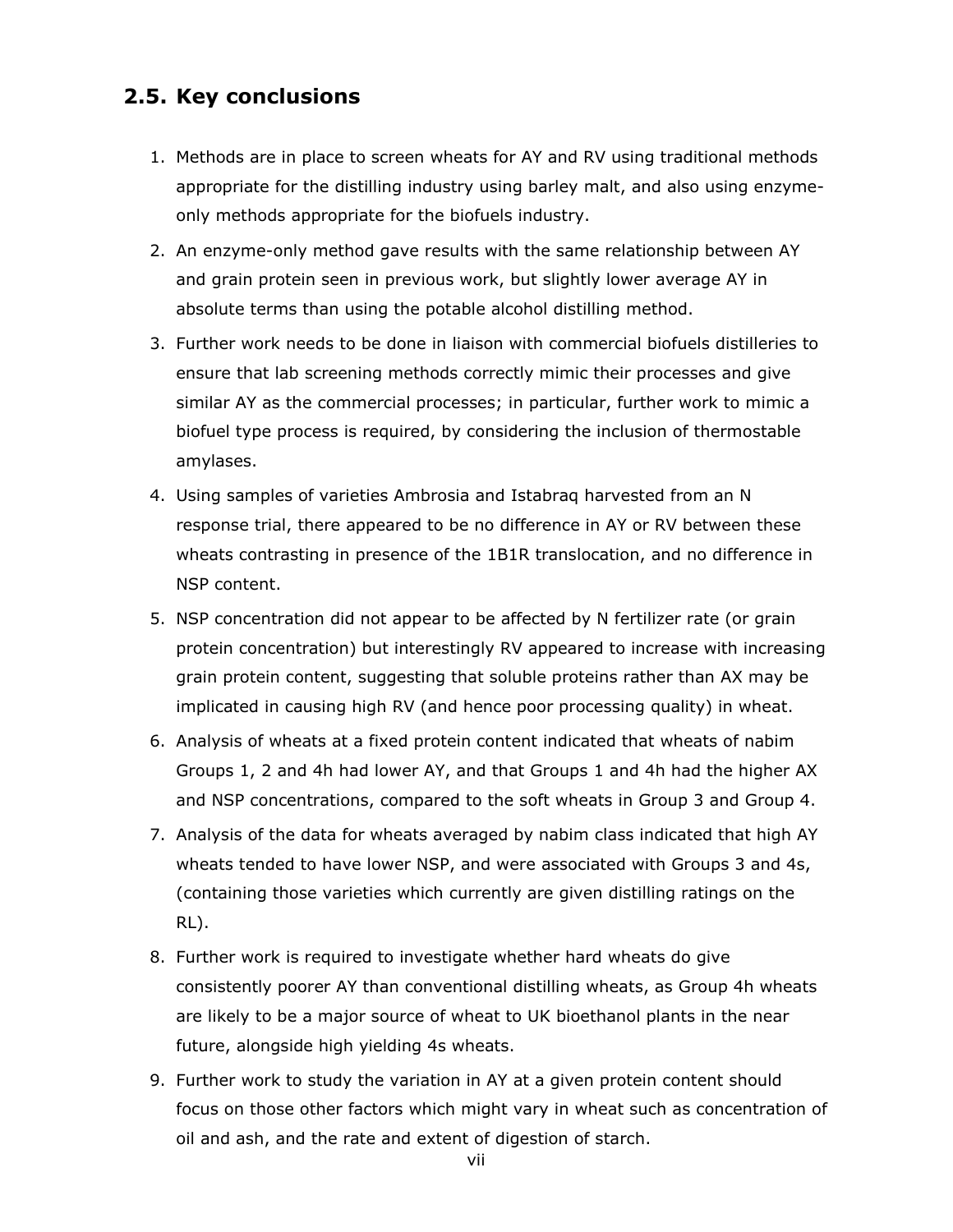# **3. TECHNICAL DETAIL**

# **3.1. Introduction**

### **3.1.1. Objectives of the study**

The aim of the project was to understand differences between UK wheat varieties, and to quantify the importance of non starch polysaccharides (NSP) in wheat grain with respect to variation in bioethanol yield, and to use this information to guide plant breeders, growers and operators of UK bioethanol plants, thereby improving the competitiveness of UK-produced bioethanol from wheat.

### **3.1.2. Background**

With a UK government target of 3.5% of transport fuels from renewable sources by 2010 and an expected 5% by 2013, a significant market for biofuels is emerging and wheat will be the principal feedstock for bioethanol production. Potentially the UK biofuels industry possesses advantages over its European competitors due to high yields and good quality grain, but it will be vitally important to maximise the yield of alcohol per tonne of grain, in order to maintain UK competitiveness in a world market for bioethanol. Currently varieties screened at Recommended List (RL) stage for the potable alcohol industry focus on a restricted range of soft wheats. However, for the emerging biofuel industry, it would be desirable to have information on a wider range of varieties.

### *Previous HGCA studies*

Varieties in HGCA-funded RL trials and in the Green Grain LINK project (Project 2979) have been tested for AY by the Scotch Whisky Research Institute (SWRI), and there are some indicators of the best varietal types suitable for distilling (see Project Progress 14 and Kindred *et al*., 2007). We have shown that for each 1% decrease in protein content, there is an increase of 7 L/t in AY, which indicates direct replacement of protein with starch (Smith *et al*., 2006; Kindred *et al*., 2008). However, for a given protein content, different wheat varieties do not give the same AY. For example at 11.5% protein, the range in alcohol yields is of the order of 50 L/t. This means that other components of the grain must influence potential alcohol yield.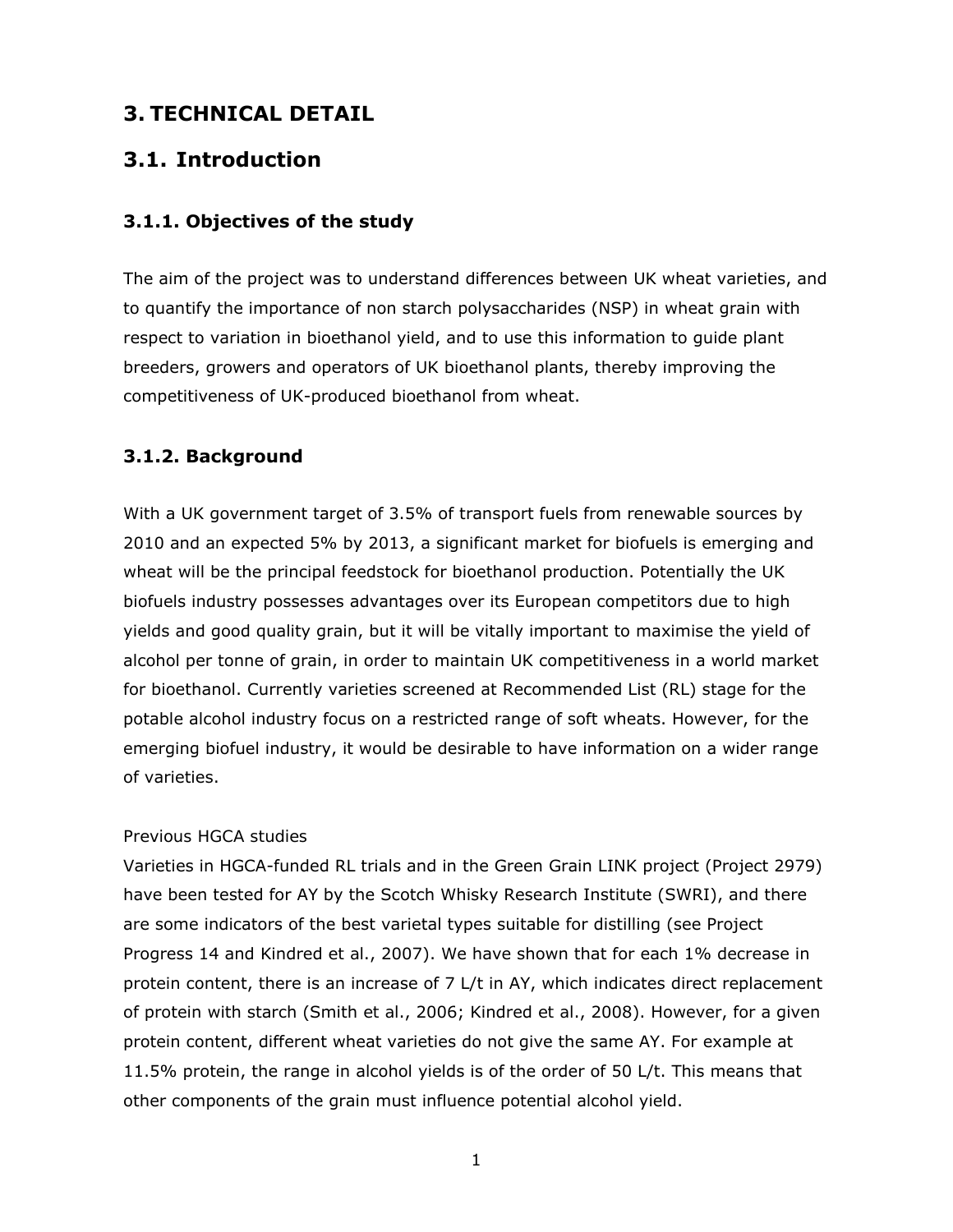Smith *et al*. (2006) identified the key components of feedstock quality, which are likely to influence AY from wheat, and predicted the theoretical yield of alcohol for wheat at 11.5% protein based on typical starch, sugar and non-starch polysaccharide (NSP) values determined from various literature sources. The NSP fraction is analogous to the dietary fibre fraction in foods, and comprises both insoluble fibres (originating mainly in the bran layers) and soluble fibres (from bran and more significantly, the endosperm). However to date, for UK wheats, we have little data on the actual NSP contents in grain in the range 8-12% protein, and therefore do not know with any certainty what the theoretical yield should be at these lower protein contents. While Weightman *et al*. (2008a, 2009) have studied the arabinoxylan (AX) contents of milling fractions of wheats, these data were not available at the start of this project and to date there has not been a comprehensive study of UK wheats, where both protein and NSP contents together with AY have been measured on the same samples.

### **3.1.3. Importance of non-starch, non protein components**

Of the non-starch, non-protein grain components, NSP are perhaps the most important: NSP (principally soluble and insoluble arabinoxylans, and to a lesser extent β-glucans) contribute up to 10% of the total grain dry matter (Smith *et al*., 2006). Commonly, NSP have negative impacts on alcohol processing yield and also the efficiency and throughput of the overall potable alcohol process. NSP can physically limit release of starch from the endosperm matrix and therefore reduce the yield of fermentable sugars. However, this has not been studied to date in UK wheats, partly because NSP is rarely quantified and is difficult to measure.

Relatively low concentrations of AX in the co-products can lead to high viscosity and processing problems in the co-product stream, due to their high water binding capacity. This leads to a high energy requirement in the plant, as a result of removal of water on drying the residues (DDGS). NSP also fundamentally affect the rate of ethanol production, because the processing problems which they cause limits the number of batches of grain which can be processed within a given time period.

Viscosity in wheat is known to be closely associated with presence of the 1B1R translocation, and the presence of soluble NSP (Weightman *et al*., 2001). Once the liquid biofuel market is established in the UK, growers may find over time that certain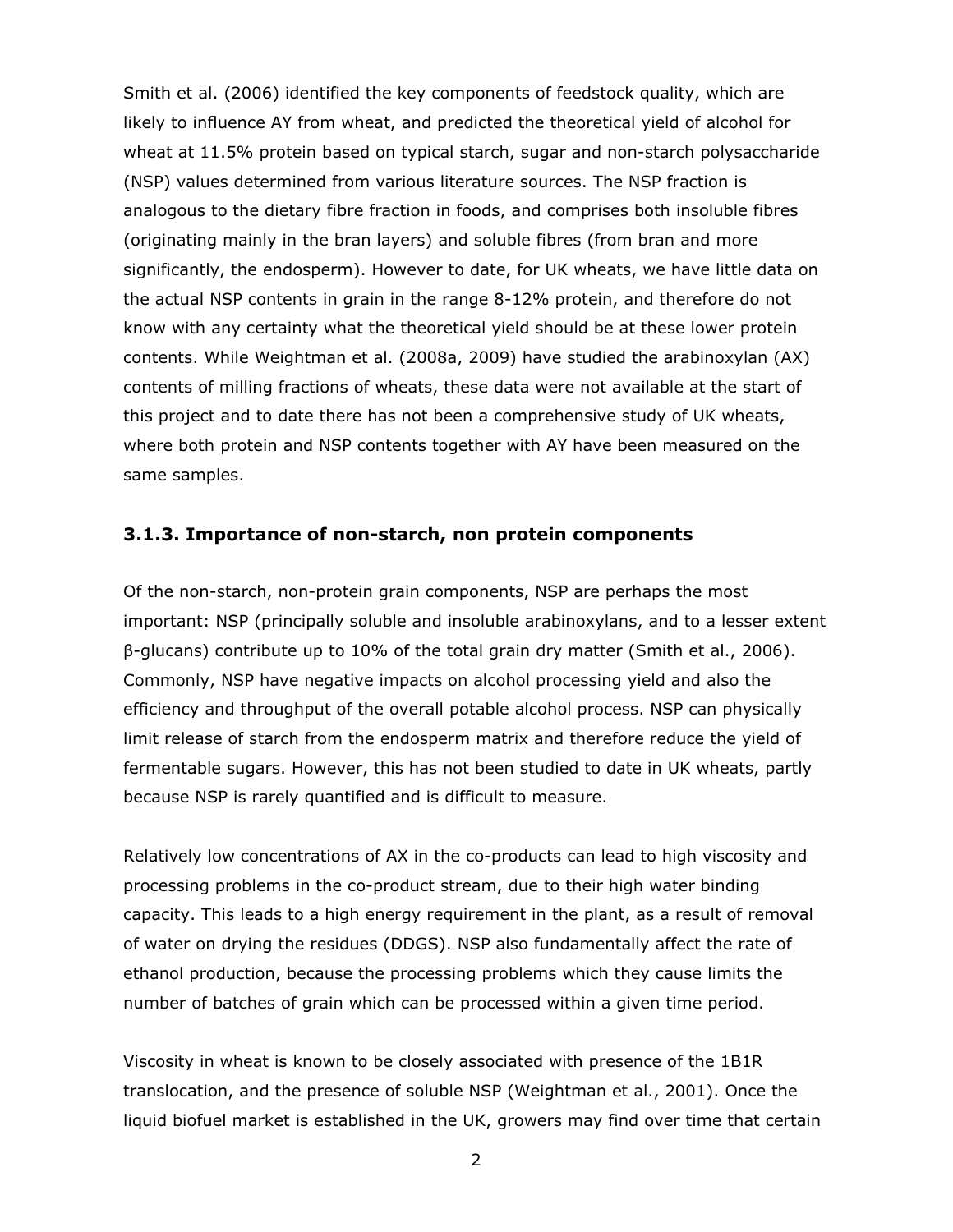feed wheats (which give viscosity problems) are rejected by bioethanol producers. The industry needs advanced warning if this is to be the case.

Looking to the future it is also important to understand the possible variation in NSP levels in UK wheats, as there is interest in reducing their content in the distillers dried grains and soluble (DDGS) co-product, and eventually the NSP may themselves be substrates for fermentation to ethanol in bran (Palmarola-Adrados *et al*., 2005) and also straw. Conversely, NSP can be extracted from bran to produce novel food ingredients (Du *et al*., 2009; Misailidis *et al*., 2009).

### **3.1.4. Relationship between grain protein and NSP**

As noted above, there is appreciable variation in AY even at a fixed protein content, but screening diverse samples e.g. from CEL trials (which vary both in terms of variety and the environmental conditions under which they were grown) means it is difficult to quantify the importance of grain traits (other than protein content which is known to vary widely due to residual N in soil, and N uptake by the crop). Therefore, there is a need to approach the problem in two different ways; firstly to study variation in AY and NSP at a fixed protein content (e.g. 11.5 g/100g), where variation in other traits is minimised, and secondly to assess samples varying widely in protein content, but where other environmental factors have been eliminated e.g. by taking such samples from a N response trial at a single location.

At the outset of the project there was little data on the relationship between N fertilisation and NSP level, or between grain proteins and NSP. More recently Dornez *et al*. (2007a,b) working in Belgium reported that N fertilization had no effect on AX level in wheat, although N fertilizer was shown to increase the levels of endogenous xylanase inhibitors in the grain (for further information on this topic see Verhoeven *et al*., 2005). However, in Dornez's studies, N was only assessed at three levels of N (0, 150, 300 kg/ha) rather than in a full response trial. Further information is therefore still required for UK varieties over a full range of N fertilization levels. While harvest year, and pre-harvest conditions (e.g. sprouting) were both shown to affect the proportions of water soluble AX, these factors appeared to have little effect on the concentrations of total AX.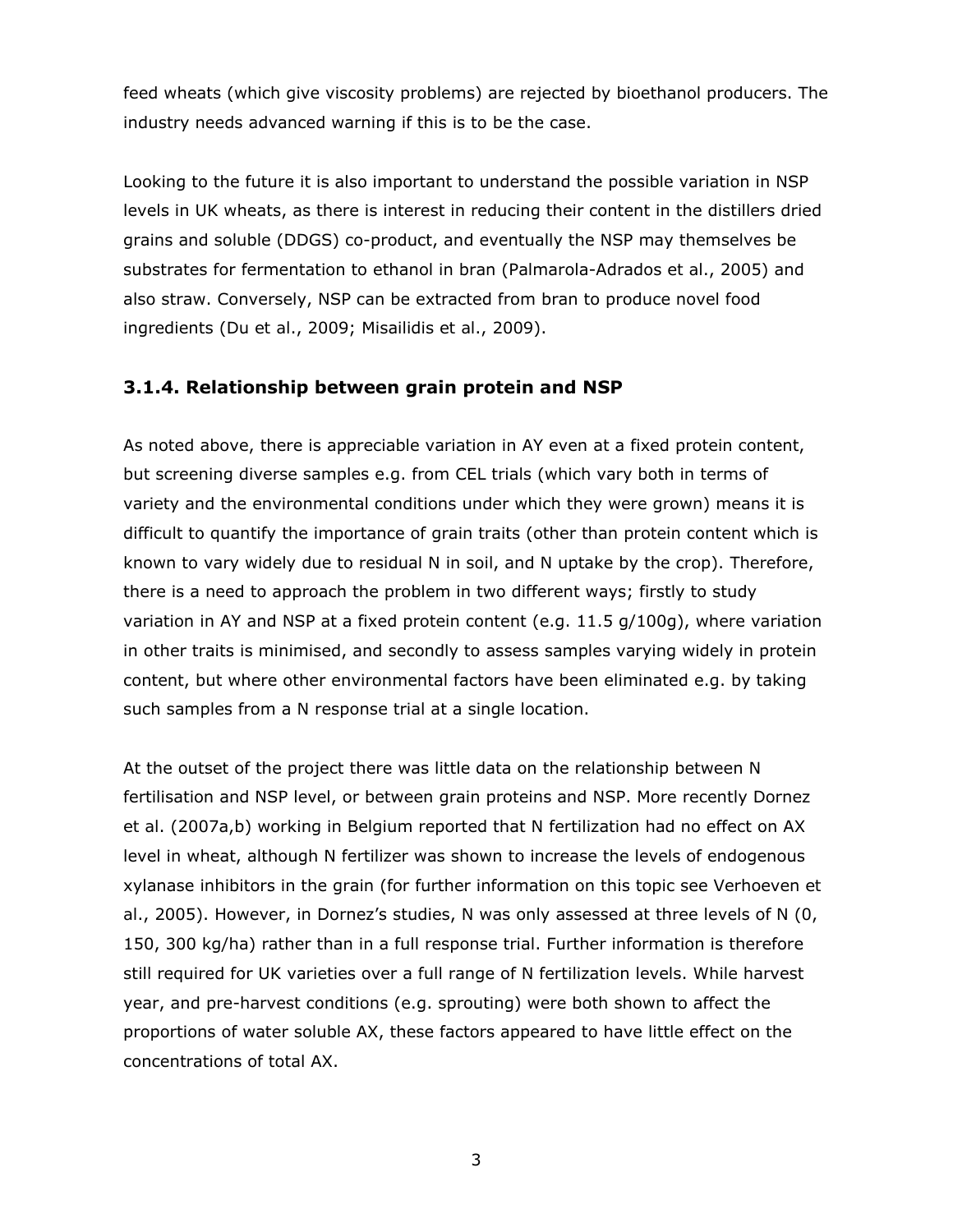# **3.1.5. Review of enzyme technology for bioethanol production**

The current method for measuring alcohol yield (AY) is based on the traditional process for potable alcohol in whisky, using barley malt as the source of enzymes and free amino nitrogen (FAN) to provide nutrients for fermentation. A typical bioethanol distillery does not use barley malt but obtains the enzymes (necessary for liquefaction and hydrolysis of the wheat grain) from commercial enzyme suppliers (such as Genencor and Novozymes). These enzymes are of microbial origin – generally fungal enzymes. It should be noted that commercial enzymes do not possess single enzymes activities, but rather, a mix of enzymes to provide overall robustness in application. This robustness is required because each batch of cereal processed will vary slightly in starch and protein characteristics and the process will vary day by day from one distillery to another in heating rate, residence times, pH etc. Importantly, the barley malt in the Scotch Whisky method also provides an appreciable source of free amino nitrogen (FAN), which the yeast needs for growth (in addition to sugars). In the bioethanol (biofuel) distillery, the nitrogen source for the yeast is provided by urea and proteases. A schematic diagram of the bioethanol process is shown in Figure 1.



**Figure 1 Schematic diagram of typical bioethanol process with points indicated for addition of enzymes and urea (green boxes). Image courtesy of Genencor.**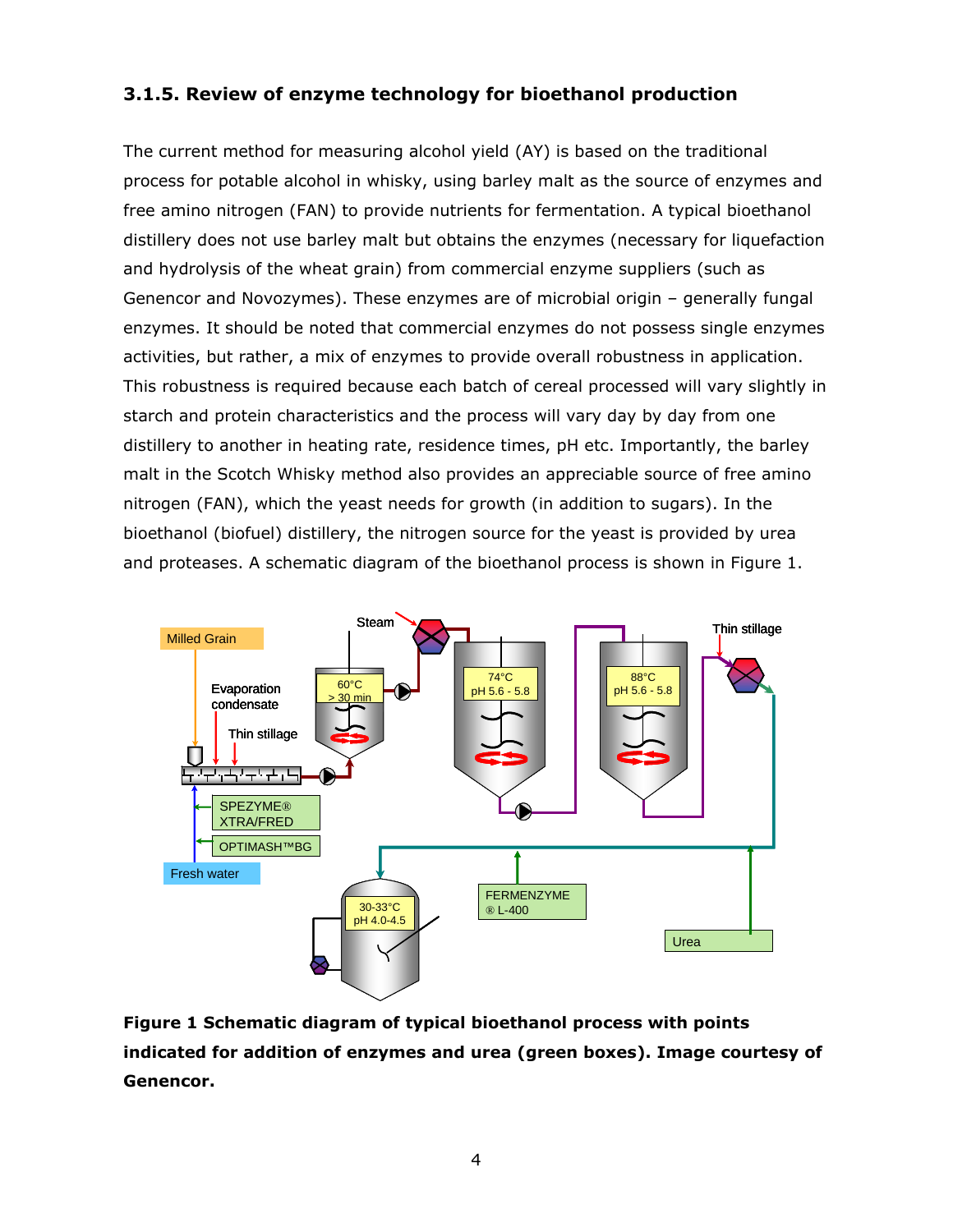Other technologies are available for alcohol production, for instance low temperature processing, whereby saccharification and fermentation occur simultaneously, as in the 'Stargen' process by Genencor (Anon, 2010). Such processes reduce energy inputs as well, and therefore the potential costs of the distilling process. Another reported advantage of this process is that the yeast does not suffer a high osmotic shock (as occurs in a traditional process where, after the starch is hydrolysed, the yeast is added to a medium containing a high concentration of sugars). Fermentation under such conditions is deemed to be more efficient than conventional processing. However as far as we are aware, none of the planned distilleries in the UK are going to use a low temperature process because the engineers are employing standard process technology as used in most US corn ethanol plants, so it is not considered further in this report.

### *Description of enzymes*

It will be seen from Table 1 that a wide range of enzyme activities are needed to fully disperse the wheat grain and endosperm, to break down the protein matrix and to release all the starch granules so they can be hydrolysed prior to fermentation.

| Table 1. Source of activities in commercial enzymes provided by Genencor for |  |
|------------------------------------------------------------------------------|--|
| use in conventional distillery systems.                                      |  |

| <b>Product name</b> | Activities supplied (recommended addition rate <sup>1</sup> )               |
|---------------------|-----------------------------------------------------------------------------|
| NSP-ases            |                                                                             |
| Optimash BG         | $\beta$ -glucanase/xylanase for barley/wheat (0.025-0.05 kg/t)              |
| Optimash XL         | cellulase/xylanase for wheat/rye $(0.05-0.1 \text{ kg/t})$                  |
| Optimash VR         | xylanase/cellulase for rye/triticale $(0.05-0.10 \text{ kg}/t^2)$           |
| Proteases           |                                                                             |
| Fermenzyme L-400    | saccharifying enzyme (gluco-amylase + protease) $(0.06-0.1 \text{ kg}/t^3)$ |
| Fermgen             | acid fungal protease for ethanol production (0.1-0.6 kg/t)                  |
| Amylases            |                                                                             |
| Spezyme Xtra        | high performance alpha amylase (0.2-0.4 kg/t)                               |
| Spezyme FRED        | high thermostability alpha amylase (0.2-0.4 kg/t)                           |
|                     |                                                                             |

 $1$  kg enzyme product per tonne of wheat grain unless otherwise stated

<sup>2</sup> kg enzyme per tonne triticale

 $3$  kg enzyme per tonne starch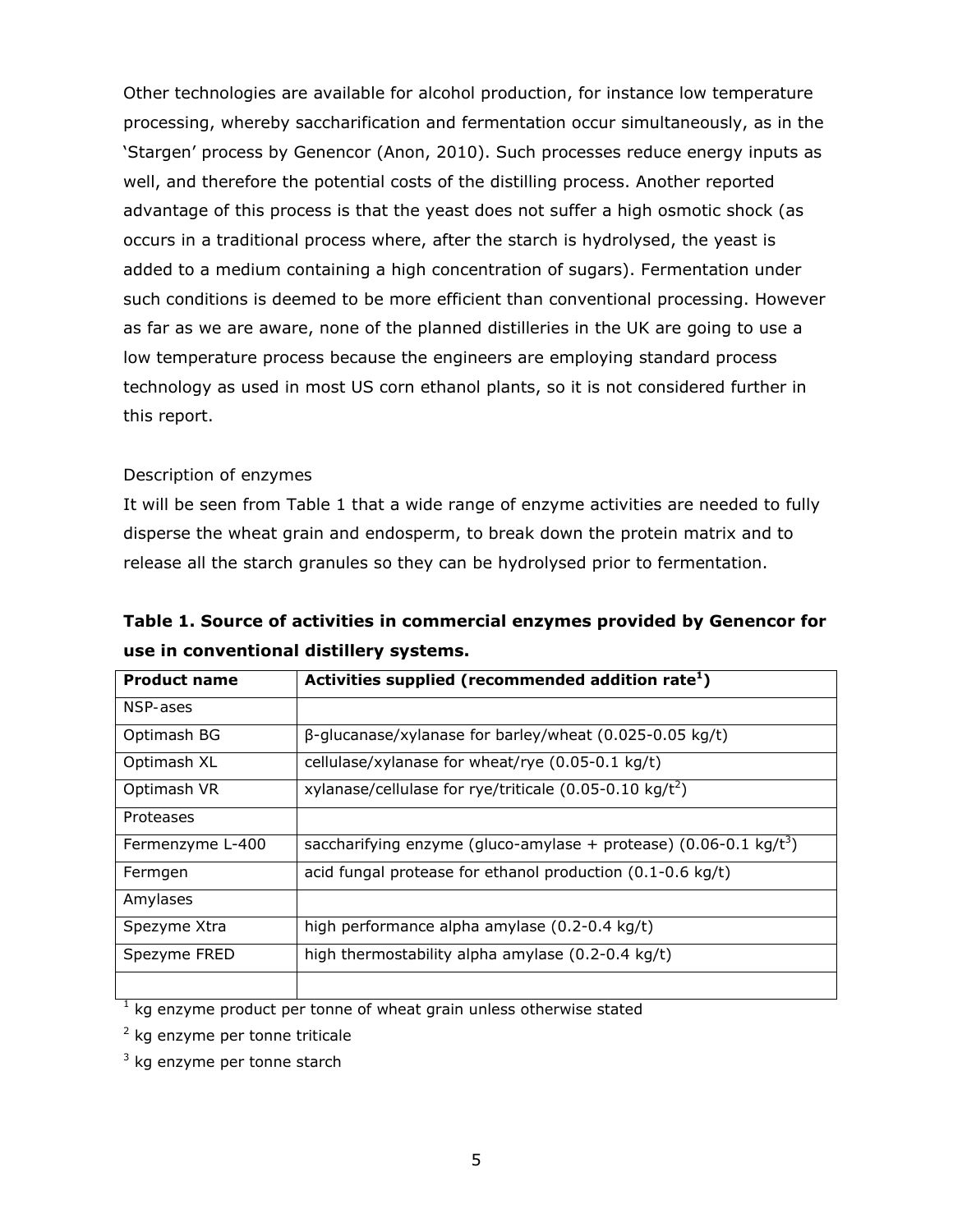#### *Xylanases*

Given the presence of NSP, enzymes such as Optimash BG are required to provide xylanase activity to reduce the viscosity of arabinoxylans, particularly the watersoluble AX in the wheat endosperm. Other more powerful products supplying xylanase activity are available e.g. Optimash XL for wheat and rye and Optimash VR for rye and triticale. This reflects the higher AX content of rye and the higher viscosity of rye and also triticale (Davis-Knight and Weightman, 2008). It is likely that these only affect the ease of processing rather than starch yield *per se*, although if viscosity was very high during the early stages of processing, it could change the rates of heat transfer and mixing and hence rate of gelatinization of starch granules and access of amylase enzymes to the starch. These are currently unknown until commercial bioethanol plants are in operation and their exact processes more widely understood.

#### *Proteases*

The main purpose of the *cooking* and *mashing* processes in the distillery are to saccharify the starch and provide the glucose necessary for fermentation of alcohol by the yeast. In wheat, the starch granules are embedded in a protein matrix. The toughness of the endosperm varies between hard and soft wheats (see Kindred *et al*., 2007) and on milling, this influences the particle size distribution and degree of starch damage. During *cooking*, the starch is gelatinized and is released from the protein matrix. The high temperature gelatinizes and solubilises the starch, and at the end of cooking, there is a release of pressure as the temperature is reduced, which helps to mechanically break up the structure of the grain and release any tightly bound starch. In commercial bioethanol production, protease enzymes are added to accelerate the breakdown of the proteins and hence release of starch. For this reason, a product such as Fermenzyme L-400 is added to the process (Figure 1). Following cooking, and once the temperature has dropped sufficiently, the barley malt is added in the traditional whisky process and during *mashing*, the malt enzymes begin to hydrolyse the gelatinized starch.

As discussed above, the yeast requires a source of nitrogen to grow. In part this is provided by urea, but a second protease is generally added at the end of the process to provide amino-nitrogen rather than simply supplying mineral N. This further breakdown of protein occurs at the same time as fermentation is taking place, but action of the yeast reduces the pH of the fermentation culture to a degree. Therefore a protease is required which works under acidic conditions, and typically an acid-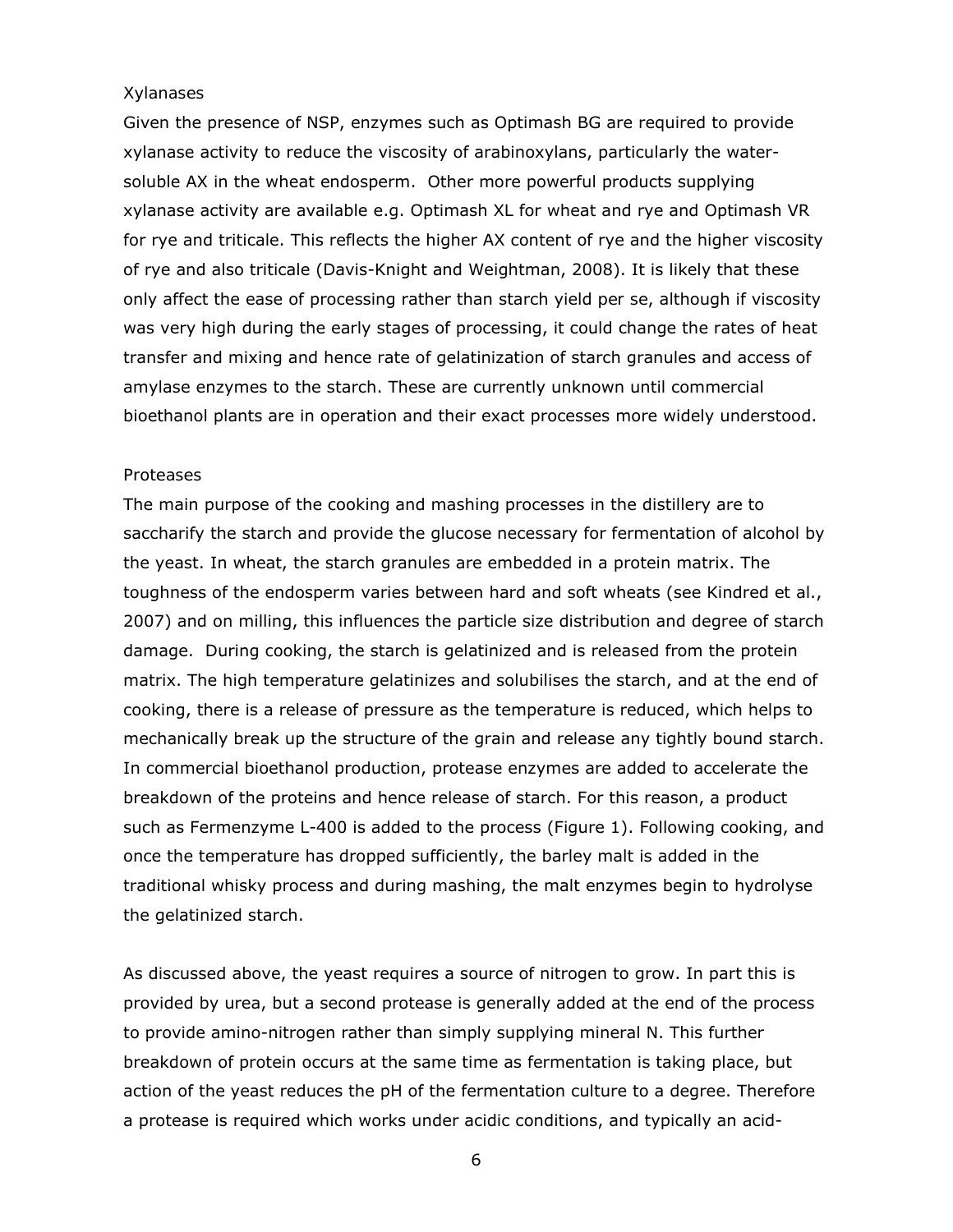protease such as Fermgen is added at the latter part of the process (although not indicated in Figure 1).

#### *Amylases*

Amylases (e.g. Spezyme Xtra, Table 1) are the most important part of the process as they provide the sugars for fermentation. Alpha-amylase is an important enzyme which attacks linear chain of amylase, attacking alpha (1-4) glycosidic linkages at random releasing maltose (and also yielding maltotriose and limit dextrins).

Alpha-amylase cannot deal with all the structures found in starch, for instance the alpha 1-6 branch points found within amylopectin which are attacked by pullulanases and also amyloglucosidase. Unlike other forms of amylase, amyloglucosidase (as found in Fermenzyme L400) is most active at low pH and is therefore added at the end, prior to fermentation. Amyloglucosidase releases glucose as well as maltose, and also attack the final glycosidic bond at the non-reducing end of a glucan chain.

Clearly amylases need to be able to perform over a wide range of temperatures and pH conditions (Figure 1). Again by combining different sources of alpha amylase activity within a commercial enzymes product, some robustness to process change is built in. One problem in particular is presented by high temperature, and products such as Spezyme FRED (Table 1) or Termamyl from Novozymes provide thermostable alpha amylases. Termamyl is a widely used thermostable amylase and is particularly suited to use in the SWRI 'wheat cook' laboratory method for determination of alcohol yield.

In whisky distilling, a second form of amylase, so-called β-amylase (a plant enzyme supplied in the barley malt) is present, which sequentially releases maltose units from glucans by attacking from the non-reducing ends of a linear chain (in a similar fashion to amyloglucosidase). In brewing it is considered that β-amylase produces more fermentable sugars, whereas alpha-amylase produces more non-fermentable sugars (and hence a sweeter product). It was beyond the scope of this project to study the performance of amylases, but it should be noted that one major difference between bioethanol distilling and whisky distilling may be that both α- and β-amylase activity are supplied by barley malt in the latter, and that their relative proportions are important in ensuring maximum efficiency.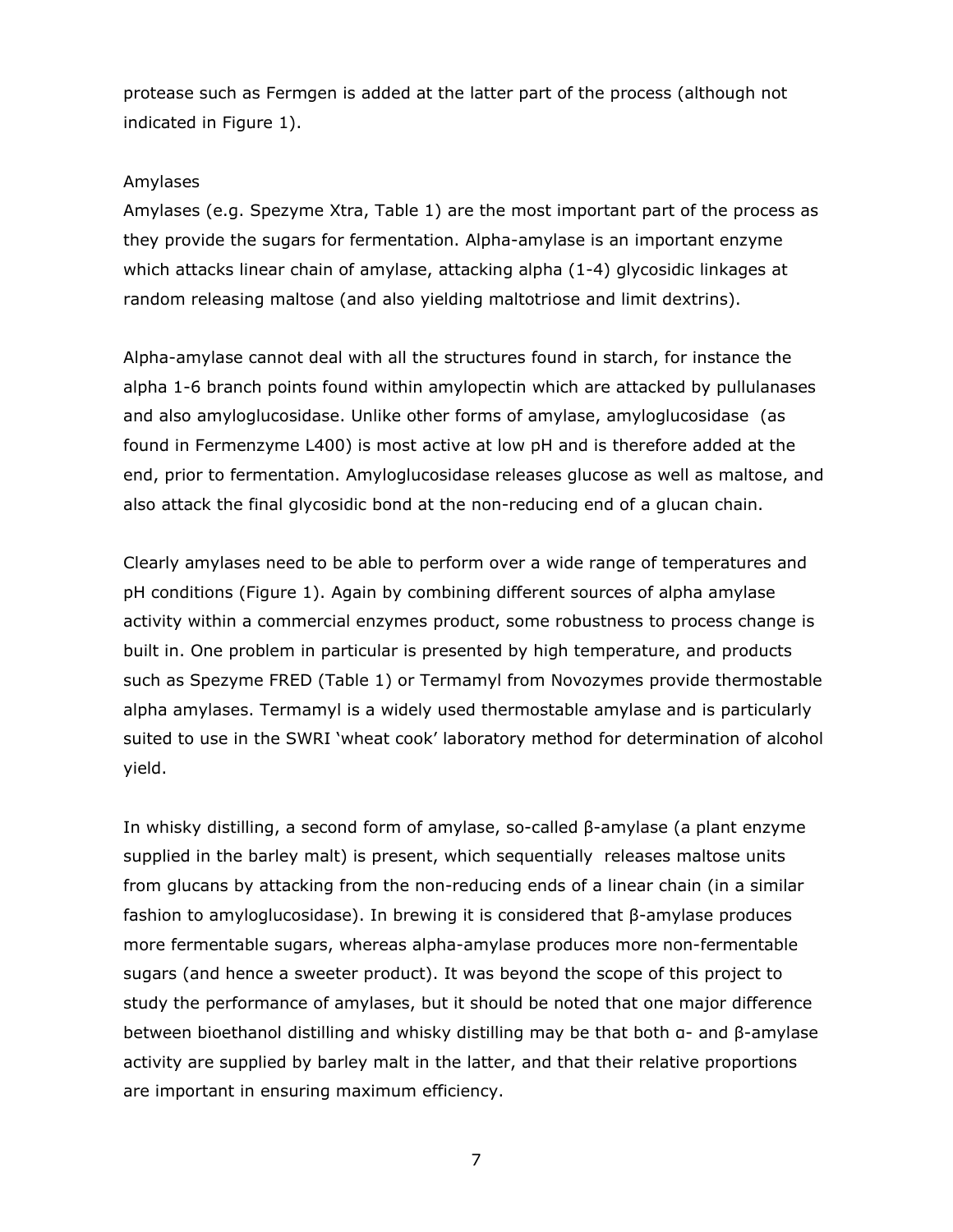# **3.1.6. Summary**

There is clearly a need to study in a systematic way the requirements of wheat for bioethanol production, by (i) screening varieties using methodology not constrained by traditional potable alcohol processes e.g. using enzymes and a lower temperature of mashing, (ii) understanding the changes in grain composition and AY over a range of grain N contents and (iii) studying a wider range of varieties than is currently studied by the potable alcohol industry at a fixed protein content. Through judicious choice of wheat varieties and samples, the work brought these three elements together.

# **3.2. Materials and methods**

# **3.2.1. Samples**

Commercial wheat samples were provided by Frontier Agriculture. All samples were collected after harvest and scanned by NIR for determination of moisture and protein using standard FOSS calibrations.

Experimental wheat samples from a N response trial at ADAS High Mowthorpe in 2006 (HGCA project 3084) with 6 levels of N treatment, and 2 varieties contrasting in either the presence (Ambrosia) or absence (Istabraq) of the 1BL/1RS translocation, were obtained. Two replicates of each variety  $x$  N rate treatment were studied (n=24). Further details of the field experiment have been reported by Sylvester-Bradley *et al*. (2008).

# **3.2.2. Alcohol yield determination**

### *Standard procedure using barley malt*

AY determination was based upon the SWRI 'wheat cook' method (Agu *et al*., 2006). In summary:

- Finely ground wheat (Miag setting 0.2mm) is gelatinised and pre-liquefied at 85 <sup>o</sup>C with Termamyl, a thermostable endoamylase, to rapidly break down starch to oligosaccharides and reduce viscosity,
- The wheat is cooked at  $142^{\circ}$ C and then given a second treatment of Termamyl at 85 $\degree$ C to minimise retrogradation,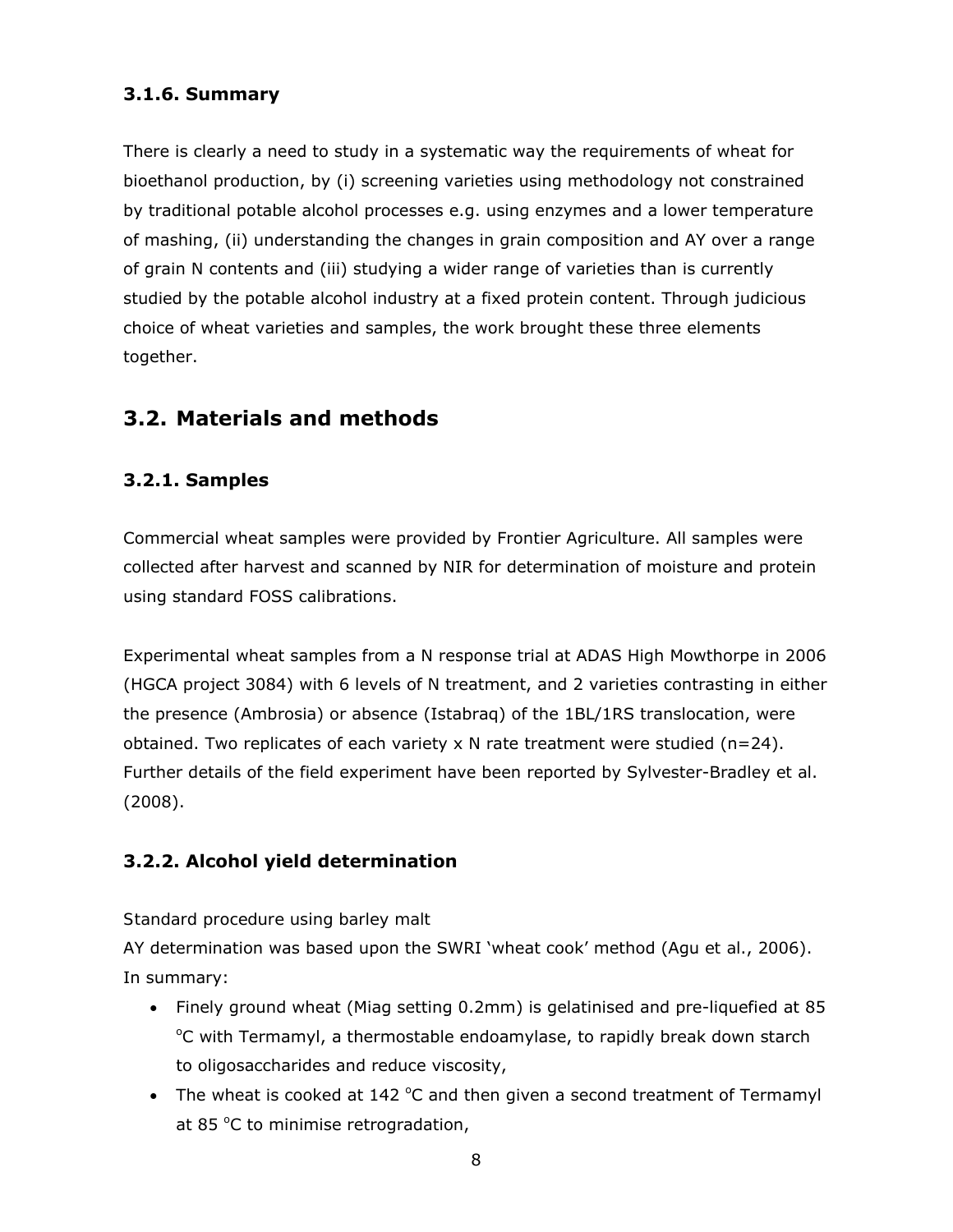- The cooked slurry is then mashed at  $65^{\circ}$ C with a high DP/DU malt which contains a relatively high α- and β-amylase content and also supplies modified starch to the process (which is taken into account when calculating the AY of the wheat),
- The slurry is fermented for  $68 + / -$  2 hours and then distilled.

The process conditions are summarised in Table 2.

| determination of alcohol yield of wheat, using 'wheat cook' method. |             |                            |                                 |  |  |  |  |  |
|---------------------------------------------------------------------|-------------|----------------------------|---------------------------------|--|--|--|--|--|
| <b>Process step</b>                                                 | <b>Temp</b> | <b>Time</b>                | <b>Enzyme dosages</b>           |  |  |  |  |  |
| 1. Slurry make-up                                                   | 45 °C       | Heating to 85 $^{\circ}$ C | Termamyl 12.5 µL                |  |  |  |  |  |
|                                                                     |             | over 30 minutes            |                                 |  |  |  |  |  |
| 2. Primary                                                          | 85 °C       | 30 minutes                 |                                 |  |  |  |  |  |
| "Liquefaction"                                                      |             |                            |                                 |  |  |  |  |  |
| 3. Secondary                                                        | 126 °C      | 11 minutes                 |                                 |  |  |  |  |  |
| "Autoclave"                                                         |             |                            |                                 |  |  |  |  |  |
| 4. Tertiary                                                         | 85 °C       | 30 minutes                 | Second dose of Termamyl 12.5 µL |  |  |  |  |  |
| "Liquefaction"                                                      |             | then cool to 65 °C         |                                 |  |  |  |  |  |
|                                                                     | 65 °C       | 60 minutes                 | Barley malt (20% DW addition)   |  |  |  |  |  |
| 5. Fermentation                                                     | 30 °C       | 68 hours                   |                                 |  |  |  |  |  |
| <b>Post fermentation</b>                                            |             |                            |                                 |  |  |  |  |  |
| steps                                                               |             |                            |                                 |  |  |  |  |  |
| 6.Distillation                                                      | Distil      | $ca.30$ min                | Make to volume and measure      |  |  |  |  |  |
|                                                                     | alcohol     |                            | alcohol strength at 20°C        |  |  |  |  |  |

**Table 2 Summary of process conditions for standard laboratory procedure for** 

This standard method was followed in the present study with the exceptions that in the ADAS lab the following changes were made:

capillary) at 20 $°C$ 

7. Extract viscosity  $\int$  Centrifuge Recover s/natent Betermine viscosity (U-tube

- the wheat grain was milled using a Glen Creston hammer mill fitted with a 2 mm screen.
- the moisture content of the flour was determined on a subsample by drying overnight at 100 °C.
- quantities of flour tested (15 g) in each determination of AY were half that of the SWRI method, but samples were analysed in duplicate (single analyses at SWRI).
- The autoclave at ADAS reached 126  $^{\circ}$ C, rather than 142  $^{\circ}$ C at SWRI.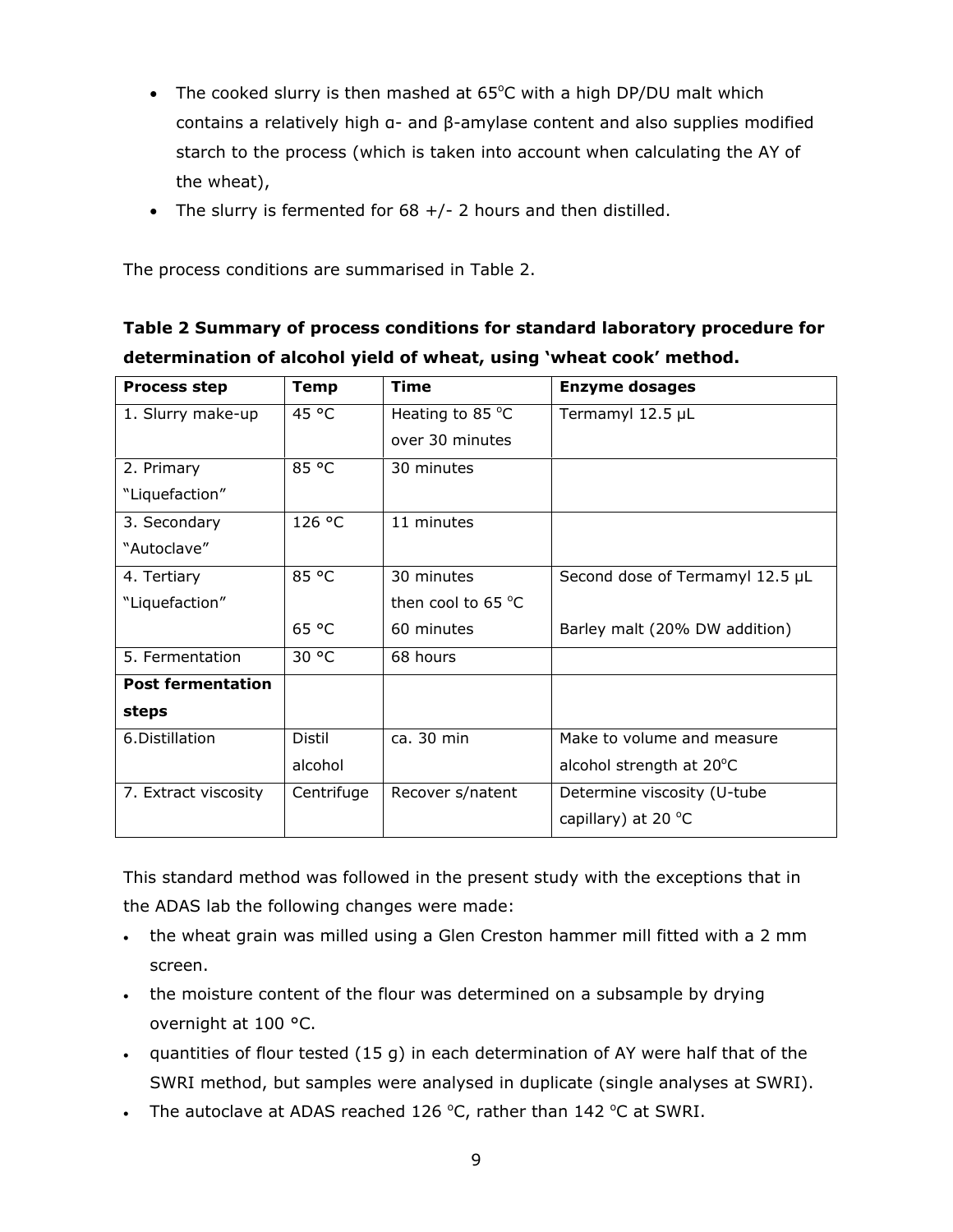The full method as applied in the ADAS lab was therefore as follows:

#### *ADAS standard (barley malt) method*

Wholemeal flour (15 g fresh weight basis) was placed in a stainless steel beaker with 40.5 mL of water and 12.5 ųL of a thermostable alpha-amylase (added in excess) to rapidly break down starch to oligosaccharides (Termamyl 120L, Novozyme). The slurry was then heated in a waterbath to 85  $\degree$ C with frequent stirring, before being autoclaved at 126 °C for 11 min. The sample was returned to the waterbath and further 250 yl of the amylase was added when the slurry returned to 85  $\degree$ C, to minimise retrogradation. The cooked slurry was then reduced in temperature and mashed at 65 °C for an hour with inclusion of barley malt that contains a relatively high α and β amylase content and also supplies modified starch and free amino nitrogen to the yeast (20% malt to 80% wheat on a dry weight basis). The slurry was pitched with distillers yeast (0.4% w/w; ABMauri) and fermented at 30 °C for 68 hours before being distilled and the distillate measured for alcohol content using an Anton Paar density meter. The residue after distillation was adjusted to 125 mL with water before being centrifuged and the supernatant filtered twice through GF/A filter papers. Viscosity of the supernatant was determined at 20  $^{\circ}$ C using a U-tube viscometer (PSL-BS/U B, Poulten Selfe & Lee, Essex, UK).

#### *ADAS enzyme-only method*

Alcohol yield and viscosity were determined in duplicate on a subset of five flour samples using an ADAS method adapted from that of the Scotch Whisky Research Institute (SWRI; Agu et al., 2006). For the original grain (Fraction 1) the wheat grain was milled using a Glen Creston hammer mill fitted with a 2 mm screen. Flour (15 g, fresh weight basis) was placed in a stainless steel beaker with 40.5 mL of water to which 53 ųL of a thermostable alpha-amylase (Spezyme Xtra, Genencor), 75 ųL of a protease (Fermgen, Genencor) and 6.8 ųL of a β-glucanase (Optimash BG, Genencor) were added (in excess) to rapidly break down starch to oligosaccharides. The slurry was then heated in a water bath set at 60 °C for 35 minutes with frequent stirring, before the temperature of the water bath was increased to 74  $\degree$ C and the sample was stirred for a further 60 min. The sample was then autoclaved at 126 °C for 11 min before being returned to the water bath set at 88  $^{\circ}$ C and a second dose (53 yL) of the alpha amylase added to minimise retrogradation. This cooked slurry was then mashed for a further 60 min at 88 °C before being removed from the water bath and allowed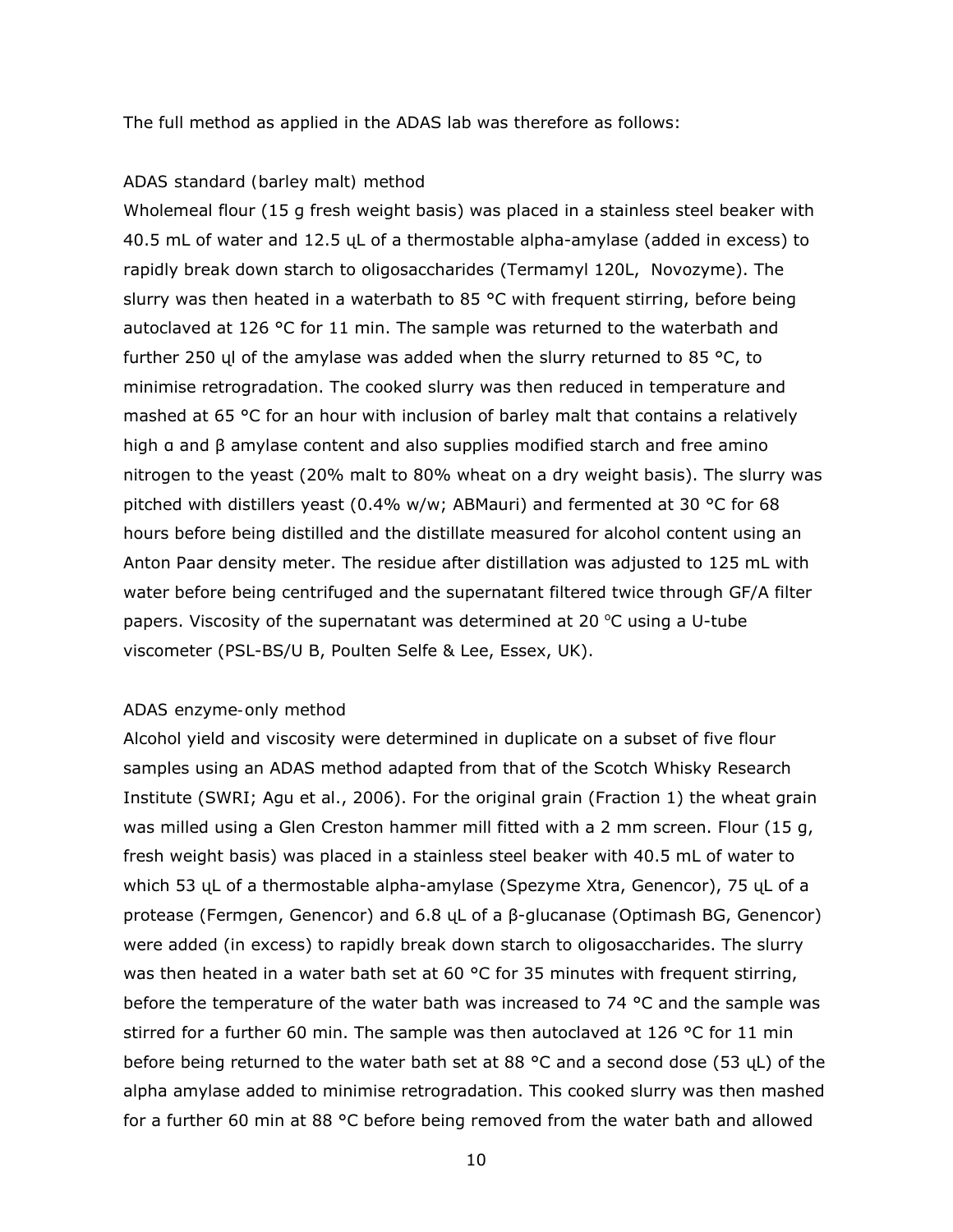to cool to approximately 30 °C. The slurry was then pitched with distillers yeast (0.4% w/w) as well as further enzyme additions; 75 ųL of the protease, 13 ųL of a saccharifying enzyme (Fermenzyme L-400, Genencor) and 1 mL of a 25 mg/mL solution of urea, before being fermented at 30  $\degree$ C for 68 hours, after which the slurry was distilled, and the distillate measured for alcohol content using an Anton Paar density meter. The residue after distillation was adjusted to 125 mL with water before being centrifuged and the supernatant filtered twice through GF/A filter papers. Viscosity of the supernatant ('residue viscosity'; RV) was determined at 20 °C using a U-tube viscometer (PSL-BS/U B, Poulten Selfe & Lee, Essex, UK).

### **3.2.3. NSP determination**

The procedure for determination of neutral NSP was adapted from the method of Englyst & Cummings (1984) reported by Weightman *et al*. (2009) and consisted of three major steps:

#### *1. Removal of starch by enzymic digestion*

All analyses were carried out in duplicate. To 100 mg finely milled wheat, 1.0 ml dimethylsulphoxide was added to completely wet the sample. Tubes containing the sample were placed in an oil bath at  $100^{\circ}$ C for 30 min to gelatinize the starch. A solution of Termamyl enzyme and acetate buffer (4 mL) was added to each tube and the tube replaced in the oil bath for a further 10 min. Tubes were removed and placed into water bath at 50  $\degree$ C before the addition of a mixed amyloglucosidase and pullulanase solution. Tubes remained in the 50  $^{\circ}$ C bath for a further 30 min. Samples were then cooled and 100% ethanol added to achieve a final concentration of 85% alcohol then refrigerated to all polysaccharides to precipitate. After repeated washing and removal of supernatants a dry residue was achieved.

#### *2. Hydrolysis of NSP*

Hydrolysis to individual monosaccharides was carried out based on the procedure of Saeman *et al*. (1954). The dry residue from step one was taken and 0.125 mL of 72%  $H<sub>2</sub>SO<sub>4</sub>$  added. This was left to stand for an hour in a 30 °C waterbath. 0.4 mL of an internal standard (IS) of inositol (solution stored in 50% saturated benzoic acid) was then added along with 2.3 mL  $H_2O$ , before mixing and heating for 2 hours at 100 <sup>o</sup>C. Samples were then cooled prior to derivatization of the released monosaccharides (preparation of alditol acetates).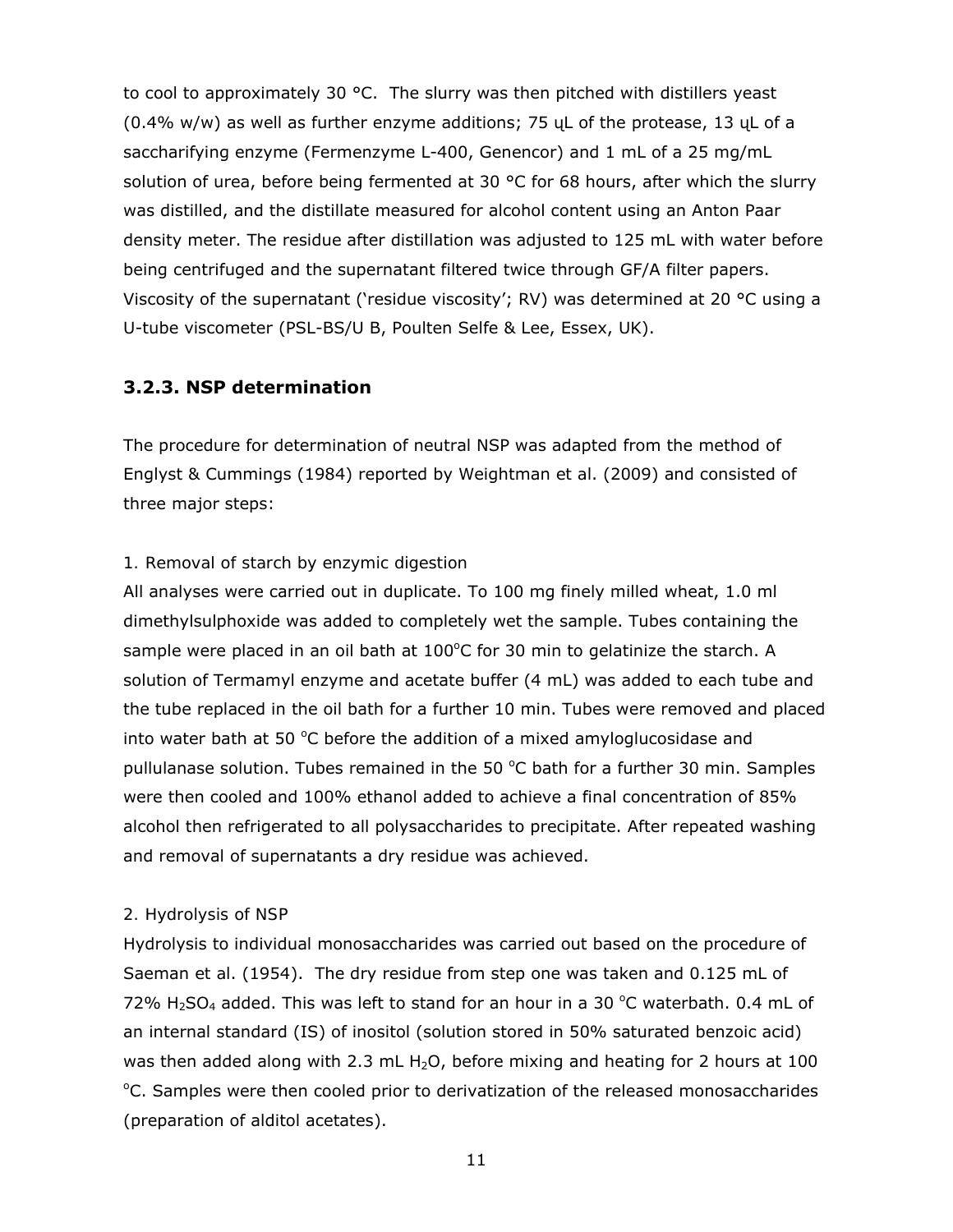#### *3. Derivatisation of neutral sugars and quantification of alditol acetates*

Reduction of the sugars was achieved by adding  $0.2$  mL of NH<sub>3</sub> solution with 3mL sodium borohydride solution to 1 mL of the hydrolysate before vortex mixing. The tubes were left for 1 hour at 30  $^{\circ}$ C before being cooled on ice and neutralized with  $\sim$ 0.1 mL glacial acetic acid. To 0.3 mL of the above acidified solution 0.2 mL of methylimidazole and 3 mL acetic acid were added before leaving at 30  $^{\circ}$ C for 30 min and cooling on ice again. Water (5 mL) and dichloromethane (3 mL) were added before repeated washing and then transfer of the organic layer to a fresh test tube prior to analysis by gas chromatography using an Agilent DB-225 column, and detected using a mass spectrometer operating in selective ion mode (Agilent 6890 GC with a 5975 Mass Selective Detector; Agilent Technologies, Cheshire, UK). Each sample of alditol acetates was injected in duplicate onto the GC. Response factors for individual sugars were determined using a standard solution of monosaccharides plus IS and hydrolysed using 2N sulphuric acid in the same conditions as above. Concentrations of monosaccharides were converted to their anhydro-polymer equivalents by multiplying by the following factors: 0.896 (rhamnose), 0.88 (arabinose, xylose) or 0.9 (mannose, galactose, glucose) before correcting concentrations to a 100% DM basis. It should be noted that total NSP in this report is defined as total neutral sugars (uronic acids were not measured).

### **3.2.4. Statistical analysis**

Analysis of Variance and linear regression analyses were carried out using Genstat 8 (VSN International Ltd, © 2005 Lawes Agricultural Trust). For studies involving wheat samples from N response trials, two-way ANOVA was carried out with treatment effects; Variety (df=1) and N level (df=4) and their interactions (df=4) compared against the residual variation  $(df=12)$  within treatments between blocks. For the study of commercial wheat samples at fixed protein content (n=30), one-way ANOVA carried out to test for the significance of differences between the means of 5 different wheat classes according to their nabim classification.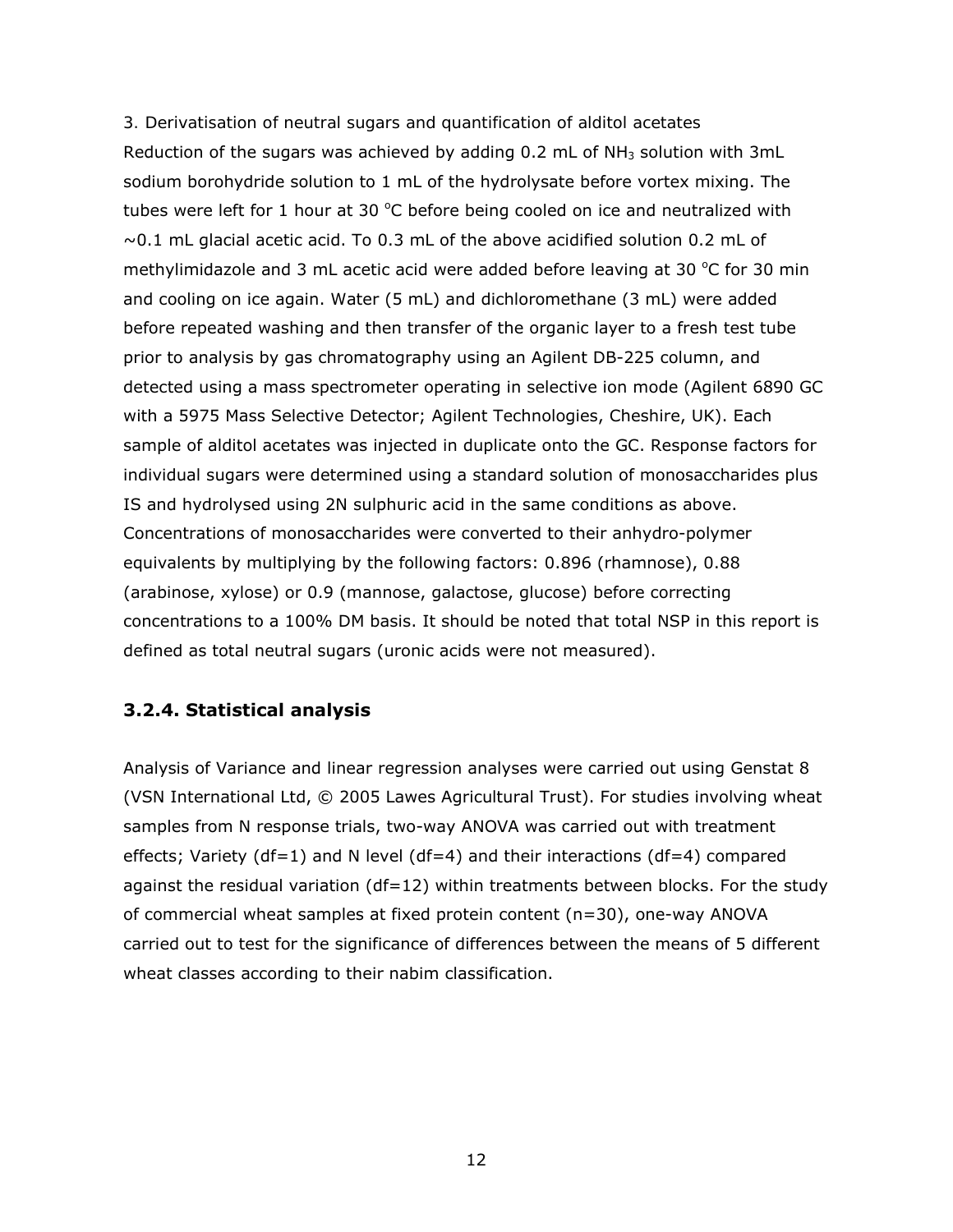# **3.3. Results**

# **3.3.1. Establishment of standard alcohol yield method**

The initial step was to replicate the SWRI alcohol yield method (the 'wheat cook' method which uses barley malt as a source of enzymes and FAN) and establish it in the ADAS lab. This involved an extensive period of testing and modifications to the methods (data not presented here). In order to validate the method, a number of commercial wheat samples were sourced. These samples had been initially screened on an Infratec NIR by FOSS, using a prototype AY prediction calibration, developed under the 'Green Grain' project (HGCA project 2979). The raw data are shown in Table 3, representing the full range of proteins typically found in wheat (7.7 to 14.6 g/100g). These represented the typical feed and other wheats available at the time of the project and in particular, in the region surrounding the planned Vivergo bioethanol plant.

| Variety/mix | Location         | <b>Protein</b> | <b>Moisture</b> | <b>ADAS AY</b> | <b>SWRI AY</b> |
|-------------|------------------|----------------|-----------------|----------------|----------------|
|             |                  | (%DM)          | (%)             | (L/t DM)       | (L/t DM)       |
| Humb/Oakley | DN17 (S.Yorks)   | 7.8            | 17.0            | 444            | 470            |
| Glad/Oakley | DN21 (Lincs)     | 10.1           | 16.4            | 432            | 457            |
| Cordiale    | NG32 (Lincs)     | 14.1           | 14.1            | 399            | mv             |
| Cordiale    | NG32 (Lincs)     | 13.9           | 14.1            | 392            | mv             |
| Hereward    | NG32 (Lincs)     | 11.8           | 13.7            | 434            | 440            |
| Einstein    | LN11 (Lincs)     | 10.7           | 16.1            | 440            | 455            |
| Alchemy     | S26 (S.Yorks)    | 7.7            | 15.9            | 444            | 468            |
| Xi19        | YO42 (E. Riding) | 11.8           | 14.0            | 408            | 427            |
| Xi19        | YO42 (E. Riding) | 11.7           | 14.8            | 404            | 428            |
| Solstice    | LS22 (W.Yorks)   | 11.8           | 18.7            | 417            | 438            |
| Solstice    | LS22 (W.Yorks)   | 12.1           | 18.5            | 419            | 439            |
| Paragon     | DN7 (S.Yorks)    | 14.6           | 16.4            | 383            | 404            |
| Solstice    | NE15 (T&Wear)    | 12.0           | 19.9            | 414            | 434            |
| Einstein    | CV13 (Warwicks)  | 10.4           | 15.3            | 420            | 449            |

**Table 3 Variety and source of samples with protein, moisture and alcohol yields from commercial samples of wheat (2007 harvest).** 

mv, missing value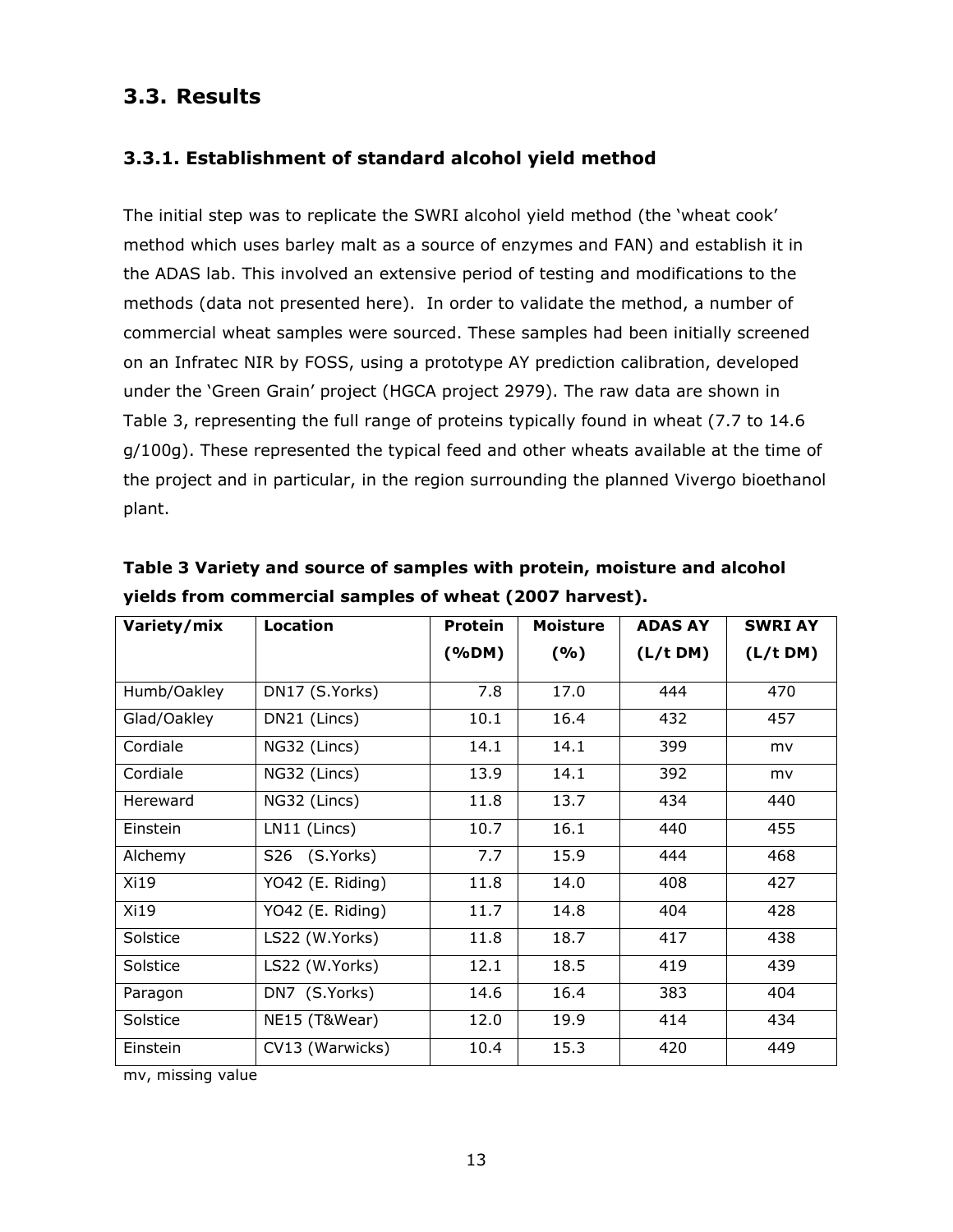It can be seen that there is reasonable agreement between the two laboratories (Figure 2) with the points located close to the 1:1 line but with the ADAS lab underestimating AY by ca. 15 L/t compared to the SWRI measurements.



**Figure 2 Comparison between laboratory determinations of AY of wheat samples at ADAS and SWRI, using the standard ('wheat cook') method using barley malt. Fitted line has intercept forced through zero (further details on variety and origins in Table 3).** 

While the adjusted  $R^2$  is only 0.9 in Figure 2, it should be noted that there will inevitably be uncertainty in the measurements at both laboratories, and so it is very unlikely that the adjusted  $R^2$  would approach 1.0 for such a complex and lengthy procedure.

Figure 3 shows the AY plotted against grain protein content. The data show a typical negative relationship, similar to that reported elsewhere (e.g. Smith *et al*., 2006) with a typically high adjusted  $R^2$  value of 0.78. A similar regression analysis carried out to describe the relationship between AY measured at SWRI and protein gives the equation:

AY = -9.28 x grain protein + 545 ( $R^2$  = 0.90).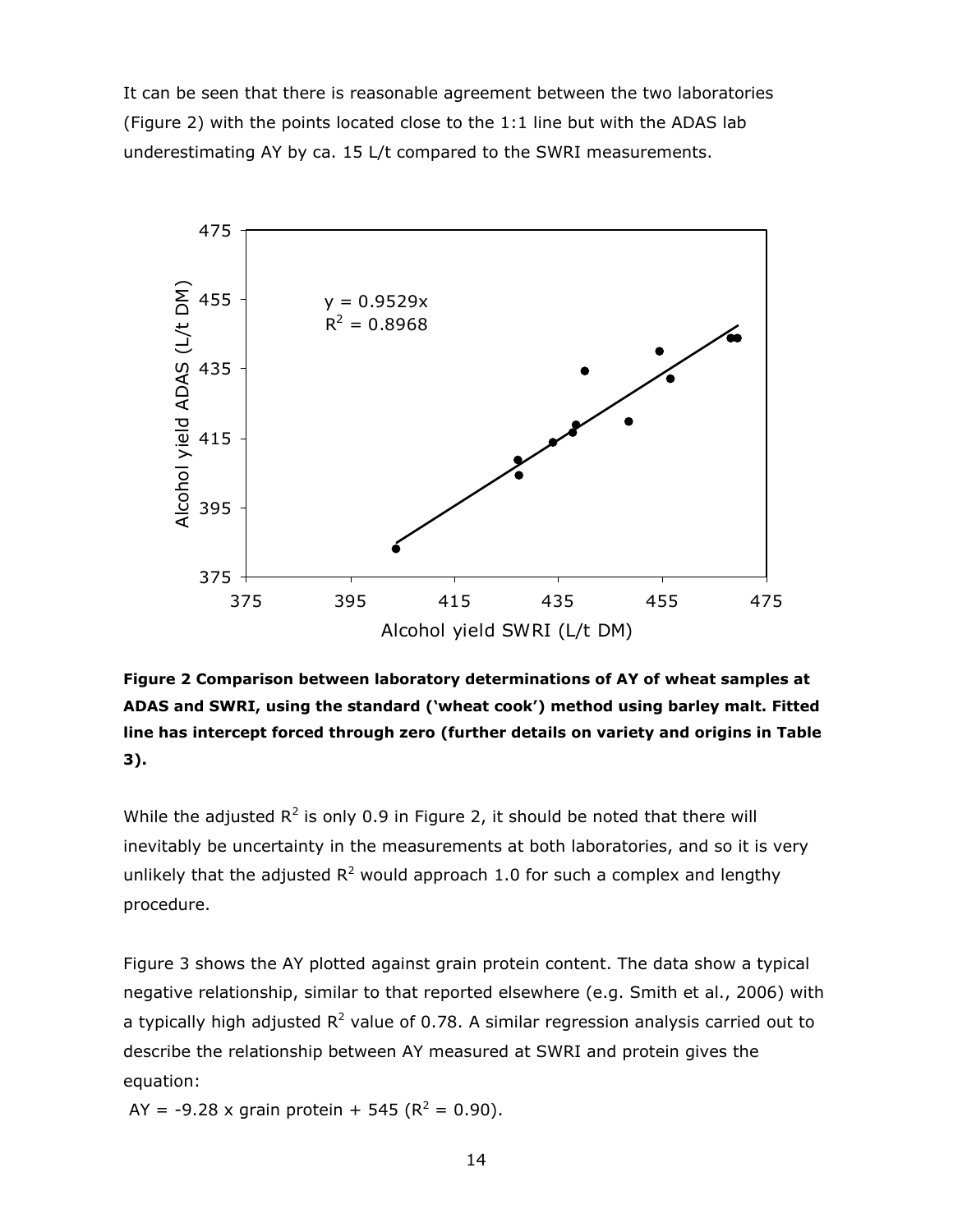

**Figure 3 Relationship between alcohol yield measured in laboratory at ADAS and grain protein content determined by NIR for commercial wheat samples (further details on variety and origins in Table 1).** 

#### *Viscosity determination*

After distillation, the slurry was centrifuged, and the supernatant (liquid fraction) collected and its residue assessed. This 'residue viscosity' (RV) gives a means to identify any likely processing problems with particular varieties – a high RV being undesirable as it is indicative of poor processing characteristics. It can be seen that the SWRI RV values were lower than the comparative ADAS values (Table 4) which may be due to the higher cooking temperature at SWRI, or the source of barley malt.

Based on the performance of the laboratory method, in terms of its agreement with SWRI AY results and the ability to demonstrate a sensible relationship between AY and grain protein, it was deemed that the method could be confidently used to screen wheat varieties.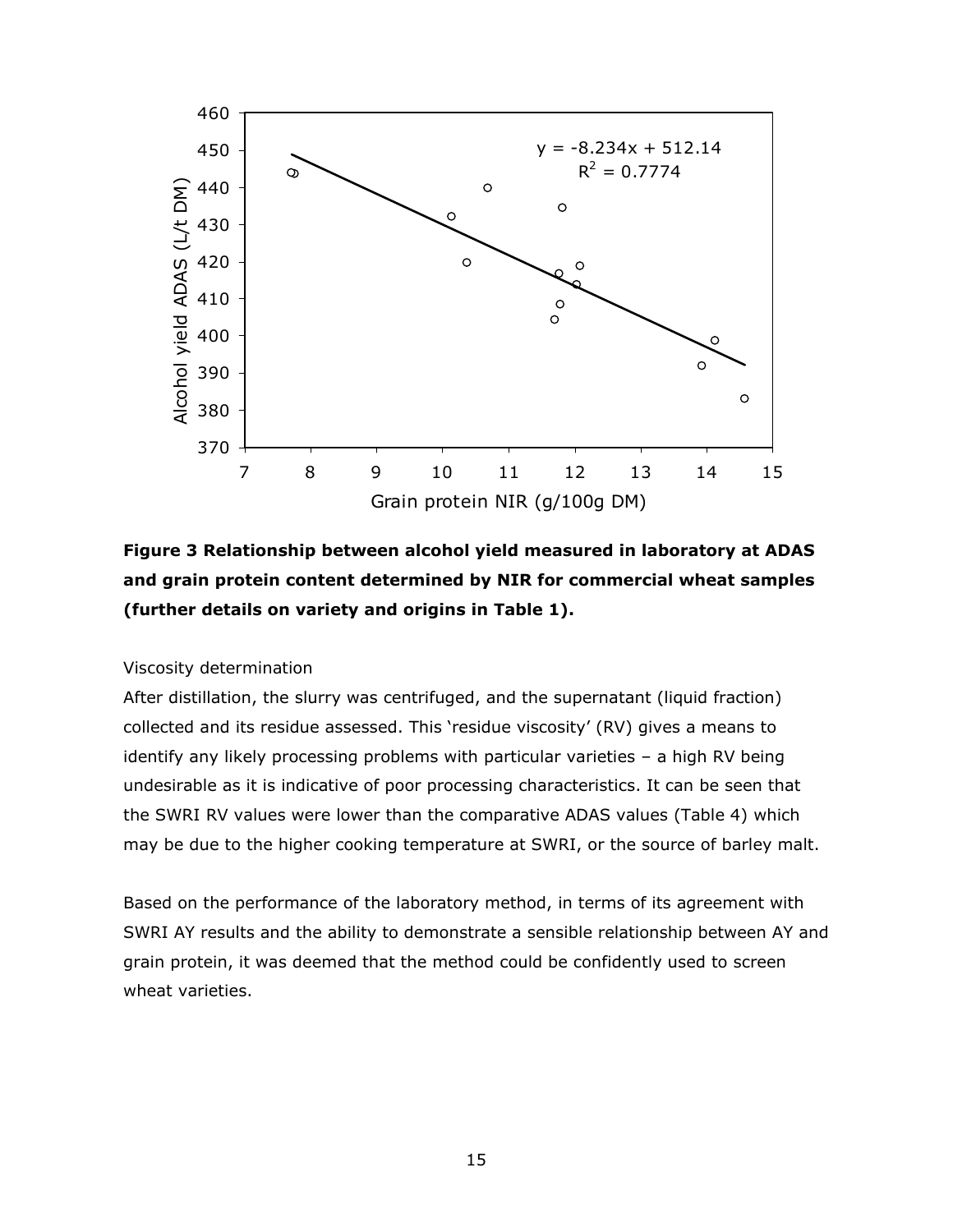**Table 4 Residue viscosity following distillation of wheat samples and assessed for their alcohol yield (wheat samples provided by Frontier agriculture, 2007 harvest).** 

| Variety/mix | <b>ADAS</b>               | <b>SWRI</b>               |
|-------------|---------------------------|---------------------------|
|             | residue viscosity (mPa.s) | residue viscosity (mPa.s) |
| Humb/Oakley | 1.67                      | 1.28                      |
| Glad/Oakley | 1.68                      | 1.27                      |
| Cordiale    | 1.91                      | mv                        |
| Cordiale    | 1.86                      | mv                        |
| Hereward    | 1.81                      | 1.20                      |
| Einstein    | 1.65                      | 1.31                      |
| Alchemy     | 1.68                      | 1.29                      |
| Xi19        | 1.71                      | 1.33                      |
| Xi19        | 1.74                      | 1.32                      |
| Solstice    | 1.57                      | 1.28                      |
| Solstice    | 1.62                      | 1.28                      |
| Paragon     | 1.81                      | 1.33                      |
| Solstice    | 1.52                      | 1.27                      |
| Einstein    | 1.60                      | 1.29                      |

mv, missing value

# **3.3.2. Development of enzyme-only method**

Next, using enzymes supplied by Genencor as detailed in Table 1, a protocol was developed to assess AY of wheat by an 'enzyme-only' method, avoiding the use of barley malt. Initial studies employed the simple procedure shown in Table 5, which was devised to eliminate the need for an autoclave step and used enzymes at the recommended dosage rates as per manufacturer's instructions.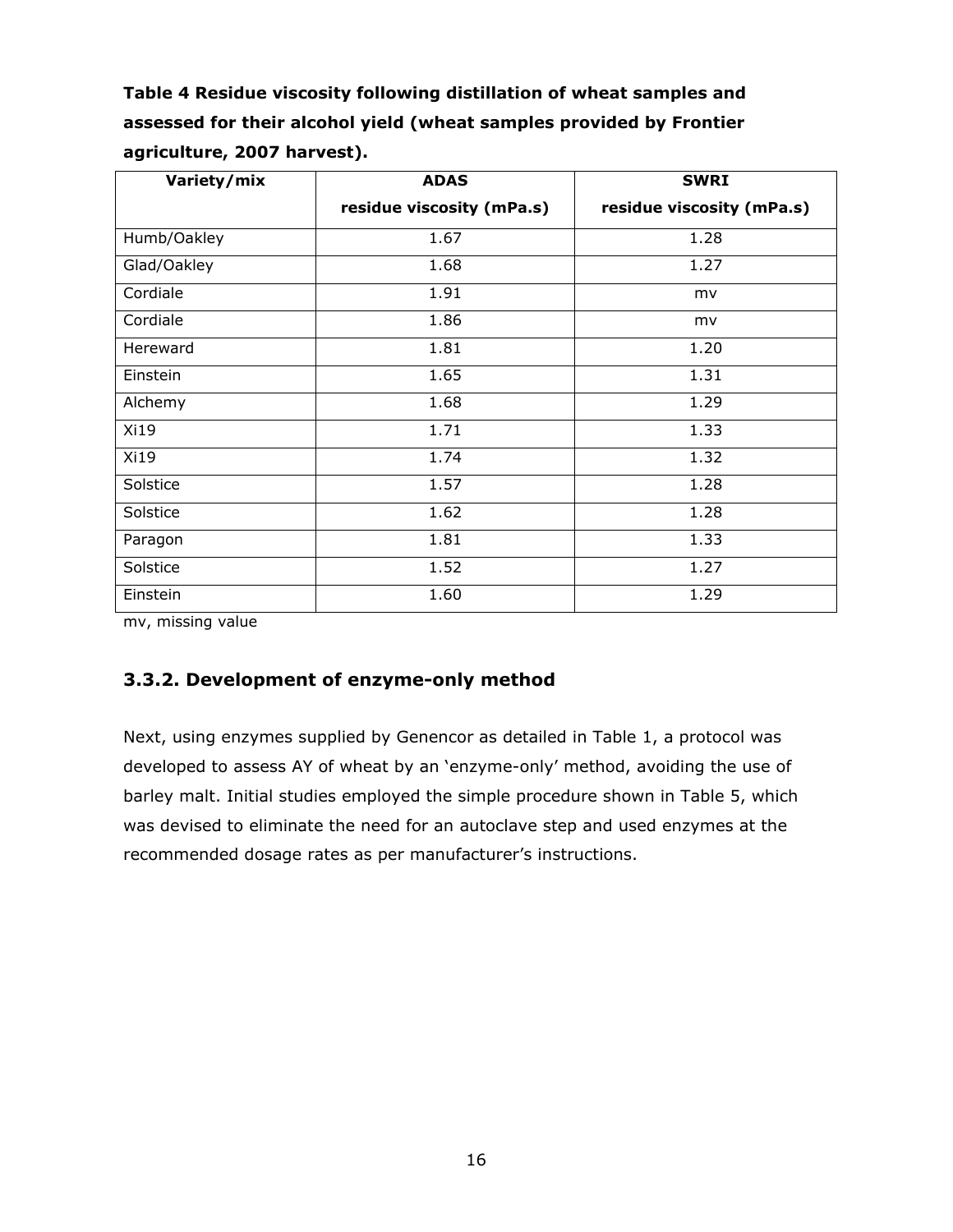**Table 5 Summary of process conditions for initial laboratory procedure for determination of alcohol yield of wheat, using commercial enzymes.** 

| <b>Process step</b> | Temperature | <b>Time</b> | <b>Enzyme dosages</b>             |
|---------------------|-------------|-------------|-----------------------------------|
|                     |             |             | (mg enzyme/g wheat FW)            |
| Slurry make-up      | 60 °C       | 35-40 min   | SPEZYME®XTRA: 0.2 mg/g            |
|                     |             |             | OPTIMASH BG: 0.05 mg/g            |
| Primary             | 74 °C       | 60 min      | No addition                       |
| "Liquefaction"      |             |             |                                   |
| Secondary           | 88 °C       | 60 min      | Additional SPEZYME®XTRA; 0.2 mg/g |
| "Liquefaction"      |             |             |                                   |
| Fermentation        | 32 °C       | 72 hours    | FERMENZYME®L-400:                 |
|                     |             |             | $0.06$ mg/g + Urea                |

It was found that the AYs were very low using the simple enzyme method. For four samples of Robigus taken from an ADAS N response trial, the average AY (349 L/t) was only 80% of the value obtained for the same samples using the barley malt method (438 L/t). It was assumed that insufficient starch conversion was achieved. Hence the process conditions were lengthened, the temperatures increased by including an autoclave step, and an additional enzyme (Fermgen) employed. Finally, the concentrations of enzymes used were increased by a factor of 10 to ensure they were present in excess.

First it was necessary to check that increasing the enzyme concentration would not give high blank readings industrial enzyme preparations are often stabilised with sugars, which would make a contribution to the AY of fermentations. This was tested with a simple trial of varying inputs (Table 6) using enzymes added at up to 100x industrial recommendations.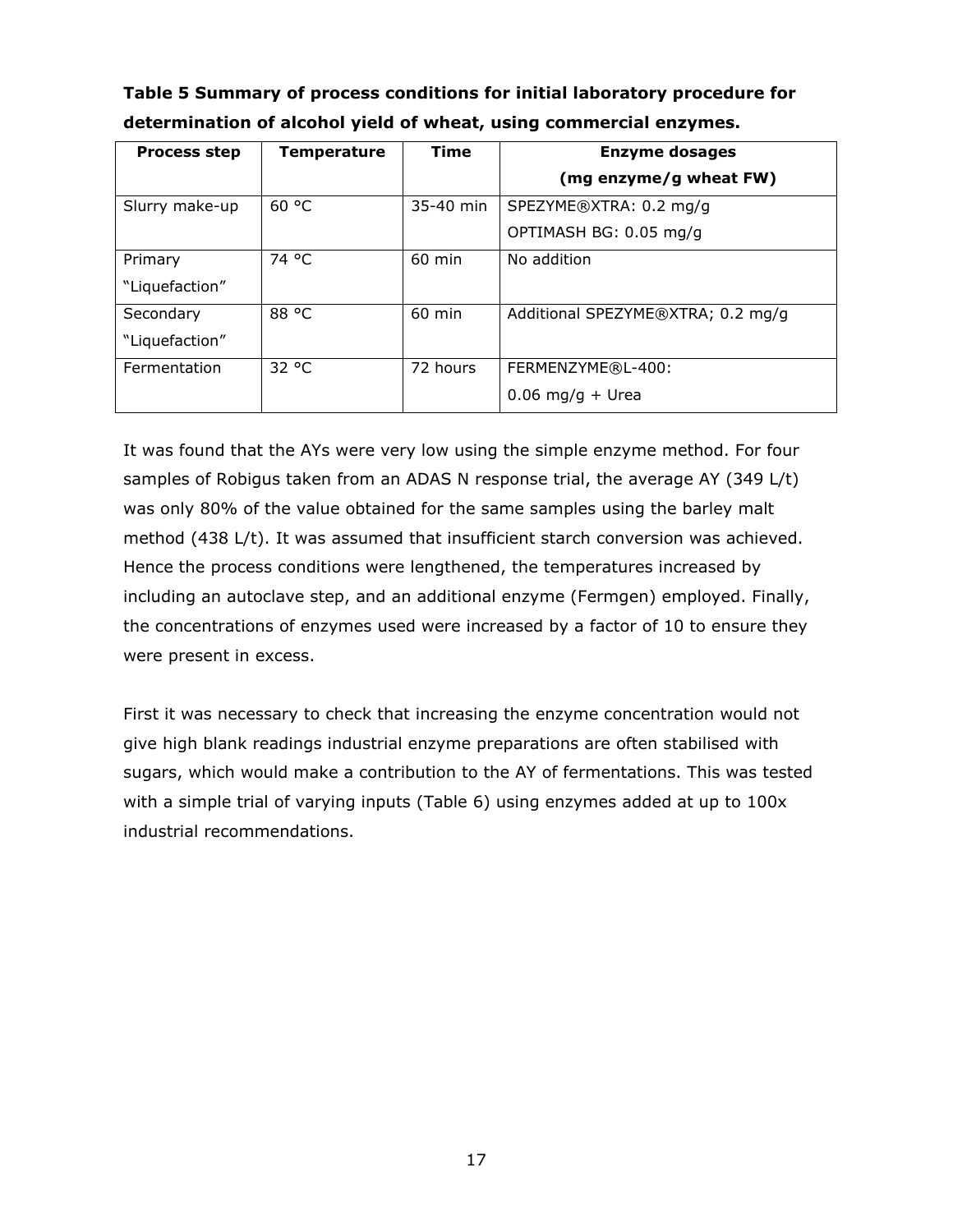**Table 6 Inputs and measurements to assess effects of enzymes at 100x commercial addition rates, and urea on background contribution to alcohol yield measurements.** 

| <b>Treatment</b> | <b>Enzymes</b> | <b>Urea</b>  | Glucose    | <b>Yeast</b> | <b>Alcohol</b> |
|------------------|----------------|--------------|------------|--------------|----------------|
|                  |                | (25mg flask) | (5g/flask) |              | ( %)           |
|                  |                |              |            |              |                |
|                  |                | ╇            |            | $\pm$        | $-0.3$         |
| $\mathcal{P}$    |                |              |            | ┿            | 0.0            |
| 3                | $\div$         | $\div$       |            | $\div$       | 0.1            |
| 4                |                | $\div$       | ┿          | $\div$       | 2.6            |
|                  |                |              |            |              |                |

The results in Table 6 show that a minimal amount of alcohol, 0.1% as measured, could be attributed to the enzymes (when urea was also included). Significant alcohol was only produced when glucose was available (incidentally confirming that the yeast was active). It was concluded that the enzymes may contribute a concentration of  $\sim$ 0.01% as measured, when included at 10x commercial concentration. As a proportion of total AY (0.18%) and with a constant contribution across all fermentations, this amount is considered negligible (*ca*. +1 L/t).

The final protocol chosen for use as an enzyme-only AY assessment method is shown in Table 7. Using this modified method, for the same four Robigus samples above, an average AY of 418 L/t was obtained; 95% of the AY value using the standard 'wheat cook' (barley malt) method. Given the extensive method development carried out, it was deemed that this method was suitable for use in screening samples. While it is accepted that there was a small bias between the two methods, this was similar to the bias seen between laboratories using the same method.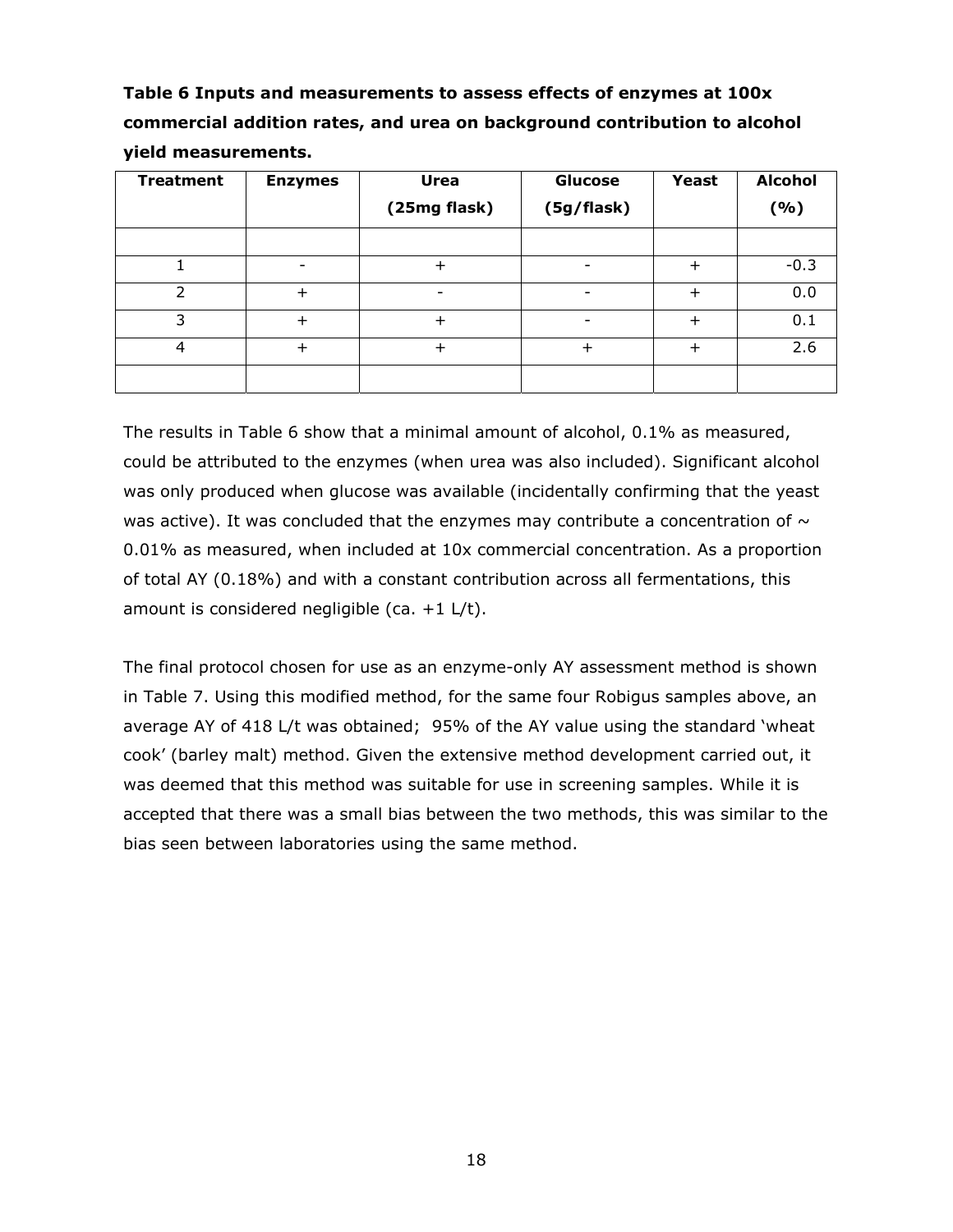| Table 7 Summary of process conditions of final laboratory procedure for |
|-------------------------------------------------------------------------|
| determination of alcohol yield of wheat, using commercial enzymes.      |

| <b>Process step</b> | Temperature          | Time             | <b>Enzyme dosages</b>             |
|---------------------|----------------------|------------------|-----------------------------------|
|                     |                      |                  | (mg enzyme/g wheat FW)            |
| Slurry make-up      | 60 °C                | $35 \text{ min}$ | SPEZYME®XTRA: 0.2 mg/g            |
|                     |                      |                  | OPTIMASH BG: 0.05 mg/g            |
|                     |                      |                  | FERMGEN: 0.6 mg/g (x10)           |
| Primary             | 74 °C                | 60 min           | No addition                       |
| "Liquefaction"      |                      |                  |                                   |
| Secondary           | Autoclave at         | $11$ min $+$     |                                   |
| "Liquefaction"      | 126 $\degree$ C then |                  |                                   |
|                     | 88 °C water          | $60$ min         | Addition of more SPEZYME®XTRA 0.6 |
|                     | bath                 |                  | mg/g $(x10)$                      |
| Fermentation        | 32 °C                | 72 hours         | FERMENZYME®L-400:                 |
|                     |                      |                  | $0.6$ mg/g + Urea                 |
|                     |                      |                  | FERMGEN: 0.6mg/g (x 10)           |

# **3.3.3. Impact of the 1B1R translocation and N fertiliser on bioethanol processing yield and NSP content**

Samples of Ambrosia and Istabraq from an N response trial at High Mowthorpe were assessed for AY and RV using the enzyme only method (Table 7). It should be noted that both varieties showed significant responses of both grain yield and grain protein to fertiliser N (data not presented here – see Sylvester-Bradley *et al*. 2008, p84).

### *Alcohol yield*

When AY was plotted against grain protein (Figure 4) the slope was close to the theoretical of 6.6 (based on a 1:1 replacement of starch and sugars with protein). However, the intercept of the regression equation was lower than reported elsewhere for the standard 'wheat cook' method (e.g. Kindred *et al*., 2008). This means that the AYs were somewhat lower than expected with a sample of protein content 11.5 g/100g giving an alcohol yield of 406 L/t rather than *ca*. 435 L/t.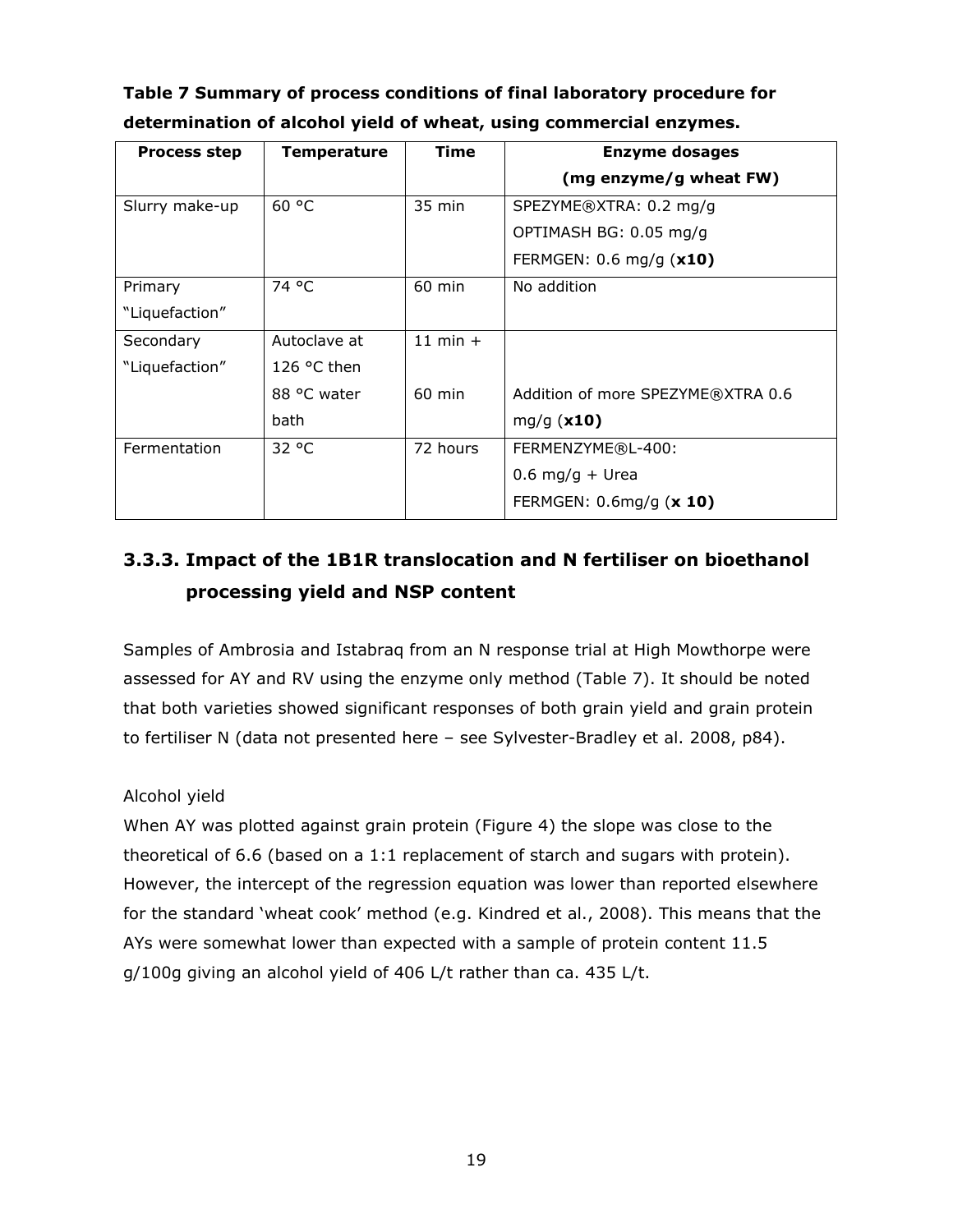



There was an overall significant effect of the regression ( $p<0.001$ ). When the variety effect was assessed separately, it was seen that Istabraq had a slightly higher average alcohol yield than Ambrosia (+2 L/t), greater than that expected based on the differences in grain protein between the two varieties (0.11 g protein/100g would amount to a difference in AY of *ca*. 0.75 L/t). However, analysis of variance showed that this variety effect was not statistically significant. Figure 5 shows treatment means with a common slope fitted to the two varieties (regression analysis in Genstat showed there was no statistical justification for fitting separate lines to the two varieties).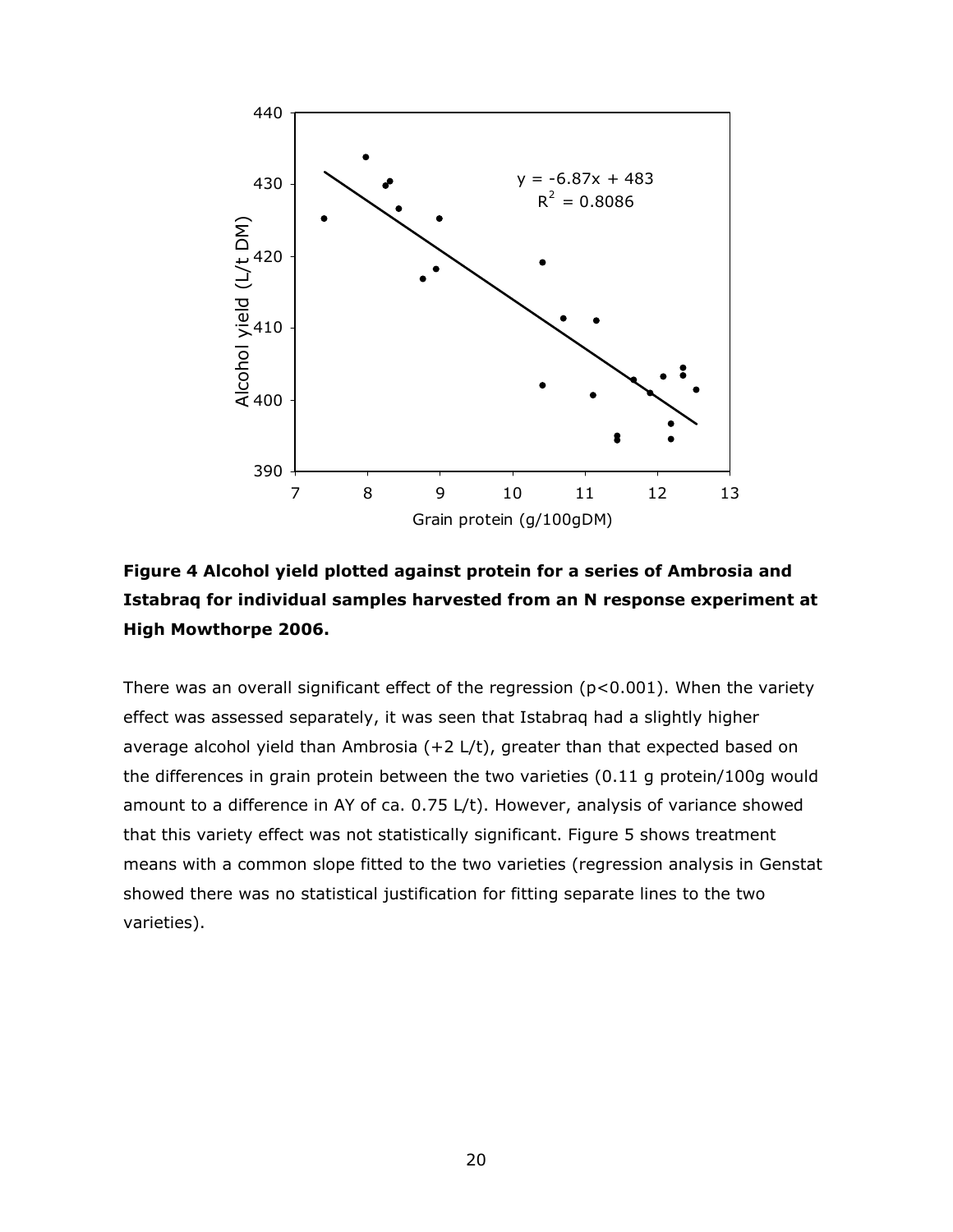



#### *Residue viscosity*

Residue viscosity was also measured following distillation. There was no significant effect of variety, but a significant (p<0.05) effect of N fertilizer. A linear regression analysis was carried out to investigate the relationship between RV and grain protein. RV was shown to be positively related to grain protein content (Figure 6) and the regression was highly significant ( $p<0.001$ ). As with the relationship between AY and protein, addition of variety as a grouping in the regression equation explained no more of the variation in viscosity. Therefore fitting separate lines to each variety could not be justified. The points for the individual variety means are shown in Figure 7 (fitted with the common line). In absolute terms, the RV values were low in this study (see values in Table 4 for comparison).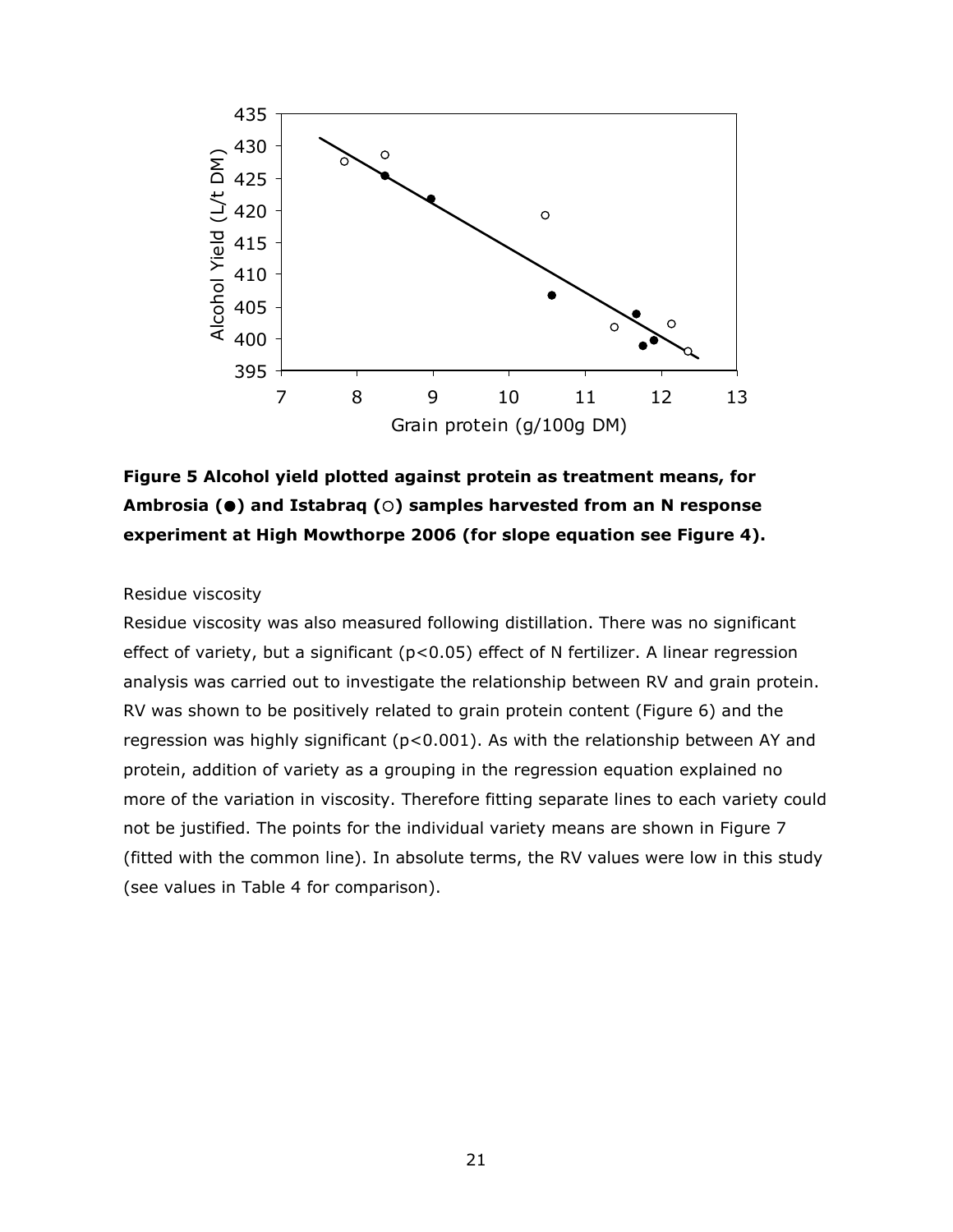

**Figure 6 Residue viscosity plotted against protein for a series of Ambrosia and Istabraq individual samples harvested from an N response experiment at High Mowthorpe 2006.** 



**Figure 7 Residue viscosity plotted against protein as treatment means for Ambrosia (**z**) and Istabraq (**{**) samples harvested from an N response experiment at High Mowthorpe 2006 (for slope equation see Figure 6).**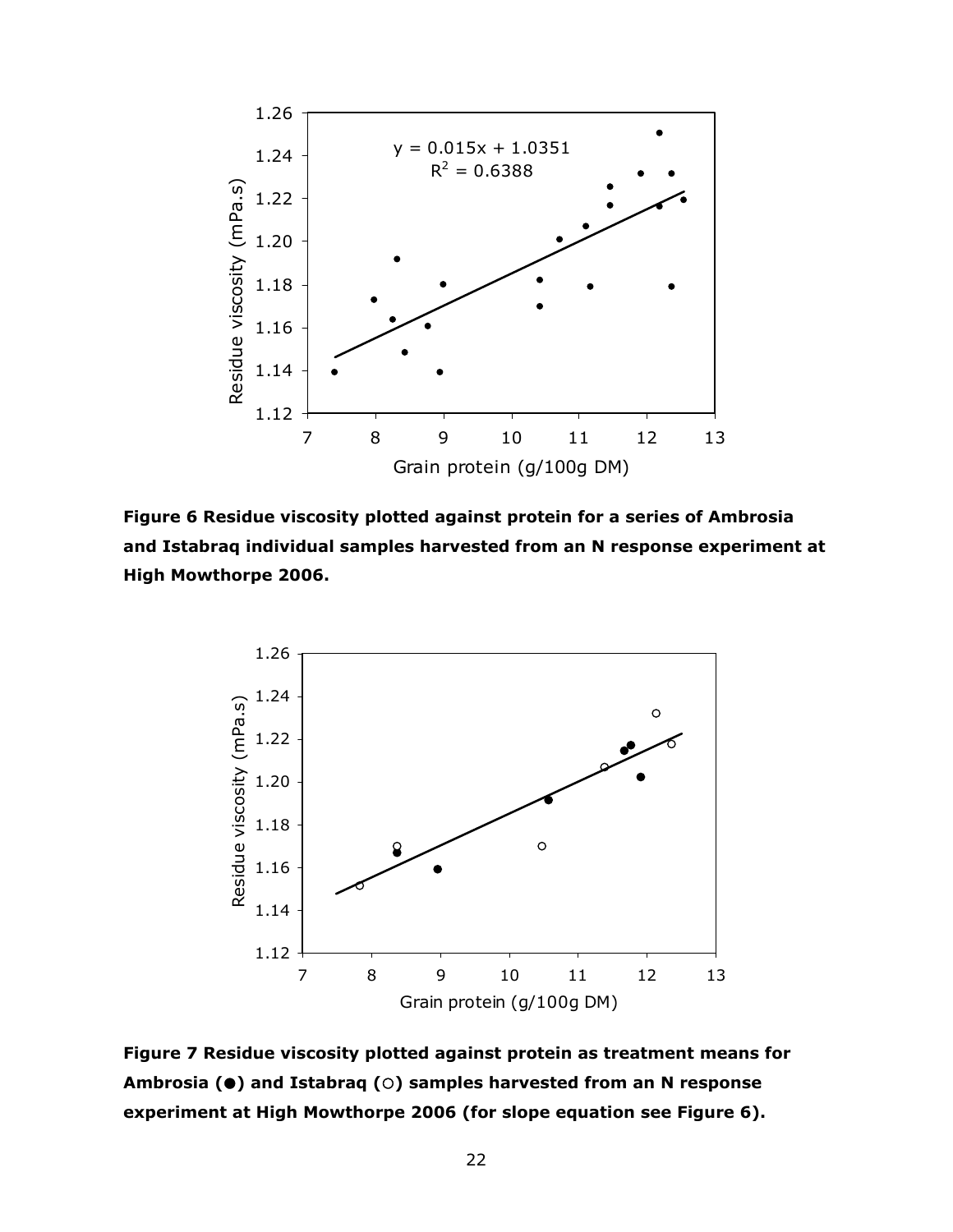#### *Non starch polysaccharides*

The samples of Ambrosia x Istabraq from the N response trial described above were analysed for their total NSP concentrations (that is total neutral sugars, excluding uronic acids). Analysis of the sugars was determined following the digestion and removal of starch. It can be seen in Table 8 that were very small effects of variety or N level on total NSP or the concentrations of individual constituent sugars, and no significant interactions between variety and N. The sum of arabinose and xylose (the two major constituents of wheat NSP) were significantly higher in Ambrosia (by 0.3 g/100g) which was due to a higher xylose level in this variety. The arabinose:xylose ratio (a factor believed to influence solubility and possibly viscous properties of the AX) was significantly lower in the Ambrosia samples. Regression analysis indicated that there was no significant relationship between grain protein and NSP content.

### **3.3.4. Alcohol yield of feed wheats at fixed protein content**

Commercial samples of wheat were collected from a national survey at 2008 harvest, which allowed selection of 30 wheats of the same protein content (11.5% typical of a feed wheat fertilized at the economic optimum), which were contrasting in terms of their classification by nabim group. Samples were analysed for AY and RV using the enzyme method described above, as well as for neutral sugar composition and NSP content. The raw data were analysed by one-way analysis of variance with nabim group as a factor, to enable comparison between group means (Tables 9 & 10). The full data set and sample identifiers are presented in Tables 11 & 12.

Although Group 3 and Group 4 soft wheats had the highest AY, there was no significant difference between groups in terms of average AY, specific weight and Hagberg falling number (Table 9).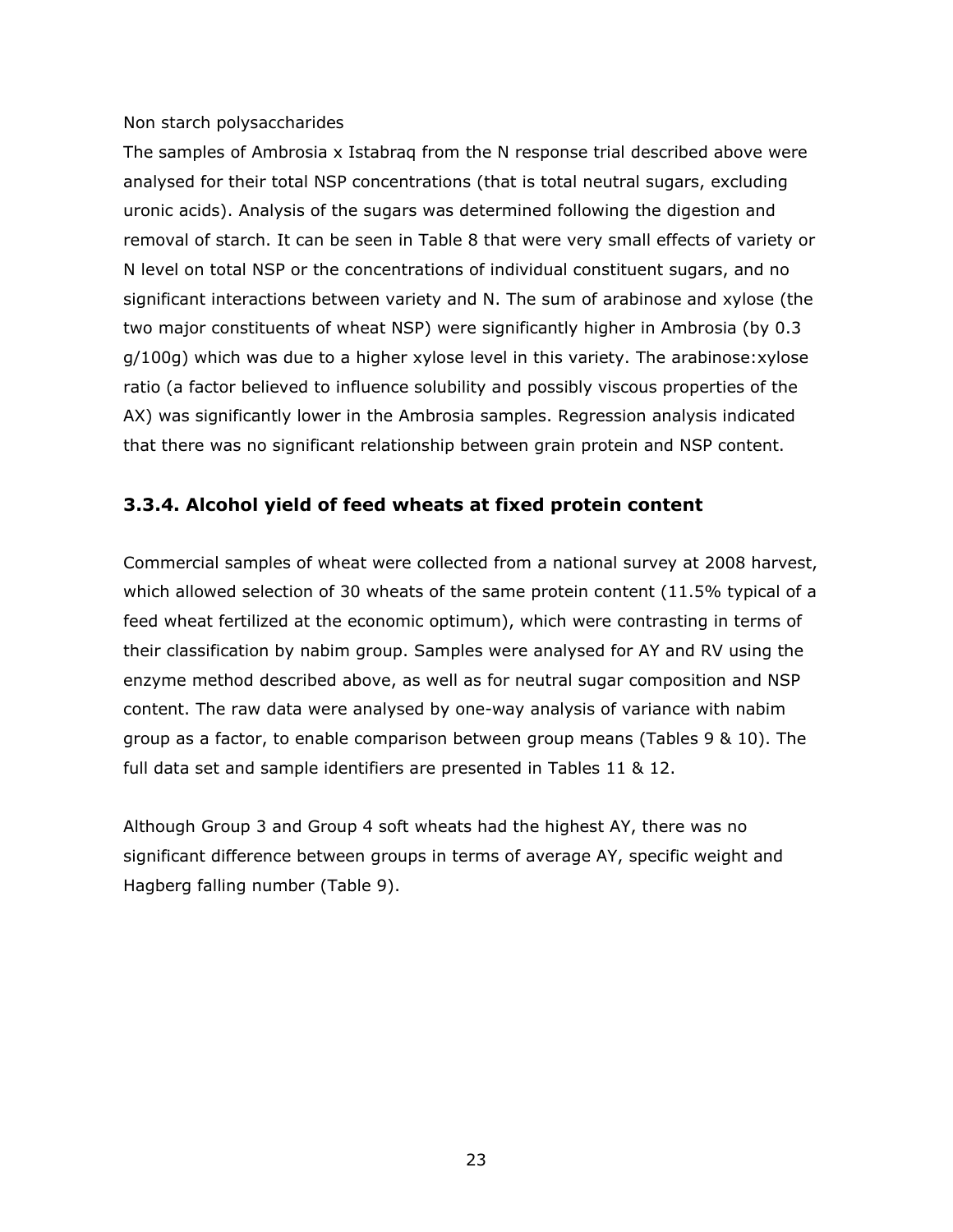|                     |                  | Concentration of anhydro sugars (g/100g DM) |         |         |        |       |              |            |                |
|---------------------|------------------|---------------------------------------------|---------|---------|--------|-------|--------------|------------|----------------|
| <b>Treatment</b>    | Rha <sup>2</sup> | Ara                                         | Xyl     | Man     | Gal    | GIc   | <b>Total</b> | Ara        | Ara: Xyl ratio |
|                     |                  |                                             |         |         |        |       | <b>NSP</b>   | $+$ $X$ yl |                |
| Variety             |                  |                                             |         |         |        |       |              |            |                |
| Ambrosia            | 0.154            | $\overline{2.42}$                           | 3.95    | 1.13    | 0.543  | 2.40  | 10.60        | 6.37       | 0.611          |
| Istabraq            | 0.151            | 2.42                                        | 3.65    | 1.04    | 0.529  | 2.46  | 10.24        | 6.07       | 0.662          |
| $SED (df=10)$       | 0.0098           | 0.075                                       | 0.085   | 0.053   | 0.0193 | 0.135 | 0.286        | 0.150      | 0.0131         |
| Sig <sup>1</sup>    | ns               | ns                                          | $***$   | P < 0.1 | ns     | ns    | ns           | $\ast$     | $**$           |
|                     |                  |                                             |         |         |        |       |              |            |                |
| N treatment (kg/ha) |                  |                                             |         |         |        |       |              |            |                |
| $\Omega$            | 0.159            | 2.46                                        | 3.81    | 1.14    | 0.555  | 2.32  | 10.44        | 6.27       | 0.648          |
| 70                  | 0.162            | 2.45                                        | 3.79    | 1.10    | 0.563  | 2.40  | 10.46        | 6.24       | 0.647          |
| 140                 | 0.142            | 2.18                                        | 3.53    | 0.92    | 0.486  | 1.99  | 9.26         | 5.72       | 0.620          |
| 210                 | 0.161            | 2.54                                        | 3.98    | 1.11    | 0.557  | 2.44  | 10.78        | 6.53       | 0.639          |
| 280                 | 0.149            | 2.44                                        | 3.93    | 1.05    | 0.509  | 2.73  | 10.81        | 6.37       | 0.621          |
| 350                 | 0.140            | 2.37                                        | 3.74    | 1.15    | 0.535  | 2.59  | 10.53        | 6.11       | 0.635          |
| $SED (df=10)$       | 0.0169           | 0.123                                       | 0.147   | 0.091   | 0.0334 | 0.234 | 0.496        | 0.259      | 0.0228         |
| Sig                 | ns               | ns                                          | P < 0.1 | ns      | ns     | ns    | ns           | ns         | ns             |

**Table 8 Concentration of total non-starch polysaccharides (NSP) and its constituent sugars, and ratio of arabinose to xylose, for two varieties of wheat harvested from an N response experiment at High Mowthorpe 2006.** 

<sup>1</sup>, Significance levels: \*  $p < 0.05$ ; \*\*  $p < 0.01$ ; \*\*\*  $p < 0.001$ ; ns, not significant.

<sup>2</sup>, Abbreviations: Rha, rhamnose; Ara, arabinose; Xyl, xylose; Man, mannose; Gal, galactose; Glc, glucose; NSP non starch polysaccharides.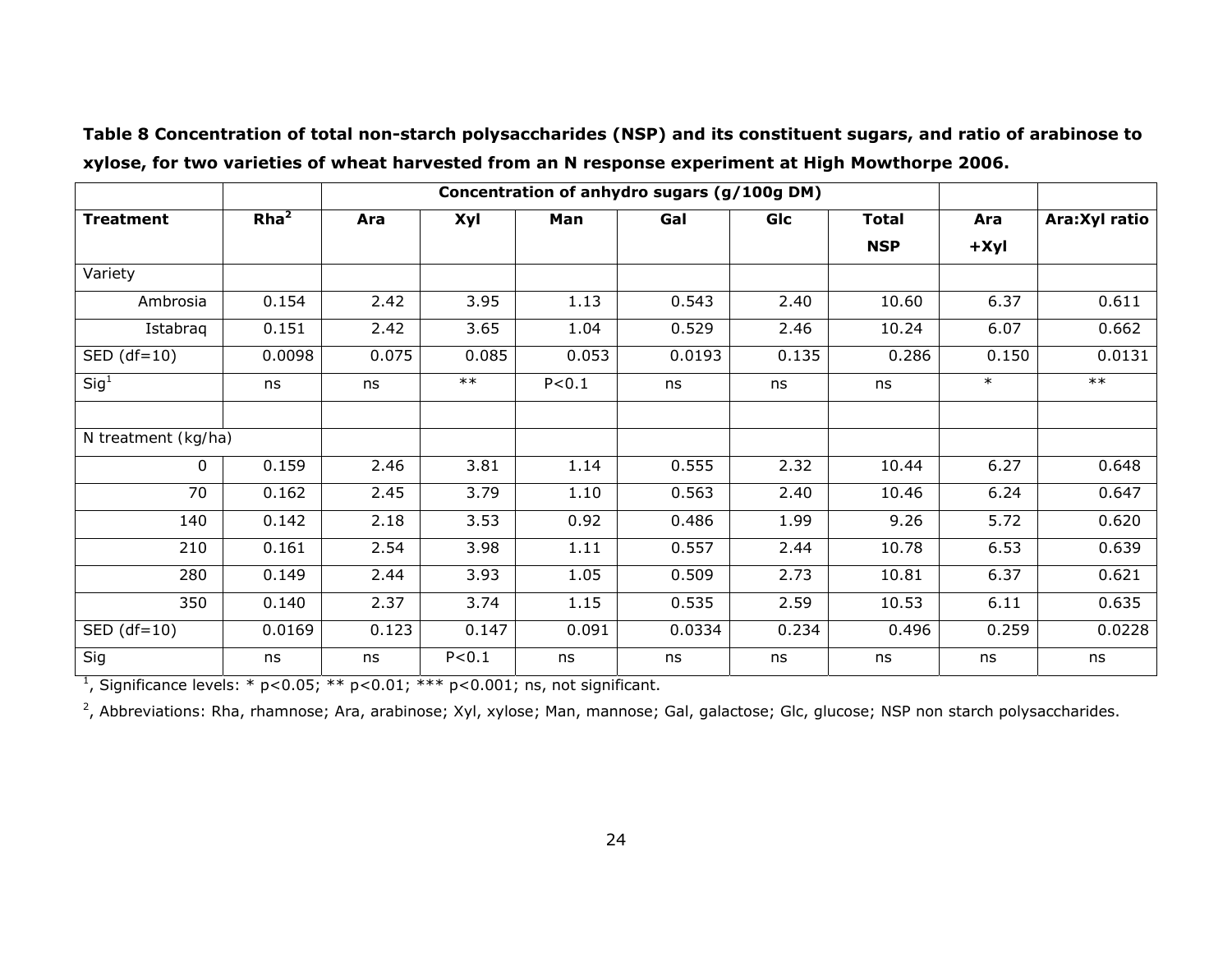**Table 9 Alcohol yield, residue viscosity, specific weight and Hagberg falling number (HFN) of 30 commercial wheat samples at 11.5% protein content (for details of sample origins see Table 11).** 

| Group             | AY (L/t DM) | RV (mPa.s) | SpWt (kg/hl) | HFN (s) |  |
|-------------------|-------------|------------|--------------|---------|--|
| $\mathbf{1}$      | 388         | 1.14       | 74.1         | 178     |  |
| $\overline{2}$    | 399         | 1.15       | 75.5         | 195     |  |
| 3                 | 405         | 1.17       | 72.6         | 192     |  |
| 4 hard            | 399         | 1.20       | 74.6         | 206     |  |
| 4 soft            | 408         | 1.16       | 73.5         | 107     |  |
|                   |             |            |              |         |  |
| Sig               | Ns          | $***$      | ns           | ns      |  |
| df                | 25          | 25         | 25           | 24      |  |
| $\mathsf{SED}a^1$ | 8.0         | 0.014      | 2.17         | 56.0    |  |
| <b>SEDb</b>       | 6.8         | 0.013      | 1.85         | 47.8    |  |

<sup>1</sup>, Standard error of difference:

SED*a* for comparisons between means of all Groups, except;

SED*b* for comparisons between means of Group 2 & Group 4 hard with different numbers of observations

NSP content was determined as the sum of the individual constituent neutral sugars. Total NSP differed significantly between groups, with Group 1 and Group 4 hard wheats having higher NSP contents than those of the Group 3 and Group 4 soft wheats (Table 10). The individual sugars contributing to these differences were principally the arabinose and xylose, and hence the total AX which were significantly greater in Group 1 and Group 4 hard wheats (p<0.001). It was observed that the glucose concentrations were higher than in the previous study (section 5.3) and this may have been due to incomplete digestion of the starch. For this reason, the NSPs were re-calcuated as the sum of the remaining sugars, to give a value for 'non glucosic-NSP' (NG-NSP, Table 10), which showed highly significant differences between varieties (p<0.001) with Groups 1, 2 and Group 4 hard wheats having significantly higher NG-NSP concentrations than the Group 3 and Group 4 soft wheats.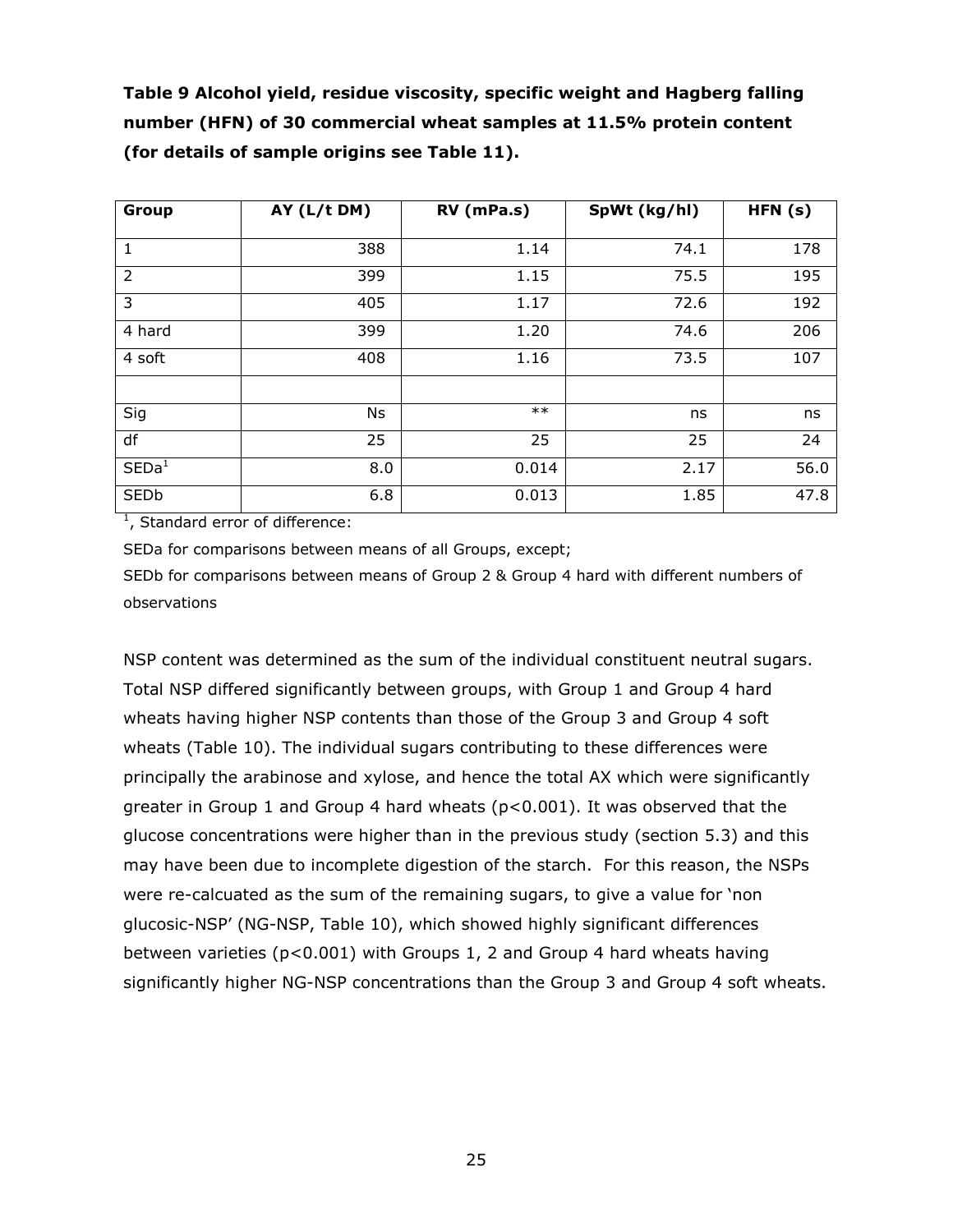**Table 10 Non-starch polysaccharide (NSP) composition of 29 commercial wheat samples at 11.5% protein content (for details of sample origins see Table 11).** 

|                   | Concentration of anhydro sugars (g/100g DM) |       |       |        |       |       |                                      |                  |                      |            |
|-------------------|---------------------------------------------|-------|-------|--------|-------|-------|--------------------------------------|------------------|----------------------|------------|
| Group             | Rha                                         | Ara   | Xyl   | Man    | Gal   | Glc   | <b>Total NG-</b><br>NSP <sup>2</sup> | <b>Total NSP</b> | <b>Total</b><br>Ara+ | A:X ratio  |
|                   |                                             |       |       |        |       |       |                                      |                  | Xyl                  |            |
| $\mathbf{1}$      | 0.171                                       | 2.64  | 4.21  | 1.13   | 0.61  | 3.65  | 8.75                                 | 12.41            | 6.85                 | 0.63       |
| $\overline{2}$    | 0.168                                       | 2.47  | 4.04  | 0.10   | 0.59  | 2.96  | 8.26                                 | 11.22            | 6.51                 | 0.61       |
| 3                 | 0.145                                       | 2.26  | 3.49  | 0.99   | 0.55  | 3.20  | 7.43                                 | 10.63            | 5.74                 | 0.65       |
| 4 hard            | 0.158                                       | 2.58  | 4.36  | 1.02   | 0.58  | 3.31  | 8.70                                 | 12.00            | 6.94                 | 0.59       |
| 4 soft            | 0.163                                       | 2.22  | 3.64  | 0.99   | 0.56  | 3.34  | 7.58                                 | 10.92            | 5.86                 | 0.61       |
|                   |                                             |       |       |        |       |       |                                      |                  |                      |            |
| Sig               | ns                                          | $***$ | $***$ | $\ast$ | ns    | ns    | $***$                                | $\ast$           | $***$                | $p = 0.05$ |
| $df = 24$         |                                             |       |       |        |       |       |                                      |                  |                      |            |
| $\mathsf{SED}a^1$ | 0.0110                                      | 0.089 | 0.193 | 0.046  | 0.026 | 0.534 | 0.304                                | 0.653            | 0.264                | 0.020      |
| $\mathsf{SED}b$   | 0.0093                                      | 0.076 | 0.165 | 0.039  | 0.022 | 0.455 | 0.259                                | 0.557            | 0.225                | 0.017      |

<sup>1</sup>, Standard error of difference:

SED*a* for comparisons between means of all Groups, except;

SED*b* for comparisons between means of Gp 2 & Gp 4 hard

<sup>2</sup>, NG-NSP (non glucosic-NSP) = sum of Rha + Ara + Xyl + Man + Gal (i.e. excludes Glc)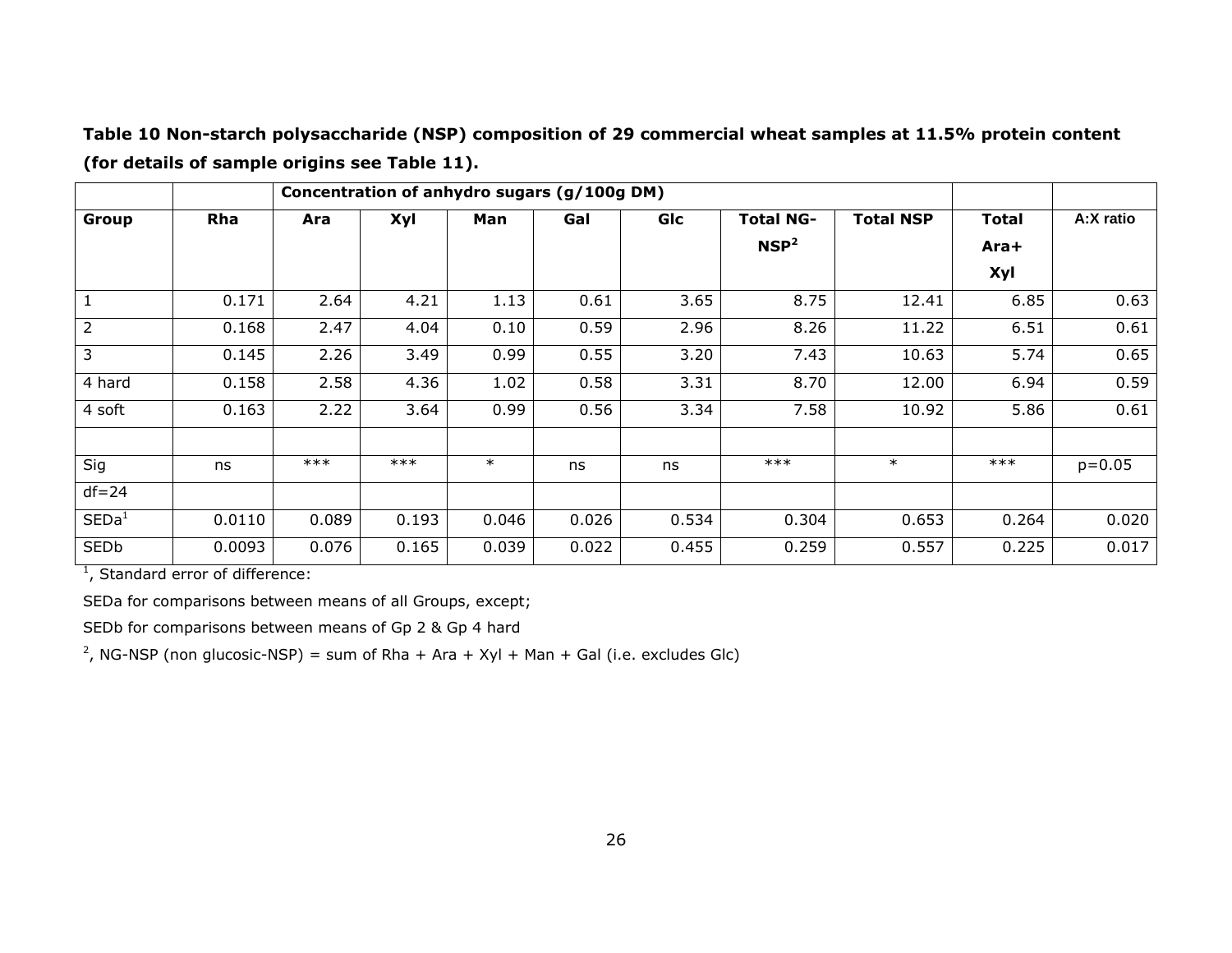The relationship between AY and NG-NSP is shown in Figure 8 indicating that there is a negative correlation between these two traits. The slope is close to the theoretical of 6.6 L alcohol/10kg starch assuming that a change of 1 g/100g in NSP is reflected in a similar change in starch concentration (when no parallel changes in protein concentration take place).



**Figure 8 Average alcohol yield plotted against non-glucosic (NG-)NSP, for**  nabim Groups: 1 (♦), 2 (■), 3 (o), 4 hard (□) and 4 soft (●) for commercial **wheat samples harvested in 2008 at 11.5% protein.**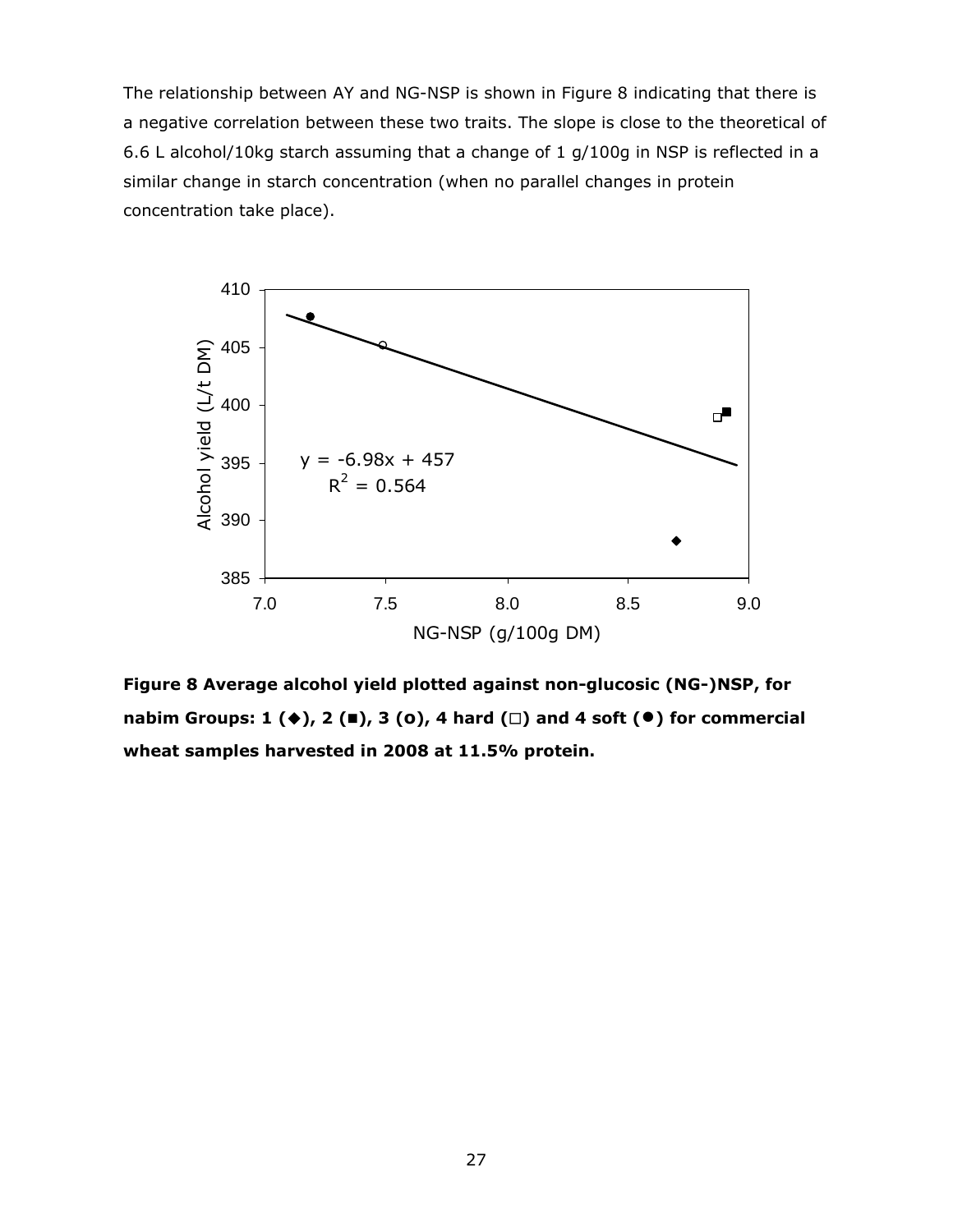| Table 11 Origin, variety, nabim group, alcohol yield, residue viscosity,  |
|---------------------------------------------------------------------------|
| specific weight and Hagberg falling number of 30 commercial wheat samples |
| at 11.5% protein content.                                                 |

| <b>Sample</b> | <b>Location</b> | <b>Variety</b>   | Group          | AY       | <b>RV</b> | <b>SpWt</b> | <b>HFN</b> |
|---------------|-----------------|------------------|----------------|----------|-----------|-------------|------------|
| (Frontier     |                 |                  |                | (L/t DM) | (mPa.s)   | (kg/hl)     | (s)        |
| code)         |                 |                  |                |          |           |             |            |
| A08/11213     | Wilts, BA12     | Alchemy          | 4s             | 400      | 1.17      | 73.1        | 88         |
| C08/13732     | N.Yorks, YO19   | Alchemy          | 4s             | 411      | 1.13      | 71.7        | 73         |
| C08/13733     | N. Yorks, YO19  | Alchemy          | 4s             | 414      | 1.13      | 72.1        | 62         |
| C08/14272     | Staffs, DE13    | Alchemy          | 4s             | 391      | 1.16      | 70.7        | 62         |
| C08/15358     | Warks, CV23     | Alchemy          | 4s             | 404      | 1.21      | 76.5        | 207        |
| C08/18046     | Staffs, WS15    | Alchemy          | 4s             | 427      | 1.16      | 76.7        | 149        |
| A08/01651     | Oxon, OX10      | Gladiator        | 4h             | 409      | 1.21      | 75.8        | 280        |
| A08/03137     | Oxon, OX5       | Gladiator        | 4h             | 407      | 1.14      | 79.3        | 172        |
| A08/08828     | Worcs, B61      | Humber           | 4h             | 359      | 1.17      | 72.1        | 197        |
| A08/10024     | Hants, SO24     | Timber           | 4h             | 405      | 1.23      | 71.6        | 128        |
| A08/10035     | Hants, SO24     | Timber           | 4h             | 396      | 1.23      | 73.7        | 172        |
| A08/11112     | Hants, GU34     | Humber           | 4h             | 404      | 1.20      | 74.3        | 228        |
| C08/12475     | Cambs, PE8      | Brompton         | 4h             | 412      | 1.20      | 75.4        | 264        |
| A08/03776     | Wilts, SP4      | Robigus          | $\overline{3}$ | 392      | 1.16      | 74.3        | 187        |
| A08/03785     | Dorset, D2      | Robigus          | $\overline{3}$ | 403      | 1.17      | 72.9        | 101        |
| A08/08823     | Kent, DA4       | Robigus          | $\overline{3}$ | 423      | 1.16      | 78.1        | 240        |
| A08/10869     | Kent, CT18      | Zebedee          | $\overline{3}$ | 414      | 1.21      | 75.1        | 354        |
| A08/11200     | Wilts, SN14     | Robigus          | 3              | 392      | 1.16      | 69.3        | 77         |
| C08/14311     | Staffs, DE13    | Claire           | $\overline{3}$ | 407      | 1.18      | 65.8        | mv         |
| A08/03266     | Gloucs, GL6     | Cordiale         | $\overline{2}$ | 385      | 1.17      | 77.0        | 245        |
| A08/06806     | Berks, RG17     | Einstein         | $\overline{2}$ | 404      | 1.14      | 74.2        | 88         |
| A08/07245     | Hants, SO24     | Einstein         | $\overline{2}$ | 407      | 1.13      | 71.7        | 62         |
| A08/09848     | Hants, RG25     | <b>Battalion</b> | $\overline{2}$ | 388      | 1.18      | 74.9        | 97         |
| A08/12530     | Lincs, PE22     | Cordiale         | $\overline{2}$ | 398      | 1.17      | 79.1        | 359        |
| C08/13335     | Notts, NG22     | Cordiale         | $\overline{2}$ | 406      | 1.16      | 78.5        | 287        |
| C08/14033     | N. Yorks, DL10  | Einstein         | $\overline{2}$ | 407      | 1.13      | 73.2        | 230        |
| A08/03105     | Gloucs, GL18    | Solstice         | $\mathbf{1}$   | 391      | 1.13      | 75.4        | 152        |
| A08/03288     | Wilts, BA12     | Solstice         | $\mathbf{1}$   | 387      | 1.15      | 76.9        | 196        |
| C08/15313     | Durham, DH6     | Xi19             | $\mathbf{1}$   | 381      | 1.14      | 66.3        | 64         |
| C08/18266     | Warks, CV33     | Solstice         | $\mathbf{1}$   | 393      | 1.15      | 77.8        | 300        |

Abbreviations: AY=alcohol yield; RV=residual viscosity; SpWt=specific weight and HFN= Hagberg falling number.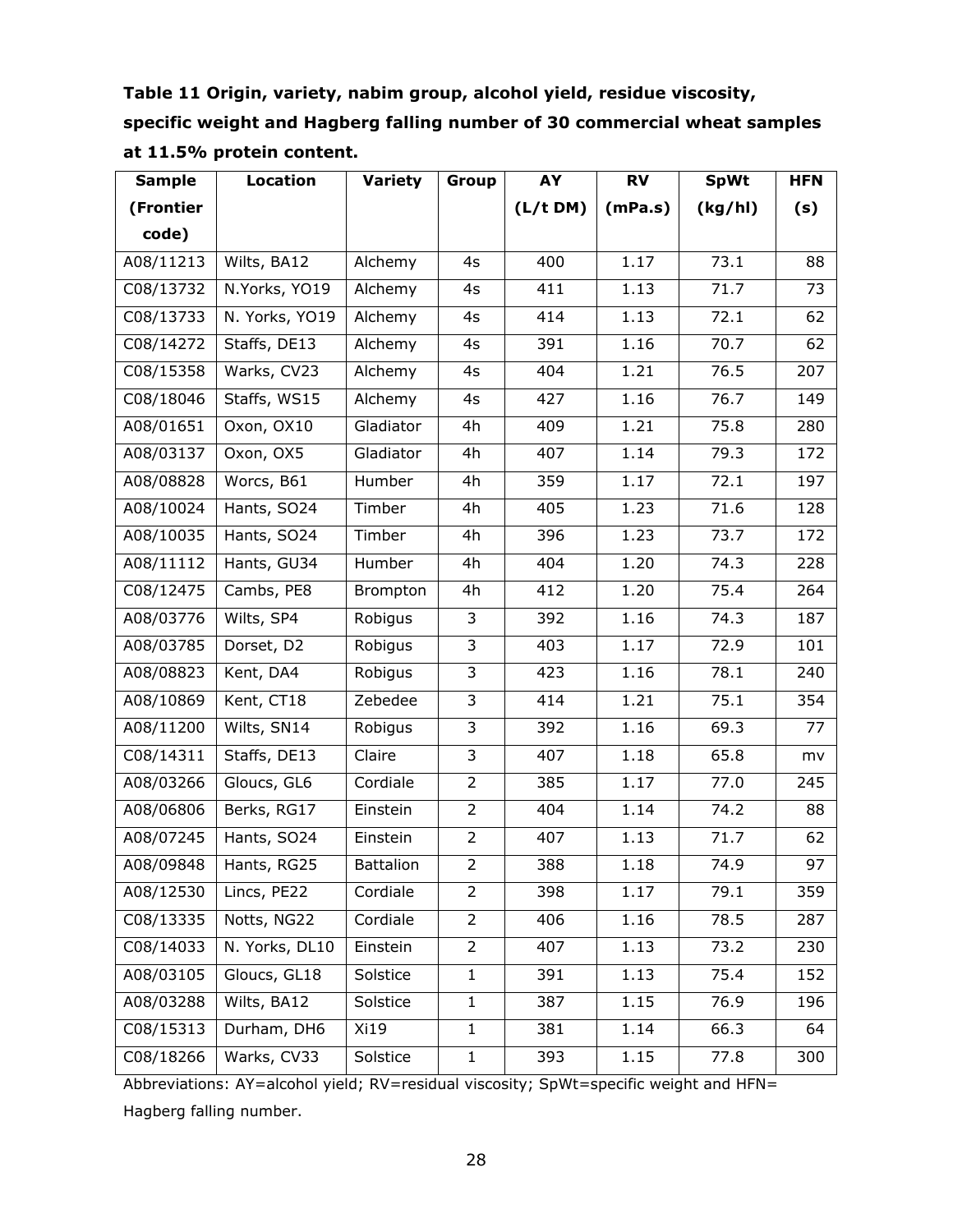| Concentration of anhydro sugars (g/100g DM) |       |                   |      |       |       |      |              |                   |                  |       |
|---------------------------------------------|-------|-------------------|------|-------|-------|------|--------------|-------------------|------------------|-------|
| Sample <sup>1</sup>                         | Rha   | Ara               | Xyl  | Man   | Gal   | GIc  | <b>Total</b> | <b>Total Ara+</b> | <b>Total NG-</b> | A:X   |
|                                             |       |                   |      |       |       |      | <b>NSP</b>   | <b>Xyl</b>        | NSP <sup>2</sup> | Ratio |
| A08/11213                                   | 0.152 | 2.11              | 3.50 | 0.904 | 0.528 | 2.62 | 9.81         | 5.60              | 7.19             | 0.603 |
| C08/13732                                   | 0.160 | 2.15              | 3.60 | 0.947 | 0.533 | 2.82 | 10.21        | 5.75              | 7.39             | 0.596 |
| C08/13733                                   | 0.174 | 2.44              | 4.03 | 1.025 | 0.586 | 2.87 | 11.12        | 6.47              | 8.26             | 0.604 |
| C08/14272                                   | 0.168 | 2.21              | 3.54 | 1.011 | 0.587 | 4.86 | 12.38        | 5.75              | 7.52             | 0.624 |
| C08/15358                                   | 0.162 | 2.22              | 3.57 | 1.026 | 0.570 | 3.53 | 11.07        | 5.79              | 7.55             | 0.622 |
| C08/18046                                   | 0.159 | 2.21              | 3.60 | 1.029 | 0.566 | 3.35 | 10.91        | 5.81              | 7.56             | 0.615 |
| A08/01651                                   | 0.139 | 2.60              | 4.50 | 1.047 | 0.588 | 3.32 | 12.19        | 7.10              | 8.87             | 0.578 |
| A08/03137                                   | 0.145 | 2.71              | 4.53 | 0.945 | 0.545 | 5.01 | 13.88        | 7.24              | 8.87             | 0.599 |
| A08/08828                                   | 0.167 | 2.64              | 4.62 | 1.035 | 0.586 | 3.02 | 12.08        | 7.27              | 9.05             | 0.572 |
| A08/10024                                   | 0.161 | 2.45              | 4.02 | 1.023 | 0.584 | 2.81 | 11.05        | 6.47              | 8.24             | 0.611 |
| A08/10035                                   | 0.163 | 2.62              | 4.13 | 1.036 | 0.598 | 2.82 | 11.37        | 6.76              | 8.55             | 0.634 |
| A08/11112                                   | 0.158 | 2.52              | 4.56 | 1.023 | 0.578 | 3.29 | 12.13        | 7.07              | 8.83             | 0.553 |
| C08/12475                                   | 0.168 | 2.49              | 4.19 | 1.061 | 0.560 | 2.86 | 11.33        | 6.68              | 8.47             | 0.593 |
| A08/03776                                   | 0.160 | 2.29              | 3.50 | 0.990 | 0.555 | 2.73 | 10.22        | 5.79              | 7.49             | 0.654 |
| A08/08823                                   | 0.122 | 2.19              | 3.39 | 0.895 | 0.497 | 2.18 | 9.27         | 5.58              | 7.09             | 0.645 |
| A08/10869                                   | 0.176 | 2.23              | 3.68 | 1.139 | 0.593 | 2.65 | 10.48        | 5.91              | 7.82             | 0.605 |
| $\overline{A08/1}1200$                      | 0.095 | 2.13              | 3.02 | 0.848 | 0.499 | 4.47 | 11.06        | 5.15              | 6.59             | 0.704 |
| C08/14311                                   | 0.171 | 2.45              | 3.84 | 1.060 | 0.628 | 3.98 | 12.13        | 6.29              | 8.15             | 0.638 |
| A08/03266                                   | 0.158 | 2.57              | 4.70 | 0.920 | 0.564 | 3.84 | 12.75        | 7.27              | 8.91             | 0.547 |
| A08/06806                                   | 0.177 | $\overline{2.43}$ | 3.81 | 1.053 | 0.624 | 3.49 | 11.58        | 6.24              | 8.09             | 0.638 |
| A08/07245                                   | 0.177 | 2.85              | 4.47 | 1.059 | 0.660 | 2.16 | 11.38        | 7.32              | 9.22             | 0.638 |
| A08/09848                                   | 0.143 | 2.27              | 3.56 | 0.896 | 0.535 | 2.02 | 9.43         | 5.83              | 7.40             | 0.640 |
| A08/12530                                   | 0.181 | 2.38              | 4.12 | 1.044 | 0.580 | 4.52 | 12.82        | 6.50              | 8.31             | 0.578 |
| C08/13335                                   | 0.177 | 2.20              | 3.68 | 1.085 | 0.561 | 2.62 | 10.33        | 5.88              | 7.71             | 0.597 |
| C08/14033                                   | 0.161 | 2.55              | 3.96 | 0.934 | 0.581 | 2.06 | 10.25        | 6.51              | 8.19             | 0.645 |
| A08/03105                                   | 0.173 | 2.71              | 4.06 | 1.170 | 0.591 | 3.46 | 12.16        | 6.77              | 8.70             | 0.668 |
| A08/03288                                   | 0.167 | 2.70              | 4.11 | 1.194 | 0.585 | 4.10 | 12.86        | 6.81              | 8.75             | 0.655 |
| C08/15313                                   | 0.182 | 2.65              | 4.67 | 1.132 | 0.695 | 3.99 | 13.32        | 7.32              | 9.33             | 0.567 |
| C08/18266                                   | 0.161 | 2.50              | 3.99 | 1.033 | 0.550 | 3.07 | 11.30        | 6.49              | 8.23             | 0.627 |

**Table 12 NSP composition of 29 commercial wheat samples at 11.5% protein content (for location and variety details see Table 11).** 

 $1$ , A08/03785 from Table 9: Constituent sugars of NSP not determined.

<sup>2</sup>, NG-NSP = sum of Rha + Ara + Xyl + Man + Gal (i.e. excludes Glc)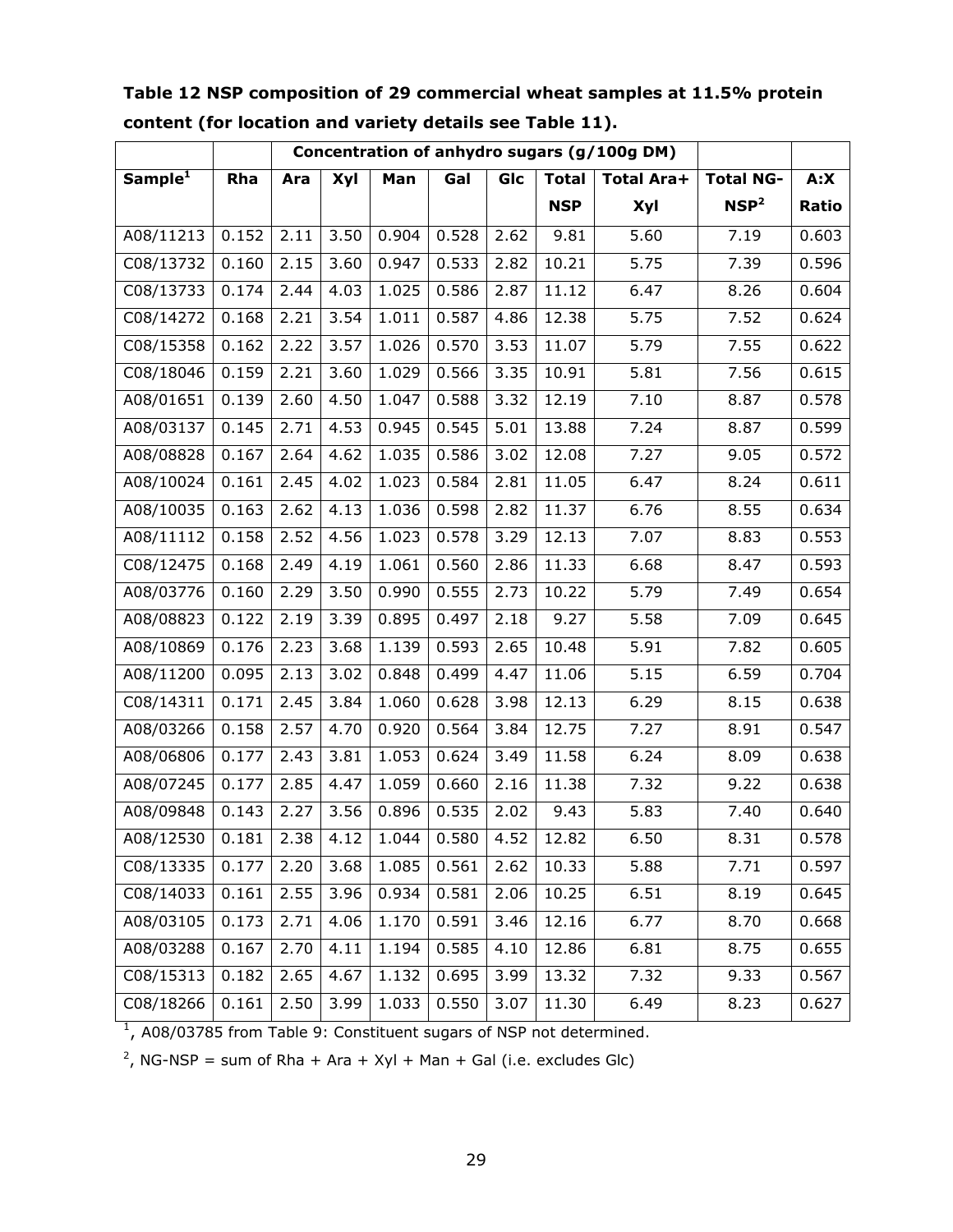# **3.4. Discussion**

### **3.4.1. Establishment of AY laboratory method**

Appreciable time was spent in establishing a laboratory at ADAS to measure alcohol yield using the SWRI 'wheat cook' method. Extensive details are not provided here, but the salient features required to achieve good repeatability may be of use to others, and are as follows;

#### *Milling*

Initially, poor repeatability of AY measurements was seen. The main source of this variability was determined to be in the milling step. This is because when wheat grain is milled, small particles such as those from the starchy endosperm pass through the screen first, whereas larger bran particles are retained behind the screen. Therefore fractionation of the wheat grain occurs in the mill. It is important, therefore, that all of the material which is ground is collected. This includes any material retained inside the mill which is then added to that which has passed through the screen. The whole sample is then thoroughly mixed prior to analysis.

### *Digestion*

There is always a risk that the starch is not being fully hydrolysed, particularly because small laboratory autoclaves cannot provide enough energy to fully gelatinize it. Therefore it was important to have sufficient thermostable amylase (Termamyl), and this was increased to be twice that used in the SWRI method (on a per weight of flour basis).

### *Distillation*

Initially it was thought that higher throughput (i.e. number of samples per day) could be achieved by using a multi-point heating mantle rather than a Bunsen burner to distil the alcohol. However, it was subsequently found that the more vigorous heating (more rapid boiling) provided by the bunsen was needed in order to distil over the alcohol efficiently, and that the power from the heating mantle was insufficient for this purpose.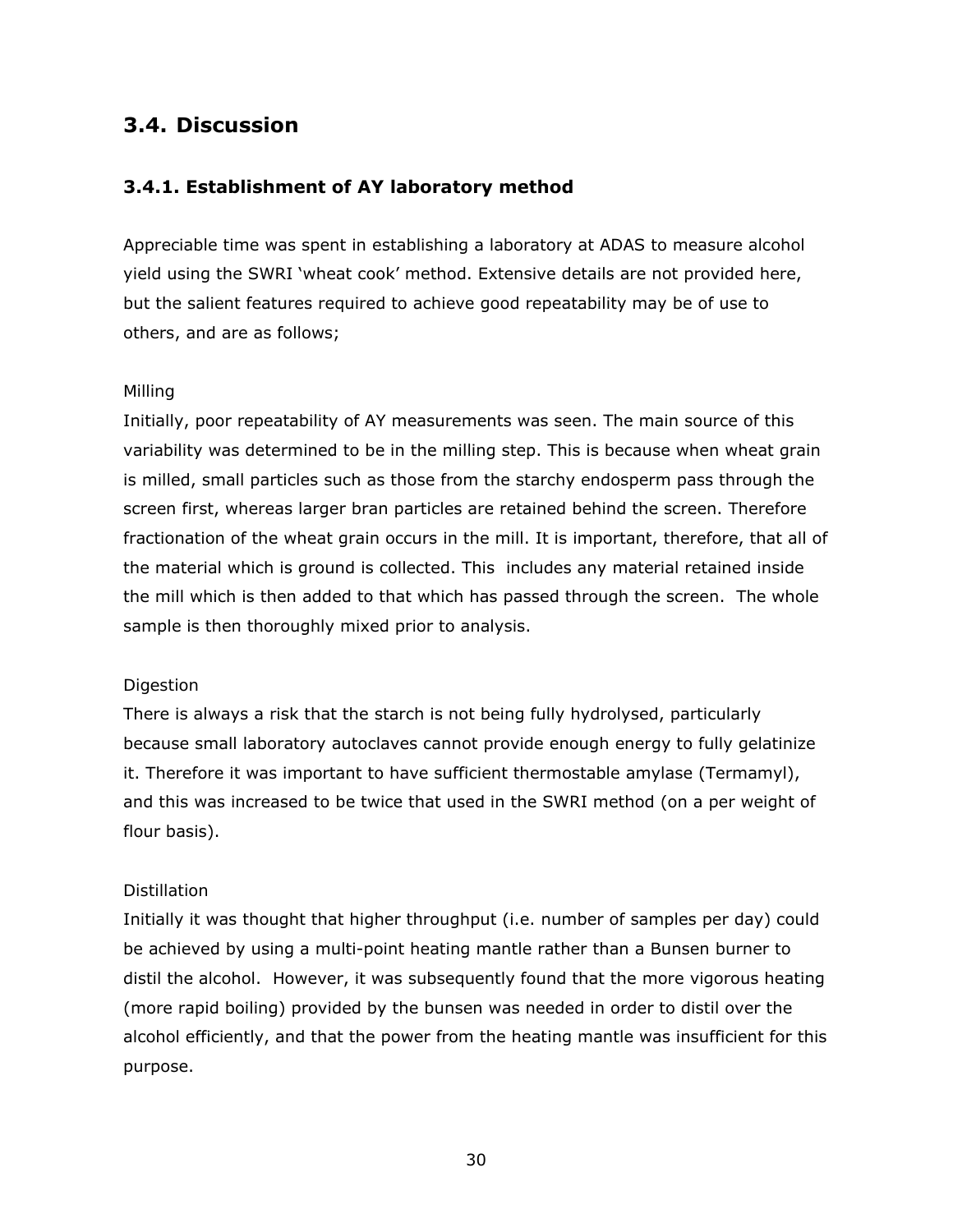#### *Overall comments on standard AY methodology*

It will be seen from Figure 2 that there was a slight bias in AY values, with ADAS underestimating the AY values measured at SWRI. For the samples in Table 5 (which had an average value of 11.5 g/100g grain protein) based on prediction equations from earlier work (e.g. Kindred *et al*., 2008) we would expect an average AY of 437 L/t. In the present study, the average AY at ADAS was lower (420 L/t) while the SWRI average AY was higher (442 L/t). Therefore it is likely that there are uncertainties in the methodology from both laboratories. With such a complex trait as AY, its determination is affected by so many variables, including variation in endosperm structure and release of starch granules, susceptibility of the starch to enzymes, performance of the yeast and the supply of N to the yeast etc.

Despite extensive efforts to standardise the procedure, in the present study, a number of features varied between laboratories. In addition to the obvious differences in equipment (sample size/digestion volumes, water baths/incubators etc), there were also differences in the sources of malt and yeast. It is possible that if agreement between laboratories needed to be improved in the future, then a common source of barley malt could be used and source of yeast standardised (this is supplied fresh weekly). Nevertheless, the fact that at the ADAS lab we saw a typical relationship between AY and protein in the results (Figure 3) and that the method was also used successfully to test triticale samples and AY of milling fractions (reported earlier: Davis-Knight and Weightman, 2008b; Weightman *et al*., 2009) it was concluded that the transfer of methodology was successful.

#### *Comments on residue viscosity determination*

The RVs determined on the validation data set (Table 4) were lower at SWRI (average 1.29 mPa.s) than at ADAS (1.67 mPa.s). This may be as a result of different cooking temperatures (higher at SWRI) and/or differences in source of barley malt. The ADAS samples were typical of the range seen previously, while the SWRI samples were all at the low end of the scale. For reference, a good distilling variety (e.g. Glasgow) might have a RV of *ca*. 1.5 - 1.6 mPa.s, and a bad sample (e.g. Kipling) >1.8 mPa.s. At the extremes of the range using the same methodology, triticale samples may give RVs in the range 2.11 - 3.53 mPa.s (Davis-Knight and Weightman, 2008b). Interestingly, the ADAS study shows that milling wheat varieties Cordiale, Hereward and Xi19 all gave relatively high viscosities (Table 4). This is an indication that RV itself may be influenced by soluble proteins rather than (or as well as) soluble NSP.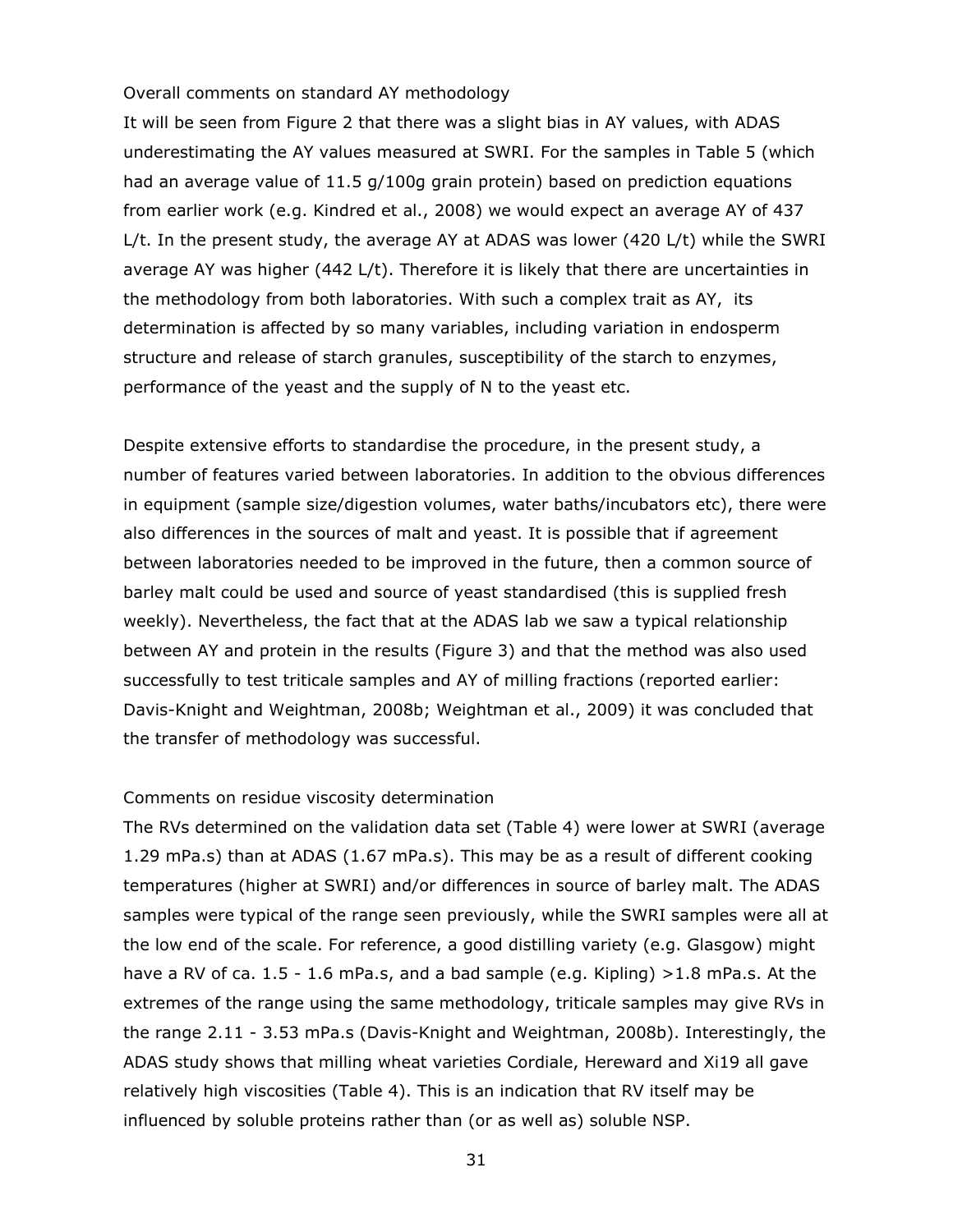It is not clear why in this instance the SWRI lab gave lower RVs, although a different source of barley malt may be implicated, because barley malt will supply a range of enzymes including endogenous barley xylanases and glucanases which all serve to reduce viscosity.

For future purposes, it is concluded that if comparisons of varieties tested at different laboratories are required, then it is essential to include common reference samples, so that all results can be adjusted to a standard values for a common reference variety (e.g. a good quality distilling wheat).

# **3.4.2. Establishment of enzyme-only alcohol yield determination method**

A method was devised which could successfully screen wheat grain across a range of protein contents, showing a typical response of AY (as reported by Smith *et al.*, 2006; Kindred *et al*., 2008). However the absolute values of AY were still somewhat lower than those assessed using the standard (barley malt) method. It was beyond the scope of the current project to come up with a biofuel-type method which would perfectly mimic a bioethanol distillery, if only because at the time of carrying out the project, the bioethanol distilleries were not yet active, and so we did not know what the typical AY was for UK wheat, or what the processing conditions would be (particularly temperatures, residence times and actual enzyme dosages).

Despite the inclusion of urea, it was clear that proteases were beneficial, both to supply FAN to the yeast and also to aid disruption of the endosperm protein matrix. Further work could be carried out to improve the lab method for AY by including more thermostable enzymes (e.g. Spezyme FRED; Table 1, or Termamyl). It is also not clear to what extent the β-amylase supplied by barley malt gives an advantage in the standard lab testing method.

There is one fundamental difference between an enzyme-only and a method which uses barley malt. That is that the contribution of sugars by the enzymes is trivial, whereas barley malt provides an additional source of sugars to the yeast. In the standard method, the contribution of AY from the barley malt is taken into account when calculating the actual AY of the wheat tested. The enzyme-only method gave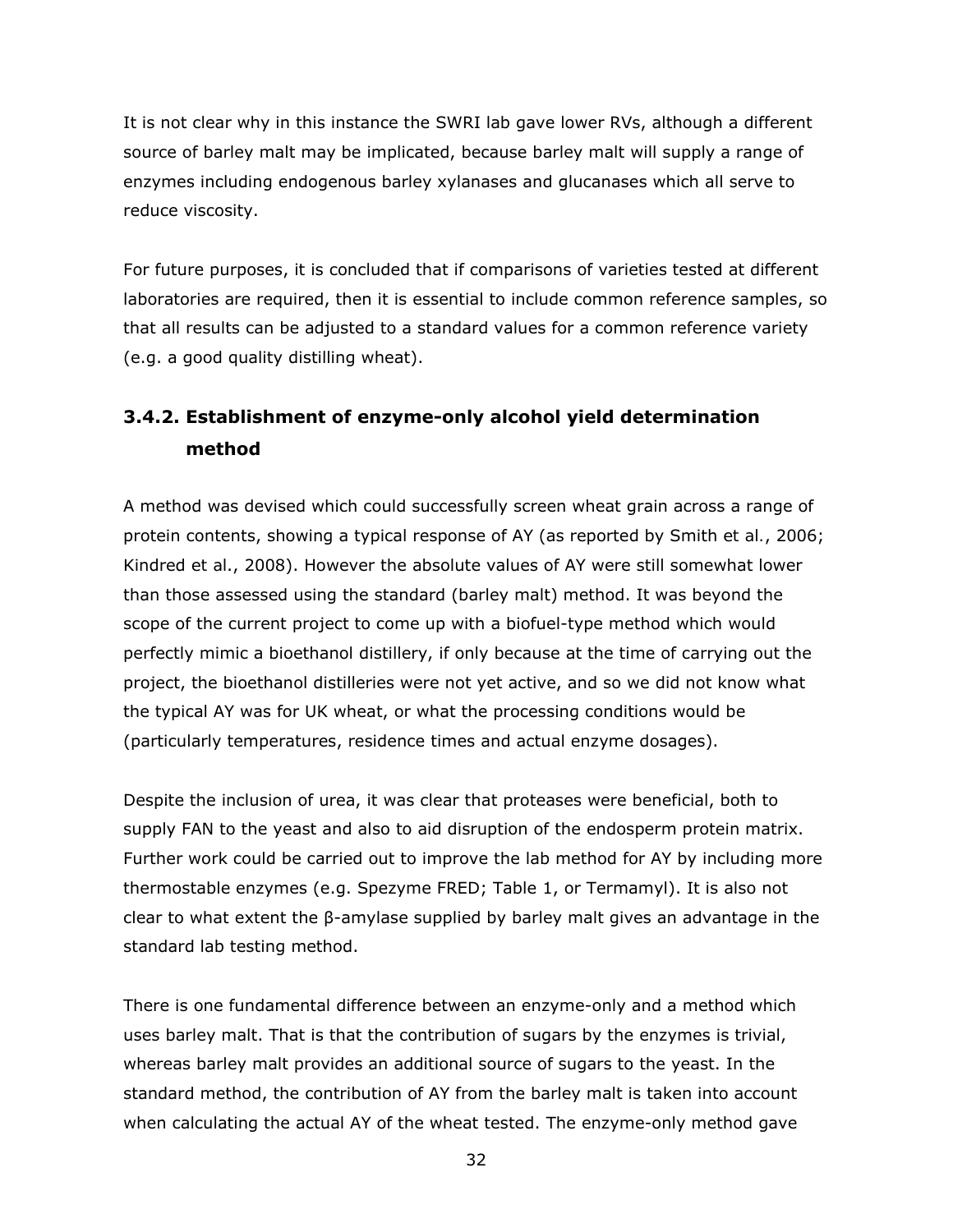some advantages in use. It appeared to give less variable results (NB high  $R^2$  in Figure 4) than the standard method and this is perhaps because of the additional errors associated with determining separately the AY and moisture content of each batch of barley malt.

#### *Residue viscosity*

Interestingly the enzyme-only method gave relatively low RVs. This is probably due to the presence of xylanase enzymes in the Optimash BG commercial enzyme which hydrolyse the AX during processing. This observation did reveal the possibility that RV is in part due to the presence of soluble proteins (discussed further below).

# **3.4.3. Relationships between alcohol yield, grain protein and NSP, in response to N fertilizer application**

#### *N Fertilizer effects*

Large changes in starch content are seen with changes in wheat grain protein concentration (e.g. Kindred *et al*., 2007, 2008) and hence differences in grain protein are generally negatively related to AY (Swanston *et al*., 2005). At the outset of the project it was thought that the concentration of NSP might change with variation in grain protein content, thus explaining the observed difference between typical AYprotein relationship (7.3 L alcohol per 10 kg grain protein) and the theoretical relationship (6.6 L alcohol per 10 kg starch or sugars; Smith *et al*., 2006). However using samples from an N response trial in the present study, showed no significant change in NSP content with changes in protein (Table 8).

The results in the present study agree with the observations of Dornez *et al*. (2007b) published since the start of this project, that N fertiliser appears to have little effect on NSP content. This leads to the conclusion that any unexplained variation in the relationship between AY and grain protein may be due to changes in the concentrations of ash and oil, which together account for *ca*. 4.5% of the DM of a typical wheat grain (Smith *et al*., 2006). Such differences could be related to some feature of the bran layer or the size of the germ (in the case of ash and oil respectively) which may change as grain protein changes. Weightman *et al*. (2009) showed that there was variation in ash content (0.87-1.75 g/100g DM) between a group of ten UK wheats. However that was a small dataset, with each variety only represented once. There is little data on sources of variation ash content in bread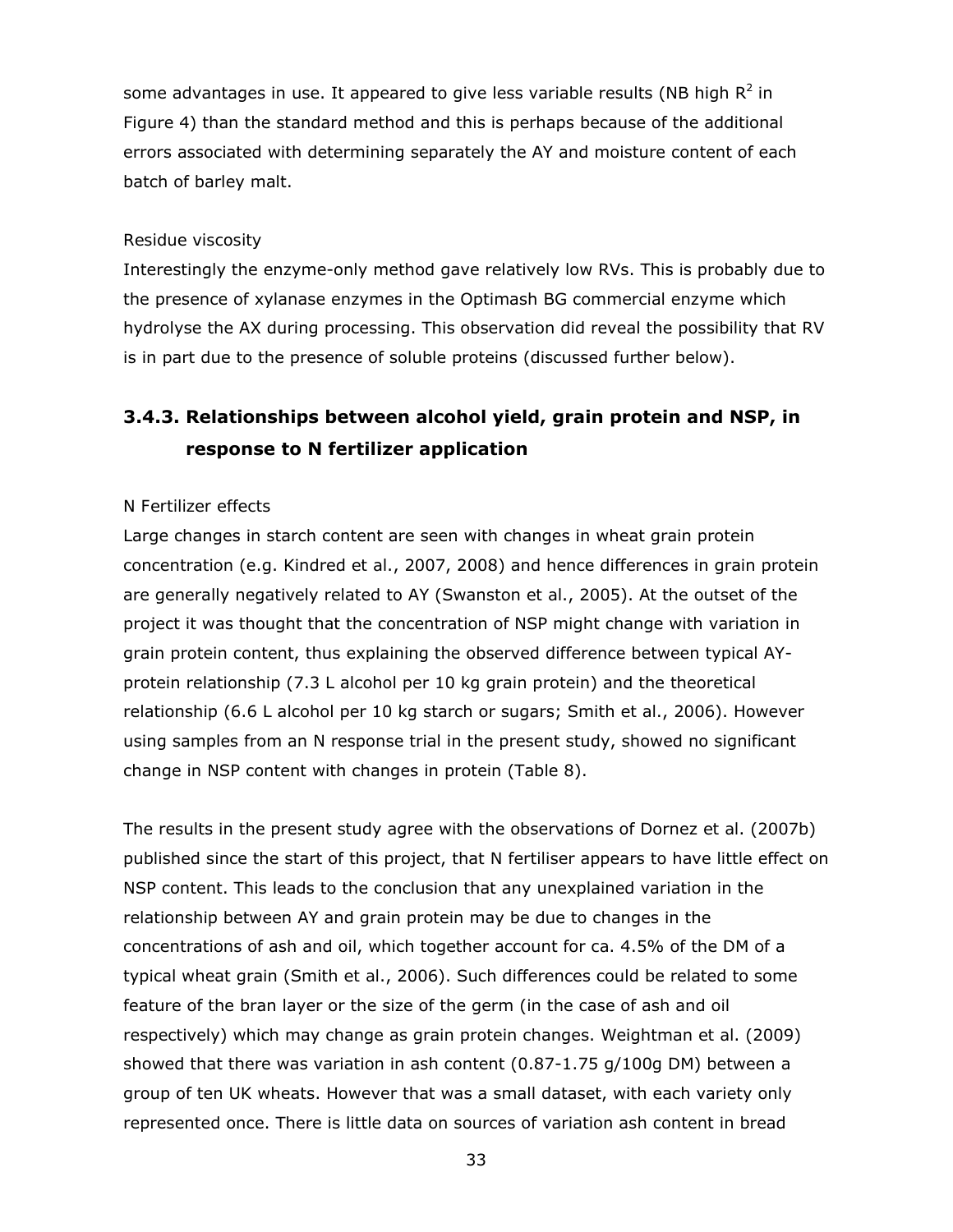wheat, although Merah *et al*. (2002) have shown effects of variety or environmental conditions on ash content in durum wheat. Similarly there is no published information on variation in oil or germ content in wheat, although it is known in maize that there is genetic variation for these traits (Lambert, 2001) and that oil content is inversely related to starch content. Other differences in grain composition such as the amylose: amylopectin ratio of the starch may also influence AY, but the wheats studied were all assumed to have 'normal' or wild type starch, and it is not known whether fine variation in starch structure within UK wheats, would be significant in this context.

Residue viscosity (an indicator of processing performance) was shown to increase significantly with N fertilizer application (Figure 6), and there was a positive relationship between RV and grain protein (Figure 7). This is an important observation because while we did not distinguish in the present study between soluble and insoluble NSP, the fact that RV and protein increase together (but NSP does not), implies that RV is dominated by concentration of water soluble proteins. In fact in the present study because the enzyme-only method uses a commercial product containing xylanase and β-glucanase which would reduce or eliminate any viscosity due to AX or β-glucan (a minor component of the NSP in wheat grain, but one known to increase in oats in response to applied N, Weightman *et al*., 2004) the method may have exposed a more important effect of protein. This appears to support the evidence of the distilling industry that hard and/or Group 1 wheats are less desirable for alcohol production because of their greater tendency to present processing difficulties, particularly as Group 1 wheats tend to have higher grain protein. Recently Agu *et al*. (2009) have also reported a correlation between RV and grain N at certain sites for a set of UK soft wheats. Any starch which remains embedded in protein would not be available for hydrolysis and thus may also contribute to high RV. These observations are worthy of further study, in particular exploring wheats with a wider range of protein sub-unit composition, to see whether Group 1 varieties for example, respond more to applied N than other wheats, thus giving higher RV. If the hypothesis is correct, these wheats may need additional protease addition in order to improve processing characteristics when used in a biofuel distillery (or potable alcohol process where the use of enzymes is not constrained).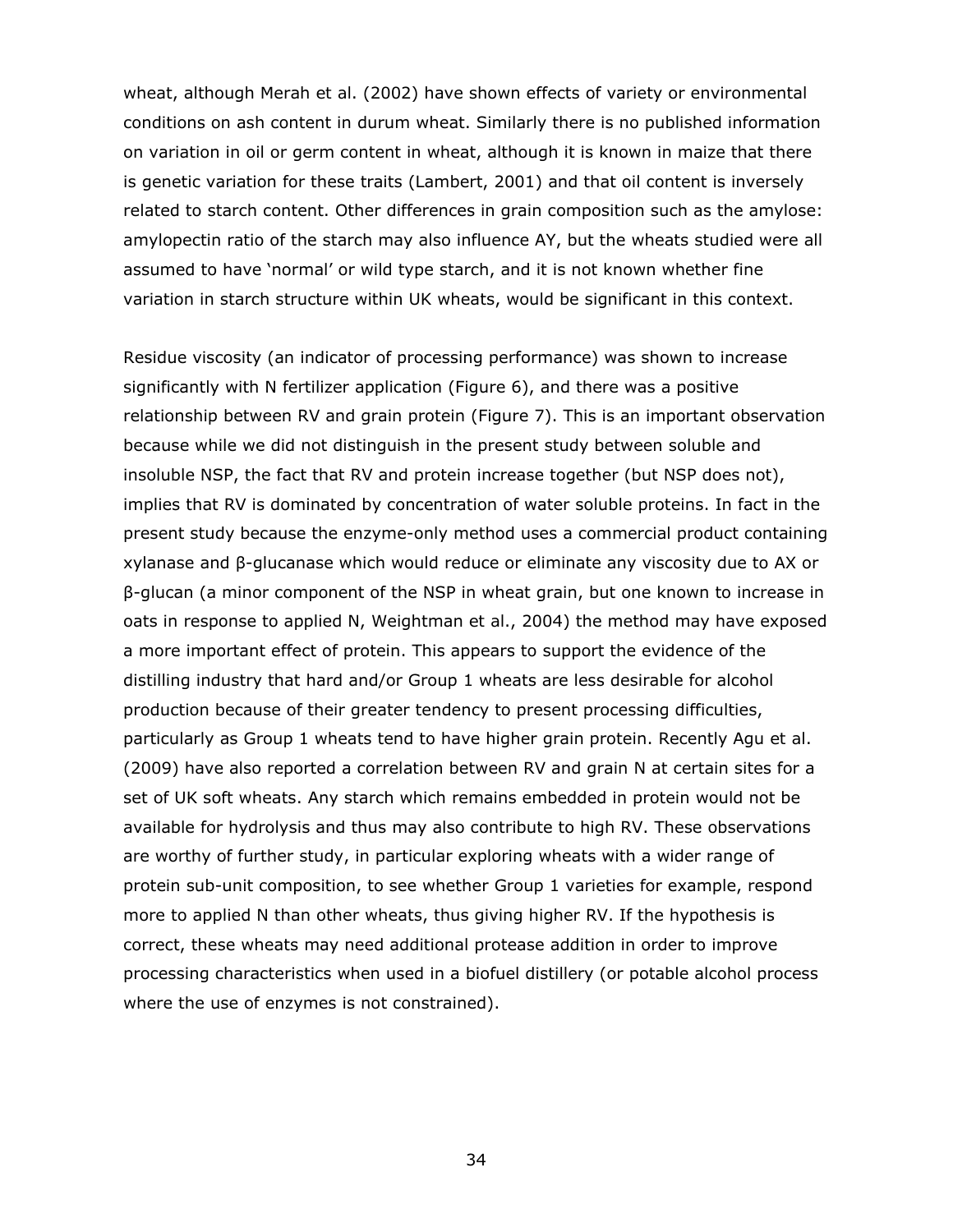#### *Variety effects*

The choice of Ambrosia and Istabraq in the present study was made because Ambrosia possesses the 1B/1R translocation. It was thought that this would be a useful comparison between varieties, with 1B1R giving higher NSP content and lower AY. In fact Ambrosia did have a significantly higher AX concentration than Istabraq (Table 8) supporting the general hypothesis, but in absolute terms this difference was fairly small (0.3 g/100g DM) and as a consequence, the total NSP content and AY did not differ significantly between the two varieties. There is little published information on NSP levels in UK wheats. Englyst *et al*. (1992) reported an AX content of 7.8 for a sample of whole wheat flour (provenance unknown), slightly higher than the level of 6.6 g/100g for Swedish wheats reported by Aman (1988), 6.4 g/100g for French wheats by Saulnier *et al*. (1995) and the average of the Ambrosia/Istabraq in the present study (6.2 g/100g).

There has never been a distilling industry recommendation for 1B1R wheats in part due to their variability in performance and high probability of giving processing problems. Despite the relationship between presence of the 1B1R translocation and cold paste viscosity (Weightman *et al*., 2001) there was no effect here on RV, although it should be noted that Ambrosia is not the most 'extreme' +1B1R wheat in terms of this character, and not the best example for demonstrating this effect. However, since the project started, 1B1R wheats have become much less prevalent in the testing system due to their association with poor nutritional quality for animal feed (Wiseman *et al*., 2001). Hence few such varieties were available for analysis during the course of the project without specifically drilling field trials for the purpose. To extend this work, one approach would be to consider the use of near-isogenic lines for the 1B1R translocation, and to grow these under the controlled conditions of an N response trial. Alternatively, there may be samples from other groups (e.g. in France and Belgium) where there has been more extensive work on NSP and AX contents in wheat (Martinant *et al*., 1998; Dornez *et al*. 2007a; Saulnier *et al*., 2007). In particular, 1B1R wheats with their higher proportion of rye secalins (known to give problems of 'sticky doughs') would be useful models to test for the relationship between applied N and RV noted in the previous section.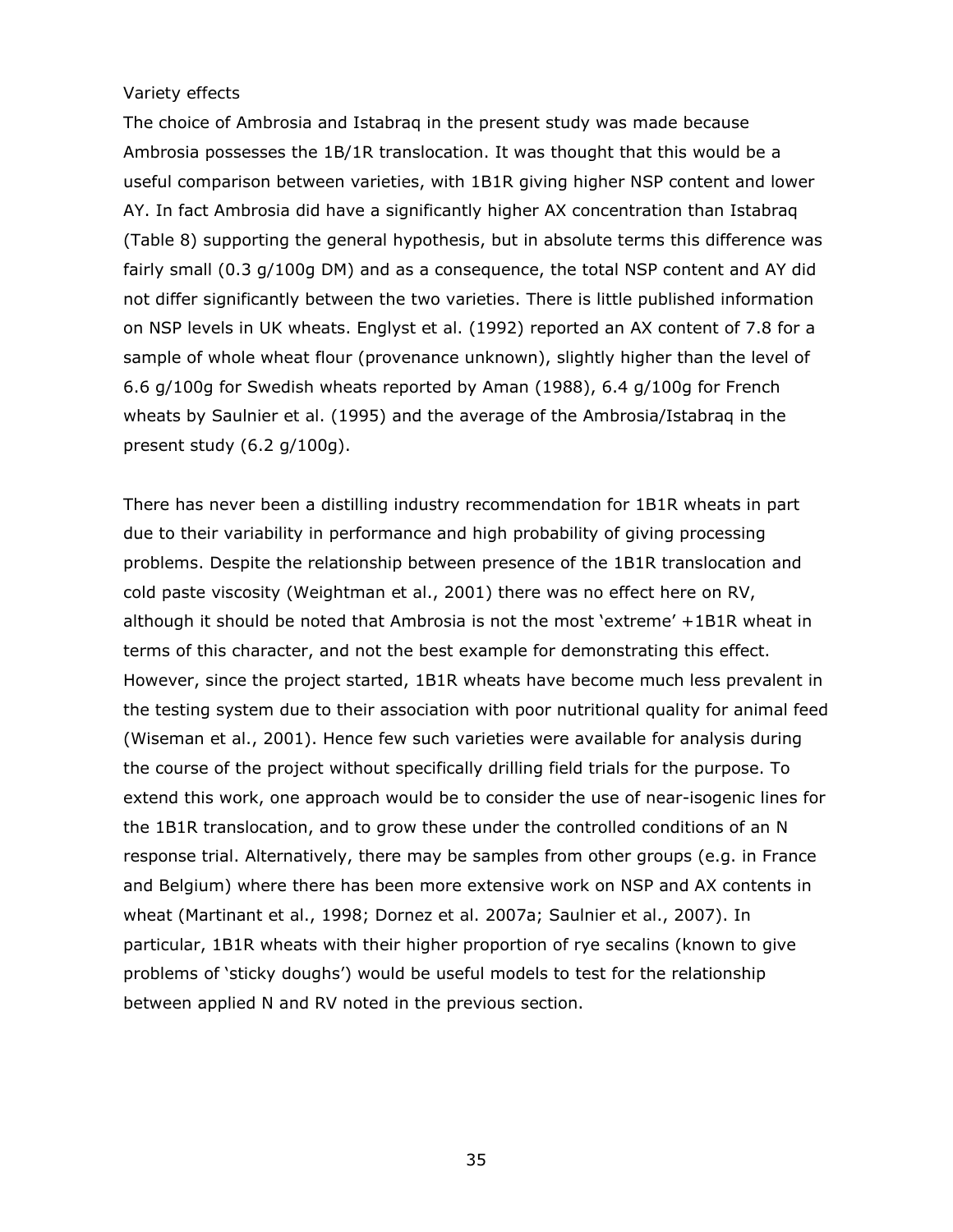# **3.4.4. Relationships between alcohol yield and NSP at fixed grain protein content**

The previous section shows the importance of grain protein content on AY, supporting the earlier observations of Smith *et al*. (2006) and Kindred *et al*. (2008). Therefore when investigating sources of variation in AY in wheat, an alternative approach is to only screen wheats at a fixed protein content, thereby removing one of the major sources of variation in AY and allowing a greater chance of detecting varietal effects relating to NSP concentration. However it is not possible to produce wheat samples with protein contents to order; rather they have to be sourced from pools of wider survey samples, which although commercially relevant, inevitably come from a wide range of environments. Other environmental effects on grain quality and starch characteristics, such as wetting/re-drying of grain, affecting hardness and vitreosity (Weightman *et al*., 2008b) and pre-harvest sprouting, may also affect AY. Therefore when the 30 samples of wheat were screened, there was no apparent relationship between AY and NSP concentration. This is partly because the absolute differences in AX and NSP were relatively small. In the present study, the range for the average AX concentration for the nabim groups was 5.7 to 6.9 g/100g, sensible figures with respect to the earlier studies, but still a fairly small range. Total neutral NSP was in the range 10.6 to 12.4 g/100g (Table 10) indicating that Englyst's wheat sample was at the lower end of the range (10.6 g/100g). Rose *et al*. (2001) reported a range in NSP content of 9.6 – 12.5 g/100g for 16 samples of UK wheat (representing 4 varieties) similar to the range reported here. However a range of 2 g/100g NSP, if converted directly to starch, is not big enough to account for the observed differences in AY in commercial practice (*ca*. 50 L/t). Either other grain components such as ash and oil, as discussed earlier, are important or unexplained variation in AY is due to starch availability and/or rate of starch digestion.

When the samples were considered as their group means based on nabim classifications (Tables 9 & 10), significant differences were apparent between groups with the Group 4 hard wheats having higher RV than the other groups, confirming the anecdotal evidence based in distilling industry performance that Groups 1 & 4h have higher NSP, NG-NSP and AX levels.

It is perhaps not surprising the Group 4h wheats had higher NSP levels, given that they have principally been selected for their high grain yields and not been selected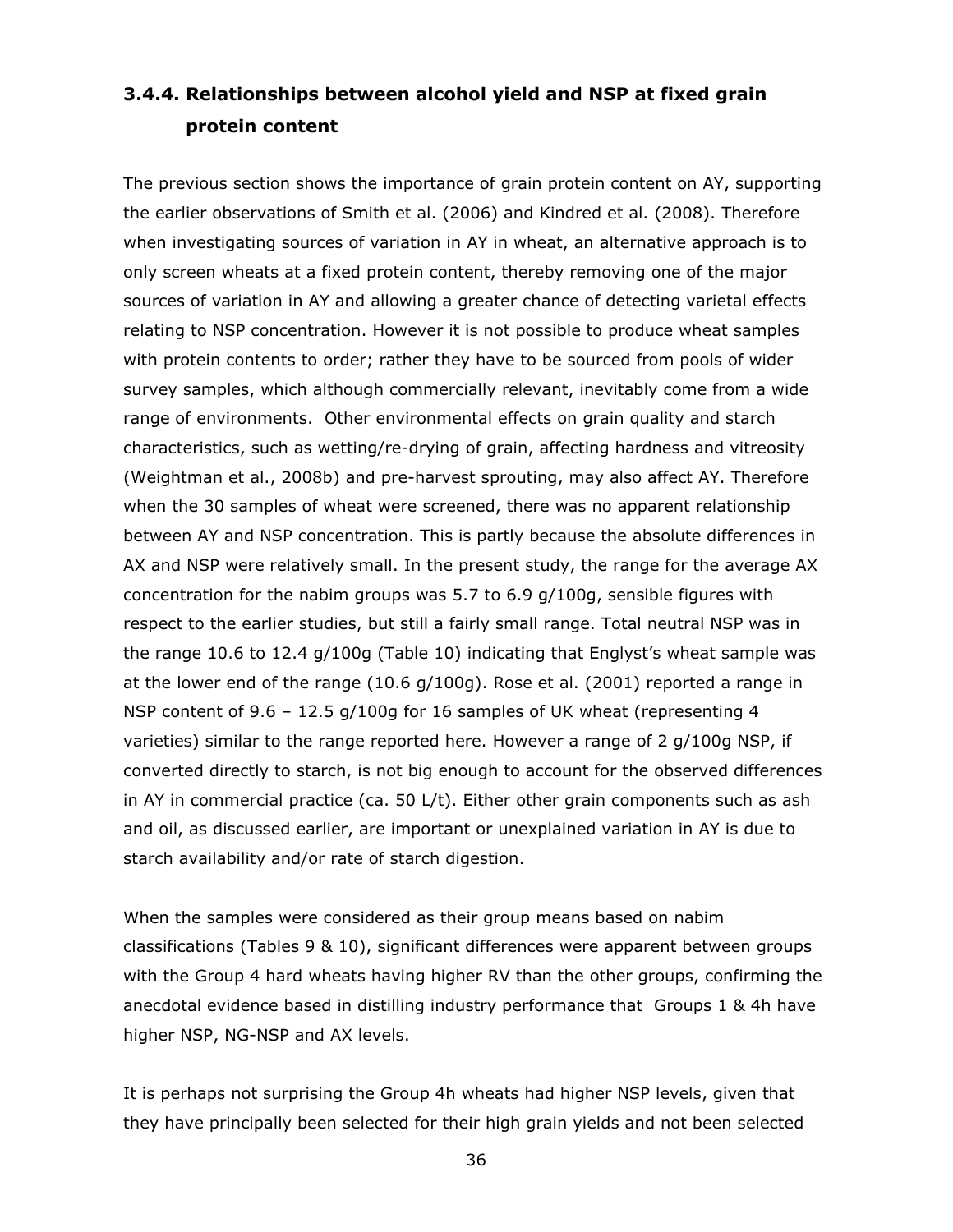for any other grain quality trait whereas the Group 4 soft wheats and the Group 3 wheats have been selected for ease of processing and low viscosity. In particular, Group 3 wheats used for processes like biscuit and batter production generally require low water absorption and low cold paste/batter viscosity. It is interesting that Group 1 wheats appear to have higher NSP levels, but in a different context this was noted in the study of Weightman *et al*. (2009) where the variety Hereward gave the highest AX levels. It may be that high AX level gives a higher water absorption, and that this has been inadvertently selected for in Group 1 wheats.

There was a positive relationship between the average AY and average NG-NSP level for the different groups (Figure 8) with the Group 3 and 4s wheats having the highest AY and the lowest NG-NSP levels. This tends to support the overall hypothesis that selection for low NSP content would be desirable in selecting for high AY at a given protein content (and has probably already taken place in soft distilling wheats). Although, the level of variation is fairly small (1.5 g/100g for NG-NSP, 1 g/100g for AX), if this gave an equivalent amount of starch, it would provide an additional 6.6 L alcohol/t of grain, which would be significant commercially. The problem for plant breeders is that NSP is not an easy character to select for, the assay methods being relatively expensive (and laborious) compared to a trait like grain protein content.

Other solutions to assessing wheat varieties at the same protein content would be to grow samples in a variety trial with say two or three N levels and after harvest, to blend samples from the different N treatments of each variety, to give a standard protein content sample for testing, or to study isogenic lines (cf Wiseman *et al*. 2001). However, since most 1B1R wheats have now been removed from the testing system, it seems more pertinent to focus on the AY of the hard wheats (Groups 1 and 4h) rather than 1B1R.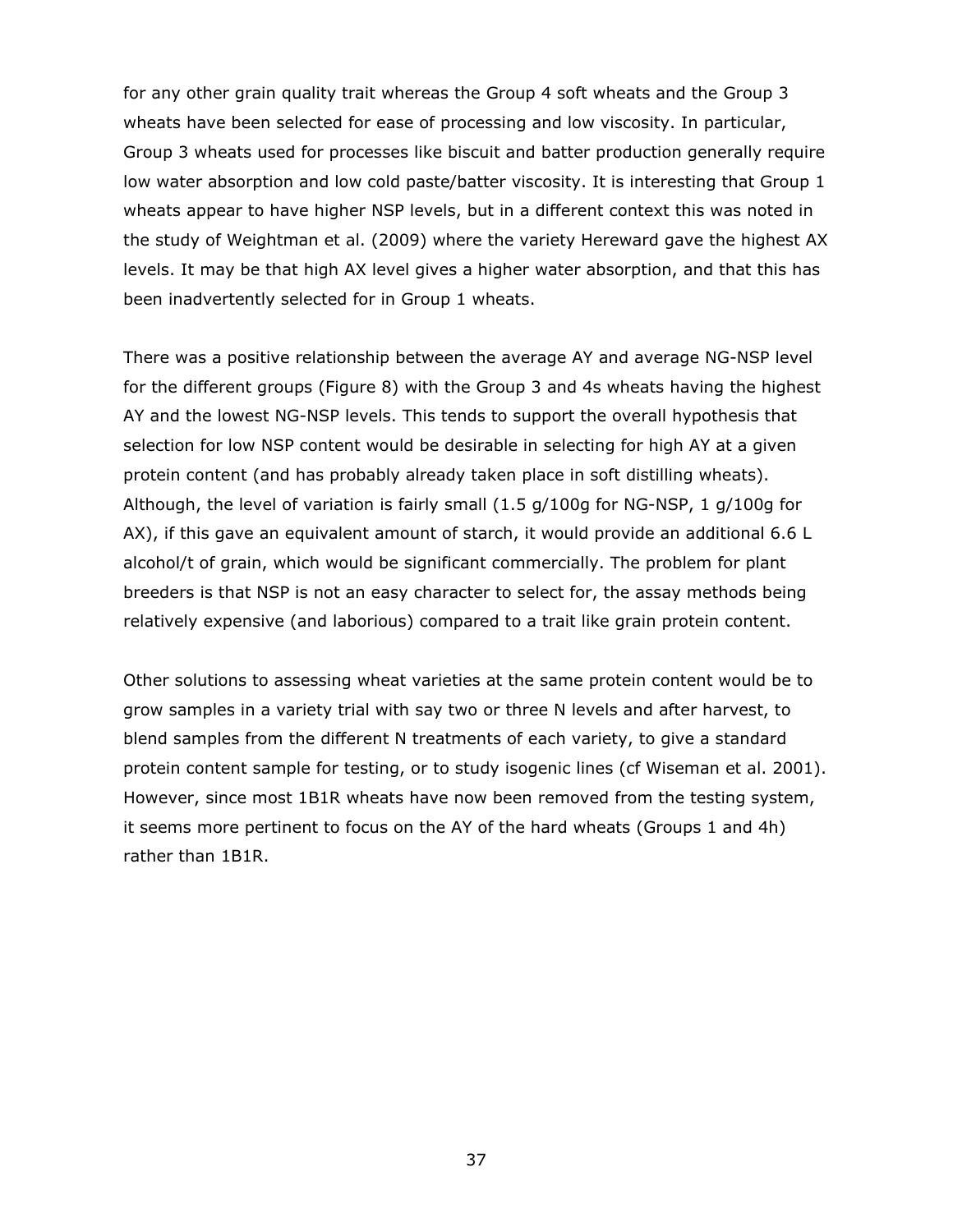### **3.4.5. Conclusions**

- 1. Methods are in place to screen wheats for AY and RV using traditional methods appropriate for the distilling industry using barley malt, and also using enzymeonly methods appropriate for the biofuels industry.
- 2. An enzyme-only method gave results with the same relationship between AY and grain protein seen in previous work, but slightly lower average AY in absolute terms than using the potable alcohol distilling method.
- 3. Further work needs to be done in liaison with commercial biofuels distilleries, to ensure that lab screening methods correctly mimic their processes and give similar AY as the commercial processes; in particular, further work to mimic a biofuel type process is required, by considering the inclusion of thermostable amylases.
- 4. Using samples of varieties Ambrosia and Istabraq harvested from an N response trial, there appeared to be no difference in AY or RV between these wheats contrasting in presence of the 1B1R translocation, and no difference in NSP content.
- 5. NSP concentration did not appear to be affected by N fertilizer rate (or grain protein concentration) but interestingly RV appeared to increase with increasing grain protein content, suggesting that soluble proteins rather than AX may be implicated in causing high RV (and hence poor processing quality) in wheat.
- 6. Analysis of wheats at a fixed protein content indicated that wheats of nabim Groups 1, 2 and 4h had lower AY, and that Groups 1 and 4h had the higher AX and NSP concentrations, compared to the soft wheats in Group 3 and Group 4.
- 7. Analysis of the data for wheats averaged by nabim class indicated that high AY wheats tended to have lower NSP, and were associated with Groups 3 and 4s, (containing those varieties which currently are given distilling ratings on the RL).
- 8. Further work is required to investigate whether hard wheats do give consistently poorer AY than conventional distilling wheats, as Group 4h wheats are likely to be a major source of wheat to UK bioethanol plants in the near future alongside high yielding 4s wheats.
- 9. Further work to study the variation in AY at a given protein content should focus on those other factors which might vary in wheat such as concentration of oil and ash, and the rate and extent of digestion of starch.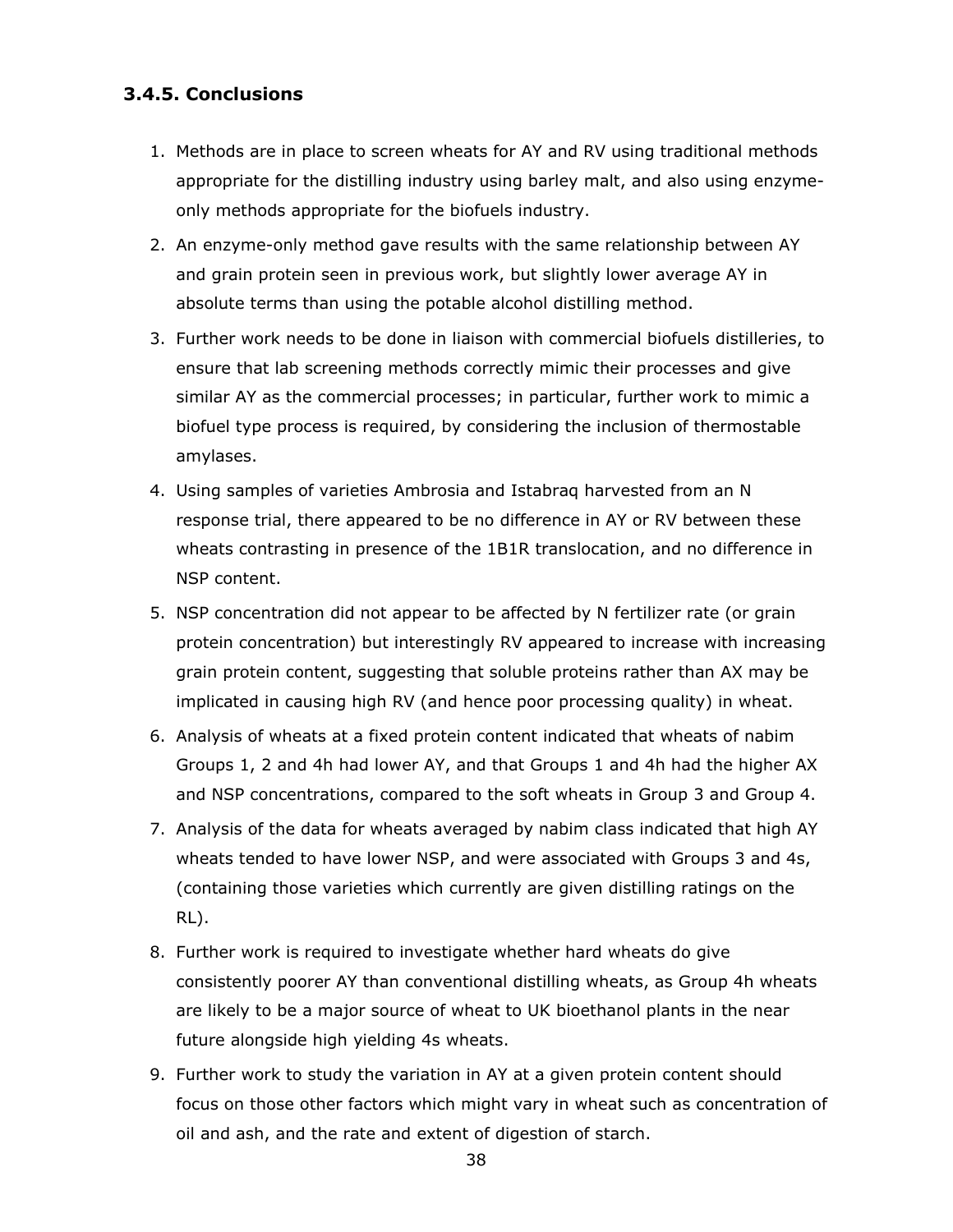## **4. REFERENCES**

- **Agu R C, Bringhurst T A, Brosnan J M. 2006.** Production of grain whisky and ethanol from wheat, maize and other cereals. *Journal of the Institute of Brewing 112 (4)*:314-323.
- **Agu R C, Swanston J S, Walker J W, Pearson S Y, Bringhurst T A, Brosnan J M. 2009.** Predicting alcohol yield from UK soft winter wheat for grain distilling: Combined influence of hardness and nitrogen measurements. *Journal of the Institute of Brewing 115 (3)*:183-190.
- **Aman, P. 1988.** The variation in chemical composition of Swedish wheats. *Swedish Journal of Agricultural Research,* **18**:27-30.
- **Anon. 2010.** *Transforming the ethanol industry: General backgrounder on Stargen technology*. Available from: http://www.genencor.com/wps/wcm/connect/files/files/product+brochures/Genenc or stargen backgrounder en.htm. Accessed 10th January 2010.
- **Davis-Knight H and Weightman R M. 2008a.** Triticale as a low input cereal for alcohol production. I. Alcohol yields and processing quality of triticale varieties grown under UK conditions. Aspects of Applied Biology *90*, Biomass and Energy Crops III:135-142.
- **Davis-Knight H R and Weightman R M. 2008b.** *The potential of triticale as a low input cereal for bioethanol production*. Project Report No. 434. Home Grown Cereals Authority, Caledonia House, 223 Pentonville Rd, London, N1 9NG, July, 2008.
- **Dornez E, Gebruers K, Joye I J, De Ketalaere B, Lenartz J, Massaux C, Bodson B, Delcour J A and Courtin C M. 2007a.** Effects of genotype, harvest year and genotype-by-harvest year interactions on arabinoxylan, endoxylanase activity and endoxylanase inhibitor levels in wheat kernels. Journal of Cereal Science, doi:10.1016/j.jcs.2007.03.008.
- **Dornez E, Gebruers K, Joye I J, De Ketalaere B, Lenartz J, Massaux C, Bodson B, Delcour J A and Courtin C M. 2007b.** Effects of fungicide treatment, N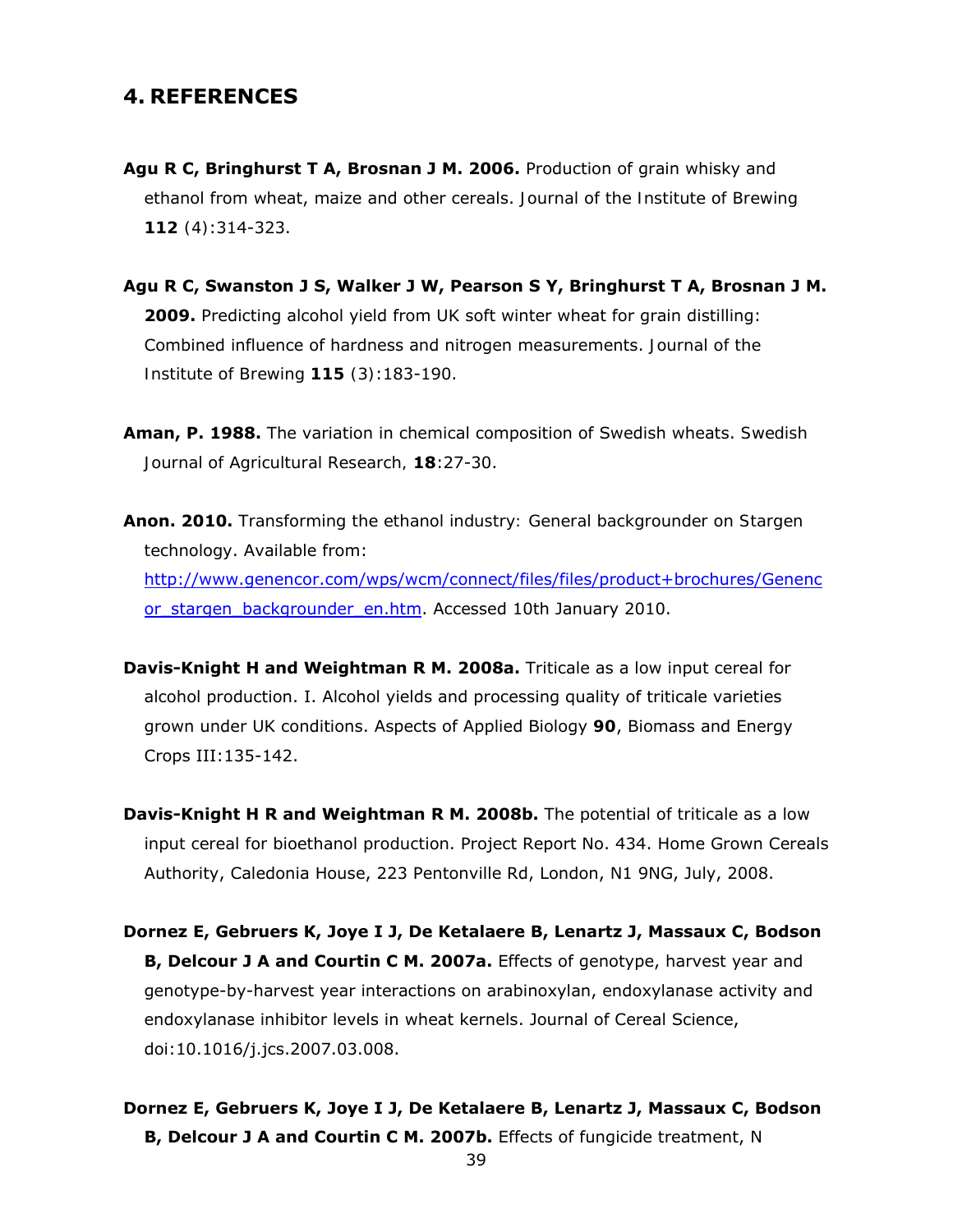fertilization and harvest date on arabinoxylan, endoxylanase activity and endoxylanase inhibitor levels in wheat kernels. Journal of Cereal Science, doi: 10.1016/j.jcs.2007.03.009.

- **Du C, Campbell, G M, Misailidis N, Mateos-Salvador F, Sadhukhan J, Mustafa M and Weightman R M. 2009.** Evaluating the feasibility of commercial arabinoxylan production in the context of a wheat biorefinery principally producing ethanol. Part 1. Experimental studies of arabinoxylan extraction from wheat bran. *Chemical Engineering Research and Design 87*:1242-1238.
- **Englyst H N, Cummings J H. 1984.** Simplified method for the measurement of total non-starch polysaccharides by gas liquid chromatography of constituent sugars as alditol acetates. *Analyst 109*:937-942.
- **Englyst H N, Quigley M E, Hudson G J and Cummings J H. 1992.** Determination of dietary fibre as non starch-polysaccharides by gas-liquid chromatography. *Analyst 117*:1707-1714.
- **Kindred D R, Verhoeven T M O, Weightman R M, Swanston J S, Agu R, Brosnan J M, Sylvester-Bradley R. 2007.** Effects of variety and fertiliser nitrogen on alcohol yield, grain yield, starch and protein content, and protein composition of winter wheat. *Journal of Cereal Science 48*:46-57.
- **Kindred D R, Weightman R M, Clarke S, Agu R, Brosnan J and Sylvester-Bradley R. 2008.** Developing wheat for the biofuels market. *Aspects of Applied Biology 90, Biomass and Energy Crops III:*143-152.
- **Lambert, R J. 2001.** *High oil corn hybrids*. Chapter 5 in: Specialty Corns, Second Edition, ed. Arnel R. Hallauer. CRC Press LLC. Available at: http://chapingo.crcnetbase.com/books/1068/2377\_05.pdf, accessed 15<sup>th</sup> January 2010.
- **Lempereur I, Rouau X and Abecassis J. 1997.** Genetic and agronomic variation in arabinoxylan and ferulic acid contents of durum wheat (*Triticum durum* L.) grain and its milling fractions. *Journal of Cereal Science 25*:103-110.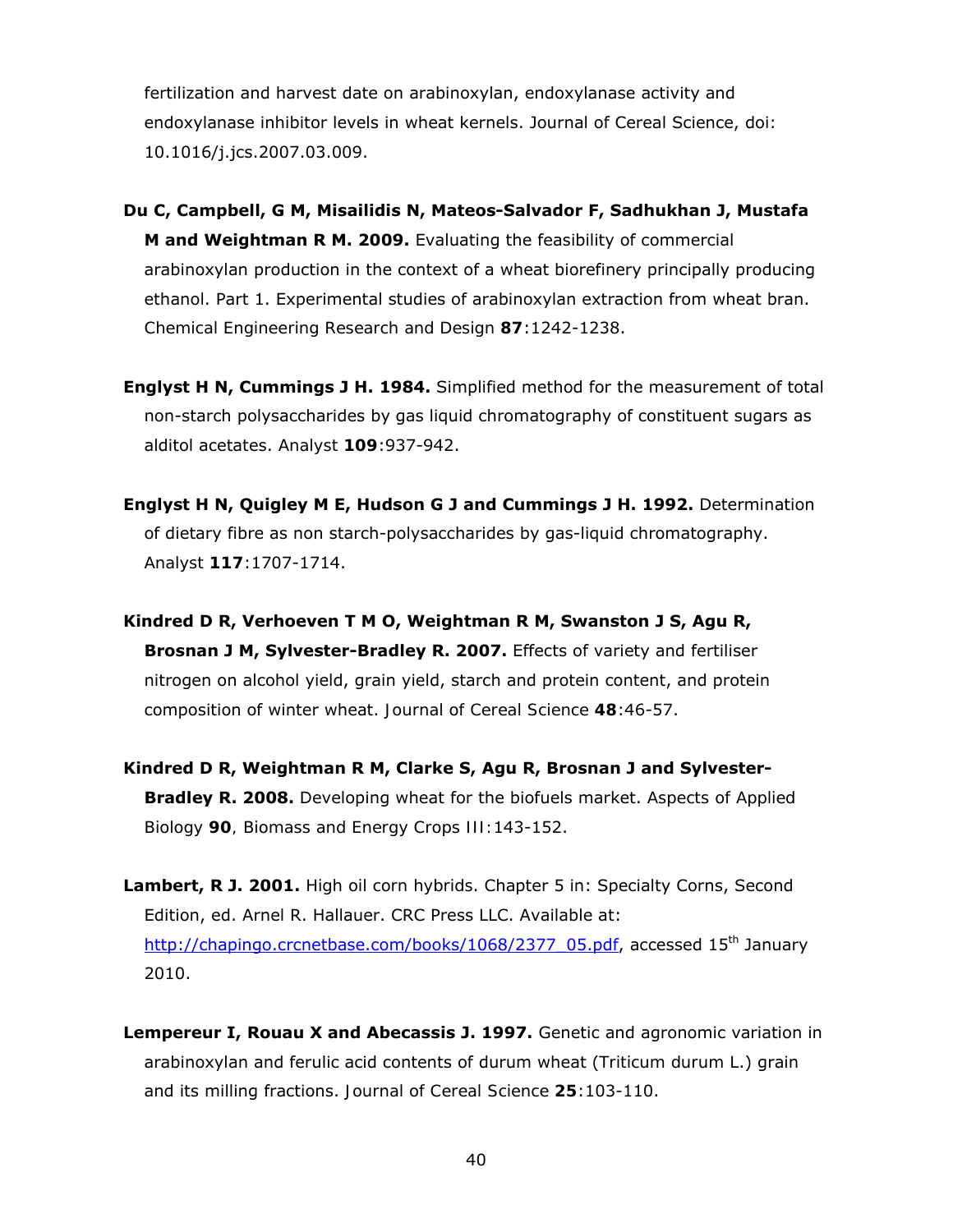- **Martinant J-P, Cadalen T, Billot A, Chartier S, Leroy P, Bernard M, Saulnier L, Branlard G. 1998.** Genetic analysis of water-extractable arabinoxylans in bread wheat endosperm. *Theoretical and Applied Genetics 97*:1069-1075.
- **Merah O , Deléens E and Monneveux P. 2002.** Grain yield, carbon isotope discrimination, mineral and silicon content in durum wheat under different precipitation regimes. *Physiologia Plantarum 107*(4):387–394.
- **Misailidis N, Campbell, G M, Du C, Sadhukhan J, Mustafa M, Mateos-Salvador F and Weightman R M. 2009.** Evaluating the feasibility of commercial arabinoxylan production in the context of a wheat biorefinery principally producing ethanol. Part 2. Process simulation and economic analysis. *Chemical Engineering Research and Design 87*:1239-1250.
- **Palmarola-Adrados B, Chotĕborská P, Galbe M and Zacchi G. 2005.** Ethanol production from non starch carbohydrates of wheay bran. *Bioresource Technology, 96*:843-850.
- **Saeman J F, Moore W E, Mitchell R L, Millett M A. 1954.** Techniques for the determination of pulp constituents by quantitative paper chromatography. *Tappi 37*:336-337.
- **Saulnier L, Peneau N, Thibault JF 1995.** Variability in grain extract viscosity and water-soluble arabinoxylan content in wheat. *Journal of Cereal Science 22*:259-264
- **Saulnier L, Sado P-E, Branlard G, Charmet G and Guillon F. (2007).** Wheat arabinoxylans: Exploiting variation in amount and composition to develop enhanced varieties. *Journal of Cereal Science 46*:261-281.
- **Smith T C, Kindred D R, Brosnan J M, Weightman R M, Shepherd M and Sylvester-Bradley R. 2006.** Wheat *as a feedstock for alcohol production*. HGCA Research Review, No. 61. Home Grown Cereals Authority, Caledonia House, 223 Pentonville Rd, London, N1 9NG, December 2006.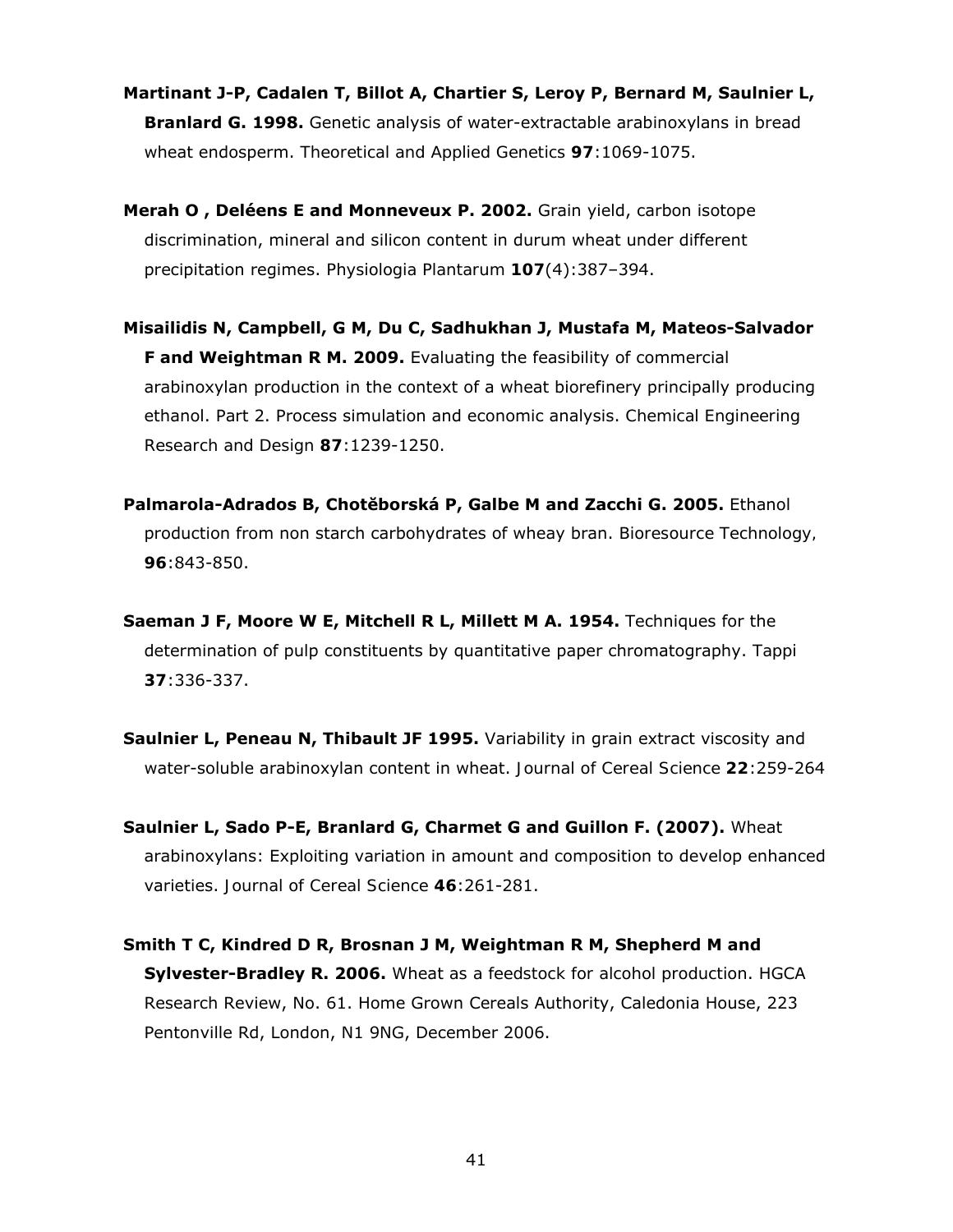#### **Swanston J, Newton A, Brosnan J, Fotheringham A, Glasgow E 2005.**

Determining the spirit yield of wheat varieties and variety mixtures. *Journal of Cereal Science 42*:127-134.

- **Sylvester-Bradley R, Kindred D R, Blake J, Dyer C J and Sinclair A H. 2008.** *Optimising fertiliser nitrogen for modern wheat and barley crops*. HGCA Project report No. 438. Home Grown Cereals Authority, Caledonia House, 223 Pentonville Rd, London, N1 9NG, September 2008.
- **Verhoeven T, Weightman R M, Short F, Cowieson A and Isaksen M F. (2005).** *The impact of xylanase inhibitors in UK wheat*. Research Review No. 56 for the UK Home Grown Cereals Authority, Caledonia House, 233 Pentonville Rd, London, N1 9NG, October 2005.
- **Weightman R M, Forge C D, Quandalle C. 2001.** A rapid viscometric screening tool for measuring feed wheat quality and the relationship between the quality of hybrid wheats and their parental lines. *Aspects of Applied Biology 64*:79-84.
- **Weightman R M, Heywood C, Wade A and South J B 2004.** Relationship between grain (1 $\rightarrow$ 3, 1 $\rightarrow$ 4)-β-D-glucan concentration and the response of winter sown oats to contrasting forms of applied nitrogen. *Journal of Cereal Science, 40* (1); 81-86.
- **Weightman R M, Davis-Knight H, Wang R H, Misailidis N, Villanueva A L and Campbell G M. (2008a).** Towards defining optimal feedstocks for a wheat biorefinery: Co-production of arabinoxylans with bioethanol. Aspects of Applied Biology *90*, Biomass and Energy Crops III:153-160.
- **Weightman R M, Millar S, Alava J, Foulkes M J, Fish L and Snape J W. 2008b.**  Effects of drought and the presence of the 1BL/1RS translocation on grain vitreosity, hardness and protein content in winter wheat. *Journal of Cereal Science, 47*:457-468.
- **Weightman R M and Kindred D R. 2009.** *Meeting EU bioethanol targets through improvements in wheat grain quality and productivity in Europe*. In: Bioethanol: Production, Benefits, and Economics, Chapter 2. Ed J. Erbaum. Nova Science Publishers, Hauppauge, NY, USA. ISBN 978-1-60741-697-5.